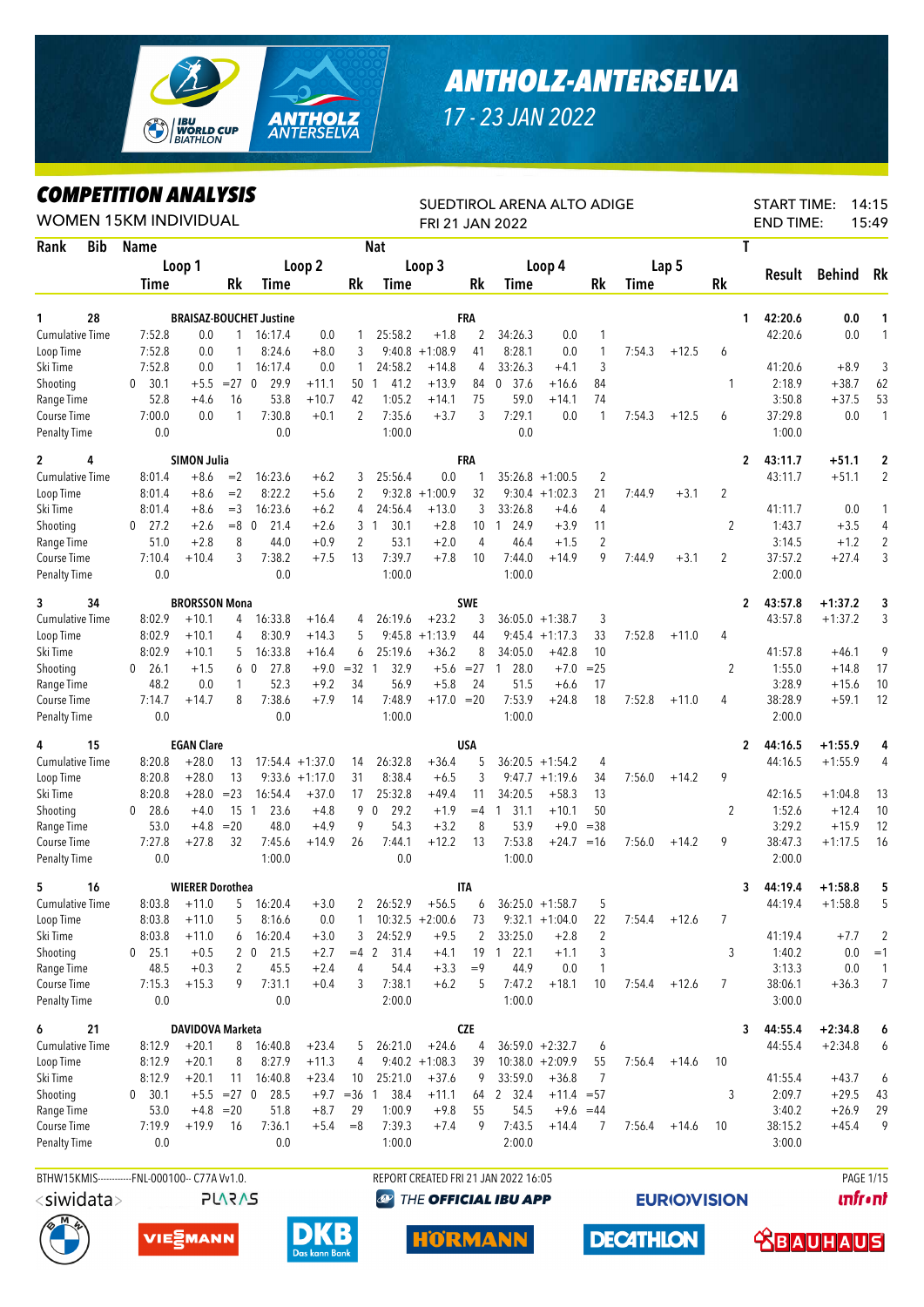| Rank<br>Bib                        | <b>Name</b>      |                            |                 |                                   |                    |             | <b>Nat</b>             |                    |                |                      |                    |        |        |         | T            |                   |                |                |
|------------------------------------|------------------|----------------------------|-----------------|-----------------------------------|--------------------|-------------|------------------------|--------------------|----------------|----------------------|--------------------|--------|--------|---------|--------------|-------------------|----------------|----------------|
|                                    |                  | Loop 1                     |                 |                                   | Loop 2             |             |                        | Loop 3             |                |                      | Loop 4             |        |        | Lap 5   |              |                   |                |                |
|                                    | Time             |                            | Rk              | Time                              |                    | Rk          | Time                   |                    | Rk             | Time                 |                    | Rk     | Time   |         | <b>Rk</b>    | Result            | <b>Behind</b>  | Rk             |
|                                    |                  |                            |                 |                                   |                    |             |                        |                    |                |                      |                    |        |        |         |              |                   |                |                |
| 37<br>7                            |                  | <b>ALIMBEKAVA Dzinara</b>  |                 |                                   |                    |             |                        |                    | <b>BLR</b>     |                      |                    |        |        |         | 3            | 44:56.8           | $+2:36.2$      | 7              |
| <b>Cumulative Time</b>             |                  | $9:11.0 + 1:18.2$          | 44              |                                   | $19:38.4 + 3:21.0$ | 53          |                        | $28:24.9 + 2:28.5$ | 27             |                      | $37:01.3 + 2:35.0$ | 8      |        |         |              | 44:56.8           | $+2:36.2$      | $\overline{7}$ |
| Loop Time                          |                  | $9:11.0 +1:18.2$           | 44              | 10:27.4                           | $+2:10.8$          | 55          | 8:46.5                 | $+14.6$            | 5              | 8:36.4               | $+8.3$             | 2      | 7:55.5 | $+13.7$ | 8            |                   |                |                |
| Ski Time                           | 8:11.0           | $+18.2$                    | 9               | 16:38.4                           | $+21.0$            | 8           | 25:24.9                | $+41.5$            | 10             | 34:01.3              | $+39.1$            | 9      |        |         |              | 41:56.8           | $+45.1$        | $\overline{7}$ |
| Shooting                           | $1 \quad 29.6$   | $+5.0$                     | $= 22$ 2        | 26.7                              | $+7.9$             | 26          | 31.7<br>0              | $+4.4$             | 22             | 28.0<br>0            | $+7.0$             | $= 25$ |        |         | 3            | 1:56.1            | $+15.9$        | 19             |
| Range Time                         | 53.2             | $+5.0$                     | 23              | 50.9                              | $+7.8$             | 23          | 55.6                   | $+4.5$             | $=16$          | 52.6                 | $+7.7$             | $= 24$ |        |         |              | 3:32.3            | $+19.0$        | 15             |
| Course Time<br><b>Penalty Time</b> | 7:17.8<br>1:00.0 | $+17.8$                    | 13              | 7:36.5<br>2:00.0                  | $+5.8$             | 10          | 7:50.9<br>0.0          | $+19.0$            | 25             | 7:43.8<br>0.0        | $+14.7$            | 8      | 7:55.5 | $+13.7$ | 8            | 38:24.5<br>3:00.0 | $+54.7$        | 11             |
|                                    |                  |                            |                 |                                   |                    |             |                        |                    |                |                      |                    |        |        |         |              |                   |                |                |
| 8<br>1                             |                  |                            |                 | <b>TANDREVOLD Ingrid Landmark</b> |                    |             |                        |                    | <b>NOR</b>     |                      |                    |        |        |         | 3            | 45:13.3           | $+2:52.7$      | 8              |
| <b>Cumulative Time</b>             | 8:14.4           | $+21.6$                    | 9               |                                   | $17:51.1 + 1:33.7$ | 12          |                        | $27:37.8 + 1:41.4$ | 14             |                      | $37:19.2 + 2:52.9$ | 9      |        |         |              | 45:13.3           | $+2:52.7$      | 8              |
| Loop Time                          | 8:14.4           | $+21.6$                    | 9               |                                   | $9:36.7 +1:20.1$   | 33          |                        | $9:46.7 +1:14.8$   | $=46$          | 9:41.4               | $+1:13.3$          | 31     | 7:54.1 | $+12.3$ | 5            |                   |                |                |
| Ski Time                           | 8:14.4           | $+21.6$                    | 15              | 16:51.1                           | $+33.7$            | 12          | 25:37.8                | $+54.4$            | 14             | 34:19.2              | $+57.0$            | 12     |        |         |              | 42:13.3           | $+1:01.6$      | 11             |
| Shooting                           | 36.2<br>0        | $+11.6$                    | 69              | 33.8<br>-1                        | $+15.0$            | 72          | 35.0<br>$\overline{1}$ | $+7.7$             | $=42$          | 36.0<br>$\mathbf{1}$ | $+15.0$            | 77     |        |         | 3            | 2:21.1            | $+40.9$        | 66             |
| Range Time                         | 1:00.7           | $+12.5$                    | 66              | 55.1                              | $+12.0$            | 55          | 1:00.1                 |                    | $+9.0 = 43$    | 58.0                 | $+13.1$            | $=64$  |        |         |              | 3:53.9            | $+40.6$        | 60             |
| Course Time                        | 7:13.7           | $+13.7$                    | 7               | 7:41.6                            | $+10.9$            | 15          | 7:46.6                 | $+14.7$            | 16             | 7:43.4               | $+14.3$            | $=$ 5  | 7:54.1 | $+12.3$ | 5            | 38:19.4           | $+49.6$        | 10             |
| <b>Penalty Time</b>                | 0.0              |                            |                 | 1:00.0                            |                    |             | 1:00.0                 |                    |                | 1:00.0               |                    |        |        |         |              | 3:00.0            |                |                |
| 11<br>9                            |                  | <b>HAUSER Lisa Theresa</b> |                 |                                   |                    |             |                        |                    | <b>AUT</b>     |                      |                    |        |        |         | 3            | 45:15.0           | $+2:54.4$      | 9              |
| <b>Cumulative Time</b>             |                  | $10:13.2 + 2:20.4$         | 76              |                                   | $19:50.4 + 3:33.0$ | 55          |                        | $28:41.5 + 2:45.1$ | 35             |                      | $37:23.2 +2:56.9$  | 11     |        |         |              | 45:15.0           | $+2:54.4$      | 9              |
| Loop Time                          |                  | $10:13.2 + 2:20.4$         | 76              |                                   | $9:37.2 +1:20.6$   | 34          | 8:51.1                 | $+19.2$            | 7              | 8:41.7               | $+13.6$            | 3      | 7:51.8 | $+10.0$ | 3            |                   |                |                |
| Ski Time                           | 8:13.2           | $+20.4$                    | 12              | 16:50.4                           | $+33.0$            | 11          | 25:41.5                | $+58.1$            | 16             |                      | $34:23.2 +1:01.0$  | 14     |        |         |              | 42:15.0           | $+1:03.3$      | 12             |
| Shooting                           | 2, 30.4          | $+5.8$                     | $=29$           | 26.6<br>-1                        | $+7.8$             | 250         | 27.3                   | 0.0                | $=1$           | 0<br>24.1            | $+3.1$             | $=6$   |        |         | 3            | 1:48.5            | $+8.3$         | $\overline{7}$ |
| Range Time                         | 54.0             | $+5.8$                     | $= 27$          | 49.7                              | $+6.6$             | 18          | 52.1                   | $+1.0$             | $\overline{2}$ | 46.8                 | $+1.9$             | 3      |        |         |              | 3:22.6            | $+9.3$         | 5              |
| Course Time                        | 7:19.2           | $+19.2$                    | 15              | 7:47.5                            | $+16.8$            | 28          | 7:59.0                 | $+27.1$            | 34             | 7:54.9               | $+25.8$            | 21     | 7:51.8 | $+10.0$ | 3            | 38:52.4           | $+1:22.6 = 19$ |                |
| <b>Penalty Time</b>                | 2:00.0           |                            |                 | 1:00.0                            |                    |             | 0.0                    |                    |                | 0.0                  |                    |        |        |         |              | 3:00.0            |                |                |
| 69<br>10                           |                  | NIGMATULLINA Uliana        |                 |                                   |                    |             |                        |                    | <b>RUS</b>     |                      |                    |        |        |         | 2            | 45:19.5           | $+2:58.9$      | 10             |
| <b>Cumulative Time</b>             | 8:30.4           | $+37.6$                    | 21              |                                   | $18:24.0 + 2:06.6$ | 20          |                        | $28:24.6 + 2:28.2$ | 26             | 37:22.4              | $+2:56.1$          | 10     |        |         |              | 45:19.5           | $+2:58.9$      | 10             |
| Loop Time                          | 8:30.4           | $+37.6$                    | 21              | 9:53.6                            | $+1:37.0$          | 41          |                        | $10:00.6 + 1:28.7$ | 54             | 8:57.8               | $+29.7$            | 7      | 7:57.1 | $+15.3$ | 12           |                   |                |                |
| Ski Time                           | 8:30.4           | $+37.6$                    | 41              |                                   | $17:24.0 + 1:06.6$ | 45          |                        | $26:24.6 +1:41.2$  | 43             | 35:22.4              | $+2:00.2$          | 37     |        |         |              | 43:19.5           | $+2:07.8$      | 28             |
| Shooting                           | 0<br>34.3        | $+9.7$                     | 59              | 35.1<br>$\overline{1}$            | $+16.3$            | 77          | 39.2<br>$\mathbf{1}$   | $+11.9$            | $=69$          | 37.9<br>0            | $+16.9$            | 85     |        |         | 2            | 2:26.7            | $+46.5$        | 78             |
| Range Time                         | 56.3             | $+8.1$                     | 42              | 57.2                              | $+14.1$            | $=67$       | 1:01.9                 | $+10.8$            | 61             | 58.3                 | $+13.4$            | 66     |        |         |              | 3:53.7            | $+40.4$        | 59             |
| Course Time                        | 7:34.1           | $+34.1$                    | 47              | 7:56.4                            | $+25.7$            | 41          | 7:58.7                 | $+26.8$            | 33             | 7:59.5               | $+30.4$            | 25     | 7:57.1 | $+15.3$ | 12           | 39:25.8           | $+1:56.0$      | 27             |
| <b>Penalty Time</b>                | 0.0              |                            |                 | 1:00.0                            |                    |             | 1:00.0                 |                    |                | 0.0                  |                    |        |        |         |              | 2:00.0            |                |                |
| 11<br>6                            |                  | <b>ECKHOFF Tiril</b>       |                 |                                   |                    |             |                        |                    | <b>NOR</b>     |                      |                    |        |        |         |              | 45:27.5           | $+3:06.9$      | 11             |
| <b>Cumulative Time</b>             |                  | $9:09.9 +1:17.1$           | 43              |                                   | $18:33.1 + 2:15.7$ | 22          |                        | $28:07.5 +2:11.1$  | 19             |                      | $37:45.7 + 3:19.4$ | 13     |        |         |              | 45:27.5           | $+3:06.9$      | 11             |
| Loop Time                          |                  | $9:09.9 +1:17.1$           | 43              |                                   | $9:23.2 +1:06.6$   | 28          |                        | $9:34.4 +1:02.5$   | 34             |                      | $9:38.2 +1:10.1$   | 25     | 7:41.8 | 0.0     | -1           |                   |                |                |
| Ski Time                           | 8:09.9           | $+17.1$                    | 8               | 16:33.1                           | $+15.7$            | 5           | 25:07.5                | $+24.1$            | 5              | 33:45.7              | $+23.5$            | 5      |        |         |              | 41:27.5           | $+15.8$        | 5              |
| Shooting                           | 1, 38.2          | $+13.6$                    | 80              | 29.2<br>$\mathbf{1}$              | $+10.4$            | $=44$       | 35.5<br>-1             | $+8.2$             | 49             | 36.6<br>$\mathbf{1}$ | $+15.6$            | 82     |        |         | 4            | 2:19.7            | $+39.5$        | 64             |
| Range Time                         | 1:00.4           | $+12.2$                    | 64              | 51.3                              |                    | $+8.2 = 25$ | 58.3                   |                    | $+7.2 = 36$    | 58.6                 | $+13.7 = 68$       |        |        |         |              | 3:48.6            | $+35.3$        | 47             |
| Course Time                        | 7:09.5           | $+9.5$                     | 2               | 7:31.9                            | $+1.2$             | 4           | 7:36.1                 | $+4.2$             | 4              | 7:39.6               | $+10.5$            | 3      | 7:41.8 | 0.0     | $\mathbf{1}$ | 37:38.9           | $+9.1$         | $\overline{2}$ |
| Penalty Time                       | 1:00.0           |                            |                 | 1:00.0                            |                    |             | 1:00.0                 |                    |                | 1:00.0               |                    |        |        |         |              | 4:00.0            |                |                |
| 12<br>43                           |                  | <b>MAKA Anna</b>           |                 |                                   |                    |             |                        |                    | <b>POL</b>     |                      |                    |        |        |         | 1            | 45:31.1           | $+3:10.5$      | 12             |
| <b>Cumulative Time</b>             | 8:45.9           | $+53.1$                    | 34              |                                   | $18:45.3 + 2:27.9$ | 28          |                        | $27:49.1 + 1:52.7$ | 15             |                      | $37:00.1 + 2:33.8$ | 7      |        |         |              | 45:31.1           | $+3:10.5$      | 12             |
| Loop Time                          | 8:45.9           | $+53.1$                    | 34              |                                   | $9:59.4 + 1:42.8$  | 44          | 9:03.8                 | $+31.9$            | 16             | 9:11.0               | $+42.9$            | 14     | 8:31.0 | $+49.2$ | 54           |                   |                |                |
| Ski Time                           | 8:45.9           | $+53.1$                    | 70              |                                   | $17:45.3 +1:27.9$  | 60          |                        | $26:49.1 + 2:05.7$ | 49             |                      | $36:00.1 + 2:37.9$ | 51     |        |         |              | 44:31.1           | $+3:19.4$      | 53             |
| Shooting                           | $0$ 29.5         | $+4.9$                     | 21 <sub>1</sub> | 30.3                              | $+11.5$            |             | 33.0<br>54 0           |                    |                | $+5.7$ = 29 0 35.5   | $+14.5$            | 75     |        |         | 1            | 2:08.5            | $+28.3$        | 37             |
| Range Time                         | 54.4             | $+6.2$                     | 30              | 54.1                              | $+11.0 = 45$       |             | 57.3                   |                    | $+6.2 = 29$    | 59.7                 | $+14.8$            | 79     |        |         |              | 3:45.5            | $+32.2$        | 38             |
| Course Time                        | 7:51.5           | $+51.5$                    | 73              | 8:05.3                            | $+34.6$            | 55          | 8:06.5                 | $+34.6$            | 46             | 8:11.3               | $+42.2$            | 45     | 8:31.0 | $+49.2$ | 54           | 40:45.6           | $+3:15.8$      | 55             |
| Penalty Time                       | $0.0\,$          |                            |                 | 1:00.0                            |                    |             | 0.0                    |                    |                | 0.0                  |                    |        |        |         |              | 1:00.0            |                |                |
| 57<br>13                           |                  | <b>EDER Mari</b>           |                 |                                   |                    |             |                        |                    | FIN            |                      |                    |        |        |         | 3            | 45:54.5           | $+3:33.9$      | 13             |
| Cumulative Time                    | 8:19.5           | $+26.7$                    | 12              |                                   | $19:59.4 + 3:42.0$ | 59          |                        | $28:51.4 +2:55.0$  | 39             |                      | $37:45.3 + 3:19.0$ | 12     |        |         |              | 45:54.5           | $+3:33.9$      | 13             |
| Loop Time                          | 8:19.5           | $+26.7$                    | 12              |                                   | $11:39.9 + 3:23.3$ | 89          | 8:52.0                 | $+20.1$            | 8              | 8:53.9               | $+25.8$            | 5      | 8:09.2 | $+27.4$ | 24           |                   |                |                |
| Ski Time                           | 8:19.5           | $+26.7$                    | 20              | 16:59.4                           | $+42.0$            | 18          |                        | $25:51.4 +1:08.0$  | 21             |                      | $34:45.3 +1:23.1$  | 21     |        |         |              | 42:54.5           | $+1:42.8$      | 20             |
| Shooting                           | 0, 38.1          |                            |                 | $+13.5$ =78 3 39.5                | $+20.7$            |             | 90 0 41.8              | $+14.5$            | 86             | 0, 36.5              | $+15.5$            | $= 80$ |        |         | 3            | 2:36.0            | $+55.8$        | 90             |
| Range Time                         | 1:01.4           | $+13.2 = 75$               |                 | 1:02.9                            | $+19.8$            | 90          | 1:05.3                 | $+14.2 = 76$       |                | 1:00.5               | $+15.6$            | 84     |        |         |              | 4:10.1            | $+56.8$        | 86             |
| Course Time                        | 7:18.1           | $+18.1$                    | 14              | 7:37.0                            | $+6.3$             | 12          | 7:46.7                 | $+14.8$            | 17             | 7:53.4               | $+24.3$            | 14     | 8:09.2 | $+27.4$ | 24           | 38:44.4           | $+1:14.6$      | -15            |
| Penalty Time                       | 0.0              |                            |                 | 3:00.0                            |                    |             | 0.0                    |                    |                | 0.0                  |                    |        |        |         |              | 3:00.0            |                |                |







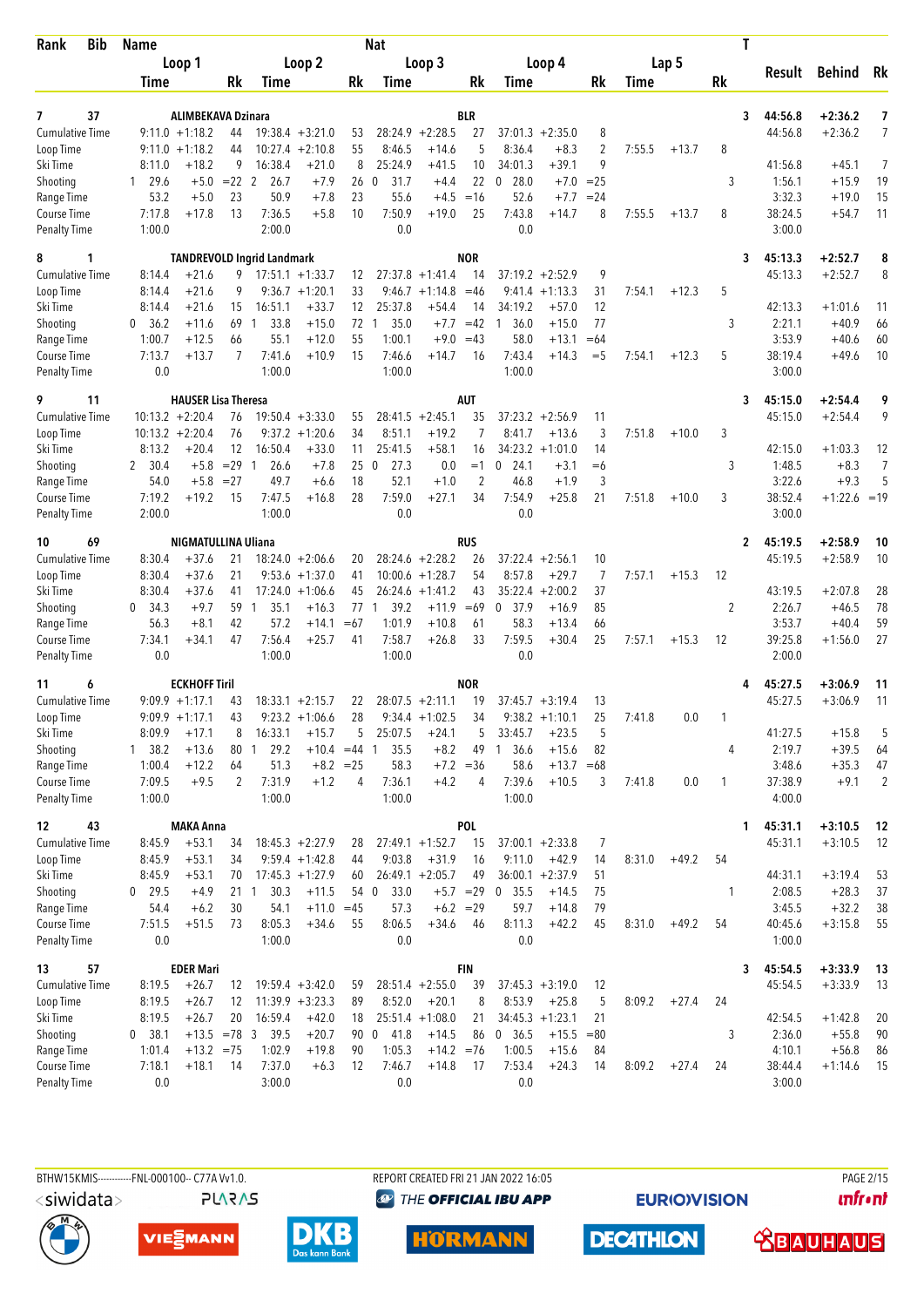| Bib<br><b>Rank</b>                 | <b>Name</b>   |                              |               |                  |                    |        | Nat                 |                    |            |                      |              |        |        |         |     | T                 |               |        |
|------------------------------------|---------------|------------------------------|---------------|------------------|--------------------|--------|---------------------|--------------------|------------|----------------------|--------------|--------|--------|---------|-----|-------------------|---------------|--------|
|                                    |               | Loop 1                       |               |                  | Loop 2             |        |                     | Loop 3             |            | Loop 4               |              |        |        | Lap 5   |     |                   |               |        |
|                                    | <b>Time</b>   |                              | Rk            | Time             |                    | Rk     | <b>Time</b>         |                    | Rk         | Time                 |              | Rk     | Time   |         | Rk  | Result            | <b>Behind</b> | Rk     |
|                                    |               |                              |               |                  |                    |        |                     |                    |            |                      |              |        |        |         |     |                   |               |        |
| 14<br>30                           |               | <b>STREMOUS Alina</b>        |               |                  |                    |        |                     |                    | <b>MDA</b> |                      |              |        |        |         |     | 45:57.6<br>3      | $+3:37.0$     | 14     |
| <b>Cumulative Time</b>             | 8:21.1        | $+28.3$                      | 14            |                  | $19:03.4 +2:46.0$  | 38     |                     | $28:01.5 + 2:05.1$ | 17         | $38:01.1 + 3:34.8$   |              | 19     |        |         |     | 45:57.6           | $+3:37.0$     | 14     |
| Loop Time                          | 8:21.1        | $+28.3$                      | 14            |                  | $10:42.3 + 2:25.7$ | 63     | 8:58.1              | $+26.2$            | 11         | 9:59.6<br>$+1:31.5$  |              | 41     | 7:56.5 | $+14.7$ | 11  |                   |               |        |
| Ski Time                           | 8:21.1        | $+28.3$                      | 25            | 17:03.4          | $+46.0$            | 22     | 26:01.5             | $+1:18.1$          | 25         | 35:01.1<br>$+1:38.9$ |              | 26     |        |         |     | 42:57.6           | $+1:45.9$     | 22     |
| Shooting                           | 35.5<br>0     | $+10.9$                      | 66            | 32.9<br>2        | $+14.1$            | $=70$  | 44.3<br>0           | $+17.0$            | 89         | 140.3                | $+19.3$      | 87     |        |         | 3   | 2:33.2            | $+53.0$       | 88     |
| Range Time                         | 1:00.0        | $+11.8$                      | 61            | 58.0             | $+14.9$            | 74     | 1:09.3              | $+18.2$            | 89         | 1:06.1               | $+21.2$      | $= 88$ |        |         |     | 4:13.4            | $+1:00.1$     | 88     |
| Course Time<br><b>Penalty Time</b> | 7:21.1<br>0.0 | $+21.1$                      | 18            | 7:44.3<br>2:00.0 | $+13.6$            | $= 20$ | 7:48.8<br>0.0       | $+16.9$            | 19         | 7:53.5<br>1:00.0     | $+24.4$      | 15     | 7:56.5 | $+14.7$ | -11 | 38:44.2<br>3:00.0 | $+1:14.4$     | 14     |
| 15<br>25                           |               | <b>HILDEBRAND Franziska</b>  |               |                  |                    |        |                     |                    | <b>GER</b> |                      |              |        |        |         |     | 46:00.5           | $+3:39.9$     | 15     |
| <b>Cumulative Time</b>             | 8:08.5        | $+15.7$                      | 6             |                  | $18:38.2 + 2:20.8$ | 24     |                     | $27:13.6 + 1:17.2$ | 11         | 37:55.5<br>$+3:29.2$ |              | 16     |        |         |     | 46:00.5           | $+3:39.9$     | 15     |
| Loop Time                          | 8:08.5        | $+15.7$                      | 6             |                  | $10:29.7 + 2:13.1$ | 56     | 8:35.4              | $+3.5$             | 2          | 10:41.9<br>$+2:13.8$ |              | 56     | 8:05.0 | $+23.2$ | 21  |                   |               |        |
| Ski Time                           | 8:08.5        | $+15.7$                      |               | 16:38.2          | $+20.8$            | 7      | 25:13.6             | $+30.2$            | 6          | 33:55.5              | $+33.3$      | 6      |        |         |     | 42:00.5           | $+48.8$       | 10     |
| Shooting                           | 28.7<br>0     | $+4.1$                       | $=16$ 2       | 30.4             | $+11.6$            | 55     | $\mathbf 0$<br>34.8 | $+7.5$             | 41         | $\mathbf{2}$<br>33.7 | $+12.7$      | 67     |        |         | 4   | 2:07.6            | $+27.4$       | 34     |
| Range Time                         | 53.0          | $+4.8$                       | $= 20$        | 56.1             | $+13.0$            | $=63$  | 1:00.1              | $+9.0$             | $=43$      | 58.5                 | $+13.6$      | 67     |        |         |     | 3:47.7            | $+34.4$       | $=43$  |
| Course Time                        | 7:15.5        | $+15.5$                      | 10            | 7:33.6           | $+2.9$             | 6      | 7:35.3              | $+3.4$             | 2          | 7:43.4               | $+14.3$      | $=$ 5  | 8:05.0 | $+23.2$ | 21  | 38:12.8           | $+43.0$       | 8      |
| <b>Penalty Time</b>                | 0.0           |                              |               | 2:00.0           |                    |        | 0.0                 |                    |            | 2:00.0               |              |        |        |         |     | 4:00.0            |               |        |
| 16<br>59                           |               | <b>FIALKOVA Paulina</b>      |               |                  |                    |        |                     |                    | <b>SVK</b> |                      |              |        |        |         |     | 46:03.4<br>3      | $+3:42.8$     | 16     |
| <b>Cumulative Time</b>             |               | $10:31.0 + 2:38.2$           | 82            |                  | $20:10.2 + 3:52.8$ | 65     |                     | $29:03.9 + 3:07.5$ | 42         | $38:01.9 + 3:35.6$   |              | 21     |        |         |     | 46:03.4           | $+3:42.8$     | 16     |
| Loop Time                          |               | $10:31.0 + 2:38.2$           | 82            |                  | $9:39.2 + 1:22.6$  | 35     | 8:53.7              | $+21.8$            | 10         | 8:58.0               | $+29.9$      | 8      | 8:01.5 | $+19.7$ | 18  |                   |               |        |
| Ski Time                           | 8:31.0        | $+38.2$                      | 42            | 17:10.2          | $+52.8$            | 29     | 26:03.9             | $+1:20.5$          | 27         | 35:01.9<br>$+1:39.7$ |              | 27     |        |         |     | 43:03.4           | $+1:51.7$     | 23     |
| Shooting                           | 2 34.4        | $+9.8$                       | 60            | 26.9<br>1        | $+8.1$             | 29     | 31.5<br>$\mathbf 0$ | $+4.2$             | 20         | 33.6<br>$\mathbf{0}$ | $+12.6$      | 66     |        |         | 3   | 2:06.6            | $+26.4$       | $= 30$ |
| Range Time                         | 1:00.9        | $+12.7$                      | 67            | 50.0             | $+6.9$             | 20     | 56.1                | $+5.0$             | $= 20$     | 56.9                 | $+12.0$      | $=$ 56 |        |         |     | 3:43.9            | $+30.6$       | 34     |
| Course Time                        | 7:30.1        | $+30.1$                      | 36            | 7:49.2           | $+18.5$            | 29     | 7:57.6              | $+25.7$            | 32         | 8:01.1               | $+32.0$      | 28     | 8:01.5 | $+19.7$ | 18  | 39:19.5           | $+1:49.7$     | 26     |
| <b>Penalty Time</b>                | 2:00.0        |                              |               | 1:00.0           |                    |        | 0.0                 |                    |            | 0.0                  |              |        |        |         |     | 3:00.0            |               |        |
| 39<br>17                           |               | <b>CHEVALIER Chloe</b>       |               |                  |                    |        |                     |                    | FRA        |                      |              |        |        |         |     | 46:06.8<br>3      | $+3:46.2$     | 17     |
| <b>Cumulative Time</b>             |               | $9:20.2 + 1:27.4$            | 48            | 19:12.6          | $+2:55.2$          | 43     |                     | $28:05.5 + 2:09.1$ | 18         | $37:57.0 + 3:30.7$   |              | 18     |        |         |     | 46:06.8           | $+3:46.2$     | 17     |
| Loop Time                          |               | $9:20.2 + 1:27.4$            | 48            | 9:52.4           | $+1:35.8$          | 40     | 8:52.9              | $+21.0$            | 9          | 9:51.5<br>$+1:23.4$  |              | 37     | 8:09.8 | $+28.0$ | 25  |                   |               |        |
| Ski Time                           | 8:20.2        | $+27.4$                      | 22            | 17:12.6          | $+55.2$            | 32     | 26:05.5             | $+1:22.1$          | 28         | $+1:34.8$<br>34:57.0 |              | 25     |        |         |     | 43:06.8           | $+1:55.1$     | 25     |
| Shooting                           | 1 31.4        | $+6.8$                       | 35            | 44.7<br>-1       | $+25.9$            | 95     | 33.2<br>$\Omega$    | $+5.9$             | 33         | 24.4<br>1            | $+3.4$       | 8      |        |         | 3   | 2:13.8            | $+33.6$       | 53     |
| Range Time                         | 55.6          | $+7.4$                       | $= 35$        | 1:08.1           | $+25.0$            | 94     | 57.3                | $+6.2$             | $=29$      | 48.4                 | $+3.5$       | $=7$   |        |         |     | 3:49.4            | $+36.1$       | 50     |
| Course Time                        | 7:24.6        | $+24.6$                      | 27            | 7:44.3           | $+13.6$            | $= 20$ | 7:55.6              | $+23.7 = 28$       |            | 8:03.1               | $+34.0$      | 32     | 8:09.8 | $+28.0$ | 25  | 39:17.4           | $+1:47.6$     | 25     |
| <b>Penalty Time</b>                | 1:00.0        |                              |               | 1:00.0           |                    |        | 0.0                 |                    |            | 1:00.0               |              |        |        |         |     | 3:00.0            |               |        |
| $\mathbf 2$<br>18                  |               | <b>KINNUNEN Nastassia</b>    |               |                  |                    |        |                     |                    | <b>FIN</b> |                      |              |        |        |         |     | 46:08.7<br>1.     | $+3:48.1$     | 18     |
| <b>Cumulative Time</b>             | 8:29.5        | $+36.7$                      | 20            |                  | $17:39.6 + 1:22.2$ | 10     |                     | $27:03.7 +1:07.3$  | 8          | $37:46.6 + 3:20.3$   |              | 14     |        |         |     | 46:08.7           | $+3:48.1$     | 18     |
| Loop Time                          | 8:29.5        | $+36.7$                      | 20            | 9:10.1           | $+53.5$            | 20     | 9:24.1              | $+52.2$            | 24         | $10:42.9 + 2:14.8$   |              | 57     | 8:22.1 | $+40.3$ | 42  |                   |               |        |
| Ski Time                           | 8:29.5        | $+36.7$                      | 39            |                  | $17:39.6 + 1:22.2$ | 53     |                     | $27:03.7 +2:20.3$  | 60         | $36:46.6 + 3:24.4$   |              | 67     |        |         |     | 45:08.7           | $+3:57.0$     | 61     |
| Shooting                           | 0, 35.2       | $+10.6 = 63$ 0               |               | 35.0             | $+16.2$            | 76 0   | 40.3                | $+13.0$            | 80         | $1\quad 53.3$        | $+32.3$      | 95     |        |         | 1   | 2:44.0            | $+1:03.8$     | 94     |
| Range Time                         | 59.9          | $+11.7 = 59$                 |               | 1:00.0           | $+16.9$            | 81     | 1:05.3              | $+14.2 = 76$       |            | 1:17.7               | $+32.8$      | 95     |        |         |     | 4:22.9            | $+1:09.6$     | 93     |
| Course Time                        | 7:29.6        | $+29.6$                      | 35            | 8:10.1           | $+39.4$            | 61     | 8:18.8              | $+46.9$            | 60         | 8:25.2               | $+56.1$      | 65     | 8:22.1 | $+40.3$ | 42  | 40:45.8           | $+3:16.0$     | 56     |
| Penalty Time                       | 0.0           |                              |               | 0.0              |                    |        | 0.0                 |                    |            | 1:00.0               |              |        |        |         |     | 1:00.0            |               |        |
| 50<br>19                           |               | <b>LESCINSKAITE Gabriele</b> |               |                  |                    |        |                     |                    | <b>LTU</b> |                      |              |        |        |         |     | 46:23.4<br>1.     | $+4:02.8$     | 19     |
| <b>Cumulative Time</b>             |               | $9:54.8 + 2:02.0$            | 70            |                  | $19:06.6 + 2:49.2$ | 41     |                     | $28:35.2 +2:38.8$  | 33         | $38:01.4 + 3:35.1$   |              | 20     |        |         |     | 46:23.4           | $+4:02.8$     | 19     |
| Loop Time                          |               | $9:54.8 + 2:02.0$            | 70            | 9:11.8           | $+55.2$            | 21     | 9:28.6              | $+56.7$            | 27         | 9:26.2<br>$+58.1$    |              | 18     | 8:22.0 | $+40.2$ | 41  |                   |               |        |
| Ski Time                           |               | $8:54.8 +1:02.0$             | 79            |                  | $18:06.6 + 1:49.2$ | 79     |                     | $27:35.2 +2:51.8$  | 78         | $37:01.4 +3:39.2$    |              | 73     |        |         |     | 45:23.4           | $+4:11.7$     | 68     |
| Shooting                           | 135.8         | $+11.2$                      | 67 0          | 34.3             | $+15.5$            |        | 73 0<br>41.1        | $+13.8 = 82$       |            | 0, 32.5              | $+11.5 = 59$ |        |        |         | 1   | 2:23.9            | $+43.7$       | 70     |
| Range Time                         | 1:01.3        | $+13.1$                      | 74            | 58.6             | $+15.5$            | 75     | 1:07.3              | $+16.2$            | 85         | 55.8                 | $+10.9$      | 52     |        |         |     | 4:03.0            | $+49.7$       | 72     |
| Course Time                        | 7:53.5        | $+53.5$                      | 81            | 8:13.2           | $+42.5 = 66$       |        | 8:21.3              | $+49.4$            | 67         | $8:30.4 +1:01.3$     |              | 75     | 8:22.0 | $+40.2$ | 41  | 41:20.4           | $+3:50.6$     | 65     |
| <b>Penalty Time</b>                | 1:00.0        |                              |               | 0.0              |                    |        | 0.0                 |                    |            | 0.0                  |              |        |        |         |     | 1:00.0            |               |        |
| 20<br>68                           |               | LIGHTFOOT Amanda             |               |                  |                    |        |                     |                    | <b>GBR</b> |                      |              |        |        |         |     | 46:24.3<br>1.     | $+4:03.7$     | 20     |
| <b>Cumulative Time</b>             |               | $8:56.6 + 1:03.8$            | 38            |                  | $18:03.1 + 1:45.7$ | 16     |                     | $27:34.9 +1:38.5$  | 13         | $37:55.9 + 3:29.6$   |              | 17     |        |         |     | 46:24.3           | $+4:03.7$     | 20     |
| Loop Time                          |               | $8:56.6 + 1:03.8$            | 38            | 9:06.5           | $+49.9$            | 18     | 9:31.8              | $+59.9$            | 31         | $10:21.0 +1:52.9$    |              | 50     | 8:28.4 | $+46.6$ | 50  |                   |               |        |
| Ski Time                           |               | $8:56.6 + 1:03.8$            | 81            |                  | $18:03.1 + 1:45.7$ | 77     |                     | $27:34.9 +2:51.5$  | 77         | $36:55.9 + 3:33.7$   |              | 71     |        |         |     | 45:24.3           | $+4:12.6$     | 70     |
| Shooting                           | $0\quad 33.2$ |                              | $+8.6 = 49$ 0 | 25.6             | $+6.8$             |        | 39.9<br>15 0        |                    |            | $+12.6$ =78 1 29.9   | $+8.9$       | $= 38$ |        |         | 1   | 2:08.7            | $+28.5$       | 38     |
| Range Time                         | 57.0          | $+8.8$                       | 48            | 50.6             | $+7.5$             | 21     | 1:05.9              | $+14.8$            | 81         | 52.9                 | $+8.0 = 28$  |        |        |         |     | 3:46.4            | $+33.1$       | 39     |
| Course Time                        | 7:59.6        | $+59.6$                      | 84            | 8:15.9           | $+45.2 = 71$       |        | 8:25.9              | $+54.0$            | 73         | 8:28.1               | $+59.0$      | 71     | 8:28.4 | $+46.6$ | 50  | 41:37.9           | $+4:08.1$     | 70     |
| Penalty Time                       | 0.0           |                              |               | 0.0              |                    |        | 0.0                 |                    |            | 1:00.0               |              |        |        |         |     | 1:00.0            |               |        |

REPORT CREATED FRI 21 JAN 2022 16:05 **<sup><sup>3</sup>** THE OFFICIAL IBU APP</sup>

**HORMANN** 

**EURIOVISION** 

PAGE 3/15 *<u><u>Infront</u>*</u>









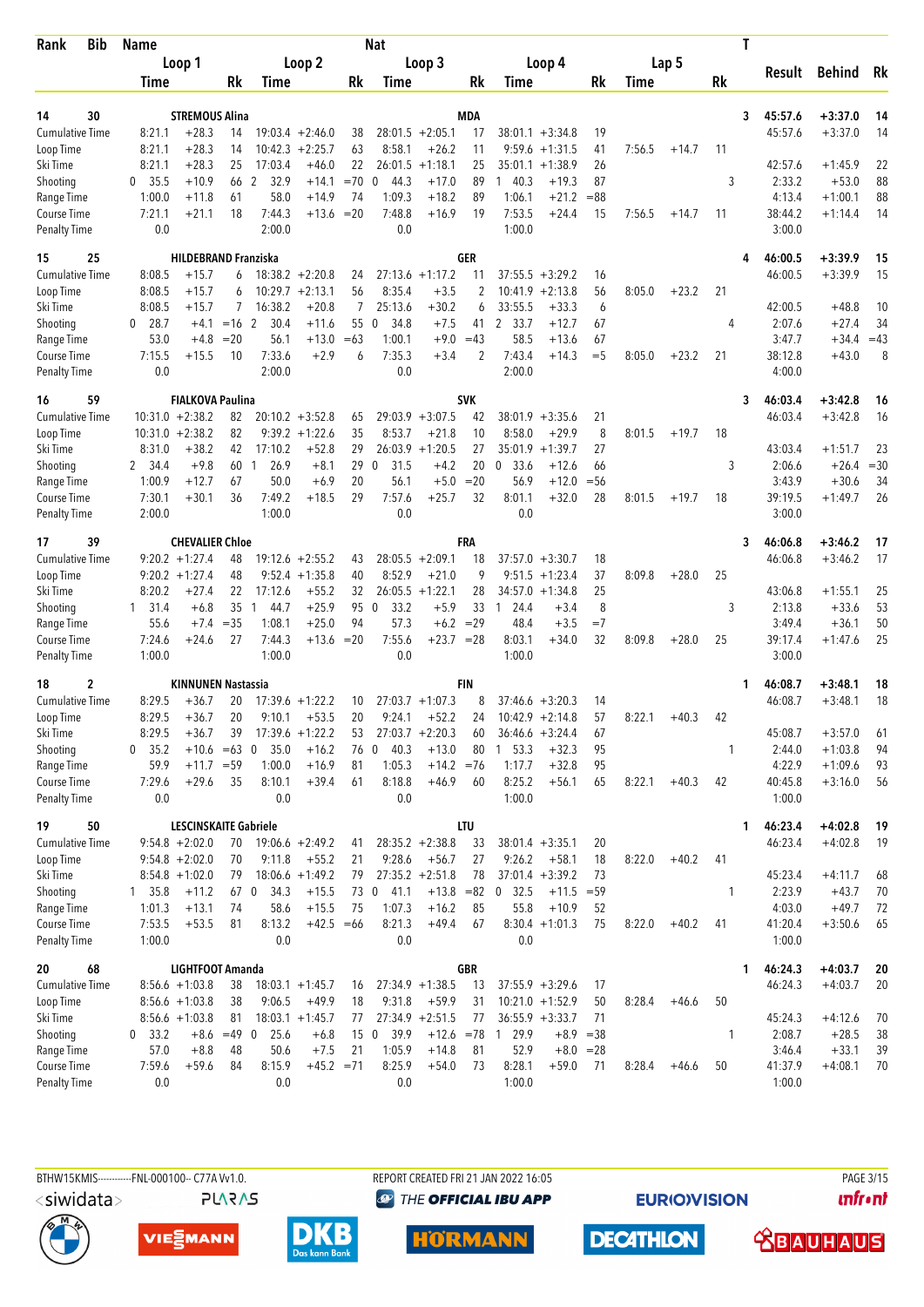| Bib<br>Rank                               | Name                 |                             |          |                     |                    |          | Nat                  |                                              |            |                                          |                        |          |        |                   |    | T  |                    |           |          |
|-------------------------------------------|----------------------|-----------------------------|----------|---------------------|--------------------|----------|----------------------|----------------------------------------------|------------|------------------------------------------|------------------------|----------|--------|-------------------|----|----|--------------------|-----------|----------|
|                                           |                      | Loop 1                      |          |                     | Loop 2             |          |                      | Loop 3                                       |            |                                          | Loop 4                 |          |        | Lap 5             |    |    |                    |           |          |
|                                           | Time                 |                             | Rk       | Time                |                    | Rk       | Time                 |                                              | Rk         | Time                                     |                        | Rk       | Time   |                   | Rk |    | Result             | Behind    | Rk       |
|                                           |                      |                             |          |                     |                    |          |                      |                                              |            |                                          |                        |          |        |                   |    |    |                    |           |          |
| 23<br>21                                  |                      | <b>BENDIKA Baiba</b>        |          |                     |                    |          |                      |                                              | LAT        |                                          |                        |          |        |                   |    | 3  | 46:28.7            | $+4:08.1$ | 21       |
| <b>Cumulative Time</b>                    | 8:26.7               | $+33.9$                     | 18       | 17:12.0             | $+54.6$            | 7        | 10:00.9              | $27:12.9 +1:16.5$                            | 10         | $38:12.1 + 3:45.8$                       |                        | 24<br>66 |        |                   |    |    | 46:28.7            | $+4:08.1$ | 21       |
| Loop Time<br>Ski Time                     | 8:26.7<br>8:26.7     | $+33.9$<br>$+33.9$          | 18<br>32 | 8:45.3<br>17:12.0   | $+28.7$<br>$+54.6$ | 8<br>30  |                      | $+1:29.0$<br>$26:12.9 +1:29.5$               | 55<br>33   | 10:59.2<br>35:12.1                       | $+2:31.1$<br>$+1:49.9$ | 31       | 8:16.6 | $+34.8$           | 33 |    | 43:28.7            | $+2:17.0$ | 29       |
| Shooting                                  | 28.7<br>$\mathbf{0}$ | $+4.1$                      | $=16$ 0  | 29.3                | $+10.5$            | 46       | 30.0                 | $+2.7$                                       | 9          | 2 34.2                                   | $+13.2$                | $=70$    |        |                   | 3  |    | 2:02.4             | $+22.2$   | 26       |
| Range Time                                | 52.9                 | $+4.7$                      | $=17$    | 52.6                | $+9.5$             | 37       | 55.7                 | $+4.6$                                       | 18         | 57.9                                     | $+13.0$                | 63       |        |                   |    |    | 3:39.1             | $+25.8$   | 27       |
| Course Time                               | 7:33.8               | $+33.8$                     | $=45$    | 7:52.7              | $+22.0$            | 36       | 8:05.2               | $+33.3$                                      | 45         | 8:01.3                                   | $+32.2$                | 29       | 8:16.6 | $+34.8$           | 33 |    | 39:49.6            | $+2:19.8$ | 38       |
| <b>Penalty Time</b>                       | 0.0                  |                             |          | 0.0                 |                    |          | 1:00.0               |                                              |            | 2:00.0                                   |                        |          |        |                   |    |    | 3:00.0             |           |          |
| 22<br>19                                  |                      | <b>TODOROVA Milena</b>      |          |                     |                    |          |                      |                                              | <b>BUL</b> |                                          |                        |          |        |                   |    | 4  | 46:34.3            | $+4:13.7$ | 22       |
| <b>Cumulative Time</b>                    | 8:25.9               | $+33.1$                     | 17       |                     | $19:02.0 + 2:44.6$ | 37       |                      | $28:43.4 + 2:47.0$                           | 36         | $38:34.6 + 4:08.3$                       |                        | 32       |        |                   |    |    | 46:34.3            | $+4:13.7$ | 22       |
| Loop Time                                 | 8:25.9               | $+33.1$                     | 17       |                     | $10:36.1 + 2:19.5$ | 58       |                      | $9:41.4 +1:09.5$                             | 43         | 9:51.2                                   | $+1:23.1$              | 36       | 7:59.7 | $+17.9 = 15$      |    |    |                    |           |          |
| Ski Time                                  | 8:25.9               | $+33.1$                     | 31       | 17:02.0             | $+44.6$            | 20       | 25:43.4              | $+1:00.0$                                    | 17         | 34:34.6                                  | $+1:12.4$              | 17       |        |                   |    |    | 42:34.3            | $+1:22.6$ | 15       |
| Shooting                                  | 30.4<br>0            | $+5.8$                      | $= 29$ 2 | 31.3                | $+12.5$            | $= 58$   | 32.4<br>$\mathbf{1}$ | $+5.1$                                       | $= 24$     | 32.4<br>$\mathbf{1}$                     | $+11.4$                | $= 57$   |        |                   | 4  |    | 2:06.8             | $+26.6$   | 32       |
| Range Time                                | 53.4                 | $+5.2$                      | $= 24$   | 54.0                | $+10.9$            | $=43$    | 55.6                 | $+4.5 = 16$                                  |            | 54.5                                     | $+9.6$                 | $=44$    |        |                   |    |    | 3:37.5             | $+24.2$   | 22       |
| <b>Course Time</b>                        | 7:32.5               | $+32.5$                     | 41       | 7:42.1              | +11.4              | 16       | 7:45.8               | $+13.9$                                      | 14         | 7:56.7                                   | +27.6                  | 24       | 7:59.7 | $+17.9 = 15$      |    |    | 38:56.8            | $+1:27.0$ | 21       |
| <b>Penalty Time</b>                       | 0.0                  |                             |          | 2:00.0              |                    |          | 1:00.0               |                                              |            | 1:00.0                                   |                        |          |        |                   |    |    | 4:00.0             |           |          |
| 10<br>23                                  |                      | <b>TOMINGAS Tuuli</b>       |          |                     |                    |          |                      |                                              | EST        |                                          |                        |          |        |                   |    | 3  | 46:34.5            | $+4:13.9$ | 23       |
| <b>Cumulative Time</b>                    | 8:27.4               | $+34.6$                     | 19       | 17:06.8             | $+49.4$            | 6        |                      | $27:10.6 + 1:14.2$                           | 9          | $38:13.4 + 3:47.1$                       |                        | 25       |        |                   |    |    | 46:34.5            | $+4:13.9$ | 23       |
| Loop Time                                 | 8:27.4               | $+34.6$                     | 19       | 8:39.4              | $+22.8$            | 6        |                      | $10:03.8 +1:31.9$                            | 57         | 11:02.8                                  | $+2:34.7$              | 68       | 8:21.1 | $+39.3$           | 39 |    |                    |           |          |
| Ski Time                                  | 8:27.4               | $+34.6$                     | 33       | 17:06.8             | +49.4              | 27       |                      | $26:10.6 + 1:27.2$                           | 32         | 35:13.4                                  | $+1:51.2$              | 32       |        |                   |    |    | 43:34.5            | $+2:22.8$ | 33       |
| Shooting                                  | 32.2<br>$\mathbf{0}$ | $+7.6$                      | $=39$    | $\mathbf 0$<br>32.1 | $+13.3$            | $=61$    | 38.5<br>-1           | $+11.2$                                      | $=65$      | 242.0                                    | $+21.0$                | 89       |        |                   | 3  |    | 2:25.0             | $+44.8$   | 72       |
| Range Time                                | 55.6                 | $+7.4$                      | $=35$    | 54.4                | $+11.3$            | 49       | 1:04.3               | $+13.2$                                      | 71         | 1:06.3                                   | $+21.4$                | 90       |        |                   |    |    | 4:00.6             | $+47.3$   | 68       |
| Course Time                               | 7:31.8               | $+31.8$                     | 39       | 7:45.0              | $+14.3$            | 23       | 7:59.5               | $+27.6$                                      | 36         | 7:56.5                                   | $+27.4$                | 23       | 8:21.1 | $+39.3$           | 39 |    | 39:33.9            | $+2:04.1$ | 30       |
| <b>Penalty Time</b>                       | 0.0                  |                             |          | 0.0                 |                    |          | 1:00.0               |                                              |            | 2:00.0                                   |                        |          |        |                   |    |    | 3:00.0             |           |          |
| 56<br>24                                  |                      | <b>SCHWAIGER Julia</b>      |          |                     |                    |          |                      |                                              | <b>AUT</b> |                                          |                        |          |        |                   |    | 3  | 46:37.5            | $+4:16.9$ | 24       |
| <b>Cumulative Time</b>                    |                      | $9:19.9 + 1:27.1$           | 47       |                     | $20:12.3 + 3:54.9$ | 66       | 29:13.6              | $+3:17.2$                                    | 45         | $38:19.2 + 3:52.9$                       |                        | 27       |        |                   |    |    | 46:37.5            | $+4:16.9$ | 24       |
| Loop Time                                 |                      | $9:19.9 + 1:27.1$           | 47       |                     | $10:52.4 +2:35.8$  | 72       | 9:01.3               | $+29.4$                                      | 13         | 9:05.6                                   | $+37.5$                | 12       | 8:18.3 | $+36.5$           | 36 |    |                    |           |          |
| Ski Time                                  | 8:19.9               | +27.1                       | 21       | 17:12.3             | $+54.9$            | 31       | 26:13.6              | $+1:30.2$                                    | 35         | 35:19.2                                  | $+1:57.0$              | 36       |        |                   |    |    | 43:37.5            | $+2:25.8$ | 35       |
| Shooting                                  | $1 \quad 32.6$       | $+8.0$                      | 42 2     | 32.2                | $+13.4$            | $=63$    | 33.6<br>0            | $+6.3$                                       | 35         | 0, 35.1                                  | $+14.1$                | 74       |        |                   | 3  |    | 2:13.6             | $+33.4$   | $= 51$   |
| Range Time                                | 56.0                 | $+7.8$                      | 39       | 56.1                | $+13.0$            | $=63$    | 58.0                 | $+6.9$                                       | 35         | 58.6                                     | $+13.7$                | $=68$    |        |                   |    |    | 3:48.7             | $+35.4$   | 48       |
| <b>Course Time</b><br><b>Penalty Time</b> | 7:23.9<br>1:00.0     | $+23.9$                     | 23       | 7:56.3<br>2:00.0    | $+25.6 = 39$       |          | 8:03.3<br>0.0        | $+31.4$                                      | 41         | 8:07.0<br>0.0                            | $+37.9$                | 38       | 8:18.3 | $+36.5$           | 36 |    | 39:48.8<br>3:00.0  | $+2:19.0$ | 37       |
|                                           |                      | <b>JISLOVA Jessica</b>      |          |                     |                    |          |                      |                                              |            |                                          |                        |          |        |                   |    |    |                    |           |          |
| 25<br>14                                  |                      |                             |          |                     | $17:47.3 +1:29.9$  |          |                      |                                              | <b>CZE</b> |                                          |                        |          |        |                   |    | 2  | 46:38.4<br>46:38.4 | $+4:17.8$ | 25<br>25 |
| <b>Cumulative Time</b><br>Loop Time       | 8:47.0<br>8:47.0     | $+54.2$<br>$+54.2$          | 35<br>35 | 9:00.3              | $+43.7$            | 11<br>14 |                      | $27:52.1 + 1:55.7$<br>$10:04.8 +1:32.9 = 59$ | 16         | $38:03.4 + 3:37.1$<br>$10:11.3 + 1:43.2$ |                        | 22<br>44 | 8:35.0 | $+53.2$           | 62 |    |                    | $+4:17.8$ |          |
| Ski Time                                  | 8:47.0               | $+54.2$                     | 72       |                     | $17:47.3 +1:29.9$  | 61       |                      | $26:52.1 + 2:08.7$                           | 53         | $36:03.4 +2:41.2$                        |                        | 53       |        |                   |    |    | 44:38.4            | $+3:26.7$ | 54       |
| Shooting                                  | 0 46.0               | $+21.4$                     | 92 0     | 25.7                | $+6.9$             | 16       | 30.8<br>$\mathbf{1}$ | $+3.5$                                       | $=16$      | 26.2<br>1                                | $+5.2$                 | 13       |        |                   | 2  |    | 2:08.9             | $+28.7$   | 39       |
| Range Time                                | 1:11.7               | $+23.5$                     | 92       | 49.3                | $+6.2$             | 14       | 56.3                 | $+5.2$                                       | 23         | 52.3                                     | $+7.4$                 | 23       |        |                   |    |    | 3:49.6             | $+36.3$   | 51       |
| Course Time                               | 7:35.3               | $+35.3 = 53$                |          | 8:11.0              | $+40.3$            | 63       | 8:08.5               | $+36.6$                                      | 51         | 8:19.0                                   | $+49.9$                | 56       | 8:35.0 | $+53.2$           | 62 |    | 40:48.8            | $+3:19.0$ | 57       |
| <b>Penalty Time</b>                       | 0.0                  |                             |          | 0.0                 |                    |          | 1:00.0               |                                              |            | 1:00.0                                   |                        |          |        |                   |    |    | 2:00.0             |           |          |
| 26<br>53                                  |                      | <b>WEIDEL Anna</b>          |          |                     |                    |          |                      |                                              | GER        |                                          |                        |          |        |                   |    | 1. | 46:39.6            | $+4:19.0$ | 26       |
| <b>Cumulative Time</b>                    |                      | $9:41.4 +1:48.6$            | 65       |                     | $18:54.6 + 2:37.2$ | 35       |                      | $28:22.3 +2:25.9$                            | 24         | $37:50.5 + 3:24.2$                       |                        | 15       |        |                   |    |    | 46:39.6            | $+4:19.0$ | 26       |
| Loop Time                                 |                      | $9:41.4 + 1:48.6$           | 65       | 9:13.2              | $+56.6$            | 22       | 9:27.7               | $+55.8$                                      | 26         |                                          | $9:28.2 +1:00.1$       | 20       |        | $8:49.1 + 1:07.3$ | 75 |    |                    |           |          |
| Ski Time                                  | 8:41.4               | $+48.6$                     | 63       |                     | $17:54.6 + 1:37.2$ | 70       |                      | $27:22.3 +2:38.9$                            | 68         | $36:50.5 + 3:28.3$                       |                        | 70       |        |                   |    |    | 45:39.6            | $+4:27.9$ | 75       |
| Shooting                                  | 1 37.0               | $+12.4$                     | 71 0     | 29.1                | $+10.3$            | 43 0     | 38.9                 | $+11.6$                                      | 67         | 0, 33.0                                  | $+12.0 = 63$           |          |        |                   | 1  |    | 2:18.2             | $+38.0$   | 60       |
| Range Time                                | 1:02.1               | $+13.9$                     | 79       | 54.6                | $+11.5 = 50$       |          | 1:04.6               | $+13.5$                                      | 72         | 58.8                                     | $+13.9 = 71$           |          |        |                   |    |    | 4:00.1             | $+46.8$   | 67       |
| Course Time                               | 7:39.3               | $+39.3$                     | 60       | 8:18.6              | $+47.9$            | 76       | 8:23.1               | $+51.2$                                      | 70         |                                          | $8:29.4 +1:00.3$       | 74       |        | $8:49.1 + 1:07.3$ | 75 |    | 41:39.5            | $+4:09.7$ | 71       |
| <b>Penalty Time</b>                       | 1:00.0               |                             |          | 0.0                 |                    |          | 0.0                  |                                              |            | 0.0                                      |                        |          |        |                   |    |    | 1:00.0             |           |          |
| 94<br>27                                  |                      | <b>BELCHENKO Yelizaveta</b> |          |                     |                    |          |                      |                                              | KAZ        |                                          |                        |          |        |                   |    | 1  | 46:40.5            | $+4:19.9$ | 27       |
| Cumulative Time                           |                      | $9:01.6 +1:08.8$            | 41       |                     | $19:15.8 + 2:58.4$ | 45       |                      | $28:44.5 + 2:48.1$                           | 37         | $38:04.4 + 3:38.1$                       |                        | 23       |        |                   |    |    | 46:40.5            | $+4:19.9$ | 27       |
| Loop Time                                 |                      | $9:01.6 + 1:08.8$           | 41       |                     | $10:14.2 + 1:57.6$ | 49       | 9:28.7               | $+56.8$                                      | 28         | 9:19.9                                   | $+51.8$                | 17       | 8:36.1 | $+54.3$           | 64 |    |                    |           |          |
| Ski Time                                  |                      | $9:01.6 + 1:08.8$           | 87       |                     | $18:15.8 + 1:58.4$ | 83       |                      | $27:44.5 +3:01.1$                            | 82         | $37:04.4 + 3:42.2$                       |                        | 76       |        |                   |    |    | 45:40.5            | $+4:28.8$ | 76       |
| Shooting                                  | $0$ 32.7             | $+8.1$                      | $=43$ 1  | 30.2                | $+11.4 = 52 0$     |          | 37.8                 | $+10.5$                                      | 62         | $0$ 29.3                                 | $+8.3$                 | 34       |        |                   | 1  |    | 2:10.2             | $+30.0$   | 44       |
| Range Time                                | 55.4                 | $+7.2$                      | 33       | 55.2                | $+12.1 = 56$       |          | 1:00.4               | $+9.3 = 47$                                  |            | 51.7                                     | $+6.8 = 19$            |          |        |                   |    |    | 3:42.7             | $+29.4$   | 32       |
| Course Time                               |                      | $8:06.2 +1:06.2$            | 88       | 8:19.0              | $+48.3$            | 77       | 8:28.3               | $+56.4$                                      | 76         | 8:28.2                                   | $+59.1 = 72$           |          | 8:36.1 | $+54.3$           | 64 |    | 41:57.8            | $+4:28.0$ | 78       |
| <b>Penalty Time</b>                       | 0.0                  |                             |          | 1:00.0              |                    |          | 0.0                  |                                              |            | 0.0                                      |                        |          |        |                   |    |    | 1:00.0             |           |          |

REPORT CREATED FRI 21 JAN 2022 16:05 **<sup><sup>3</sup>** THE OFFICIAL IBU APP</sup>

**EURIOVISION** 

**DECATHLON** 

**PAGE 4/15** *<u><u>Infront</u>*</u>









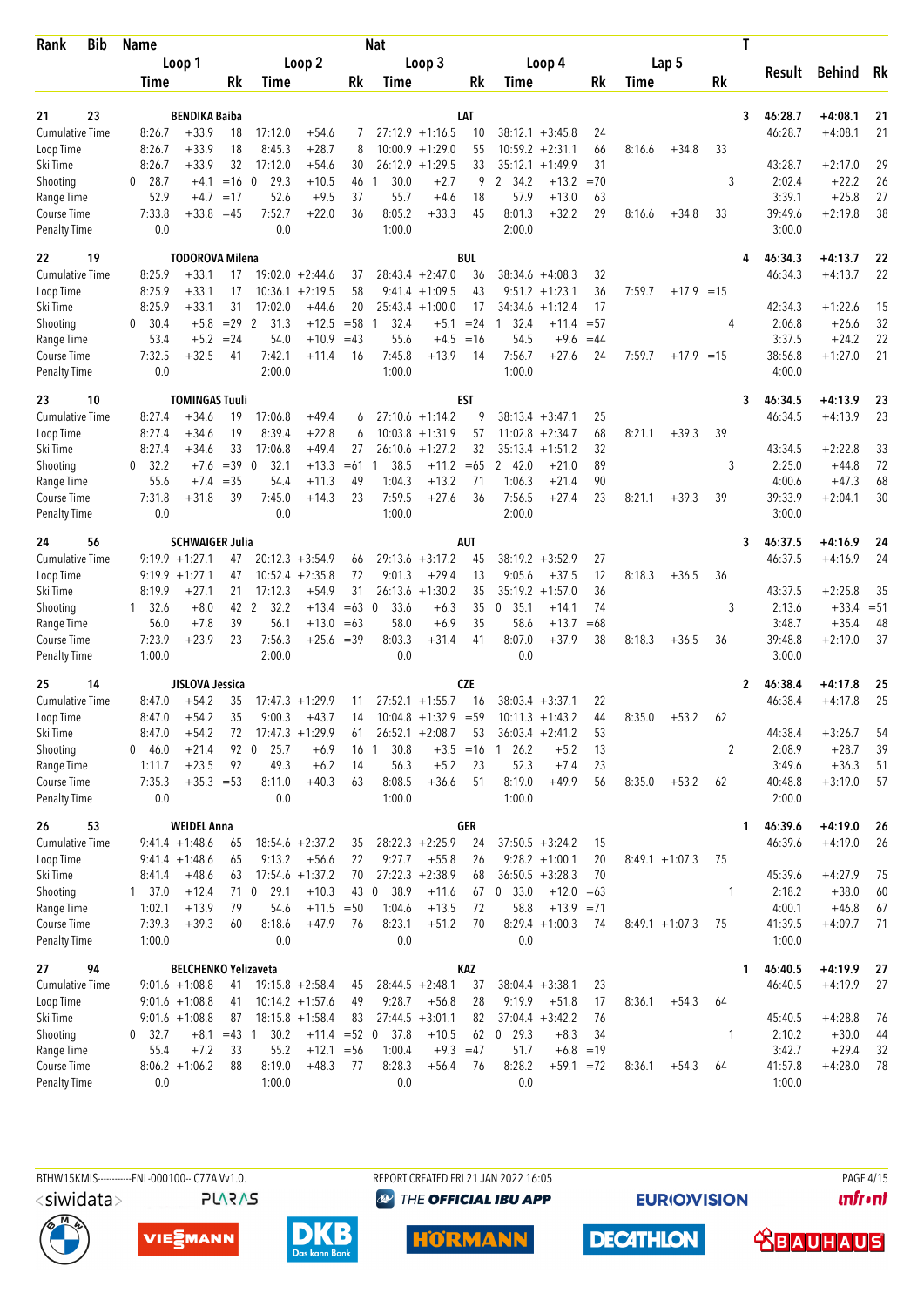| Bib<br>Rank                               | Name                   |                             |                   |                                   |                        |               | Nat                 |                                         |             |                        |                        |                |        |              |    | T |                   |                    |          |
|-------------------------------------------|------------------------|-----------------------------|-------------------|-----------------------------------|------------------------|---------------|---------------------|-----------------------------------------|-------------|------------------------|------------------------|----------------|--------|--------------|----|---|-------------------|--------------------|----------|
|                                           |                        | Loop 1                      |                   |                                   | Loop 2                 |               |                     | Loop 3                                  |             |                        | Loop 4                 |                |        | Lap 5        |    |   |                   |                    |          |
|                                           | Time                   |                             | Rk                | Time                              |                        | Rk            | Time                |                                         | Rk          | Time                   |                        | Rk             | Time   |              | Rk |   | Result            | <b>Behind</b>      | Rk       |
|                                           |                        |                             |                   |                                   |                        |               |                     |                                         |             |                        |                        |                |        |              |    |   |                   |                    |          |
| 33<br>28                                  |                        | <b>BASERGA Amy</b>          |                   |                                   |                        |               |                     |                                         | SUI         |                        |                        |                |        |              |    | 3 | 46:45.5           | $+4:24.9$          | 28       |
| <b>Cumulative Time</b>                    | 8:33.9                 | $+41.1$                     | 25                |                                   | $18:14.9 + 1:57.5$     | 17            |                     | $28:23.1 + 2:26.7$                      | 25          |                        | $38:45.8 + 4:19.5$     | 35             |        |              |    |   | 46:45.5           | $+4:24.9$          | 28       |
| Loop Time<br>Ski Time                     | 8:33.9<br>8:33.9       | $+41.1$<br>$+41.1$          | 25<br>48          | 9:41.0<br>17:14.9                 | $+1:24.4$<br>$+57.5$   | 37<br>36      |                     | $10:08.2 +1:36.3$<br>$26:23.1 + 1:39.7$ | 61<br>41    | 10:22.7<br>35:45.8     | $+1:54.6$<br>$+2:23.6$ | 52<br>47       | 7:59.7 | $+17.9 = 15$ |    |   | 43:45.5           | $+2:33.8$          | 37       |
| Shooting                                  | 38.8<br>$\mathbf{0}$   | $+14.2$                     | 82                | 32.7<br>-1                        | $+13.9$                | $=68$         | 35.9                | $+8.6$                                  | $= 51$      | 1 43.4                 | $+22.4$                | 92             |        |              | 3  |   | 2:30.9            | $+50.7$            | 86       |
| Range Time                                | 1:02.7                 | $+14.5$                     | 83                | 55.8                              | $+12.7$                | 62            | 1:00.0              | $+8.9$                                  | 42          | 1:06.1                 | $+21.2$                | $= 88$         |        |              |    |   | 4:04.6            | $+51.3$            | 76       |
| Course Time                               | 7:31.2                 | $+31.2$                     | 37                | 7:45.2                            | $+14.5 = 24$           |               | 8:08.2              | $+36.3$                                 | 50          | 8:16.6                 | $+47.5$                | 52             | 7:59.7 | $+17.9 = 15$ |    |   | 39:40.9           | $+2:11.1$          | 35       |
| <b>Penalty Time</b>                       | 0.0                    |                             |                   | 1:00.0                            |                        |               | 1:00.0              |                                         |             | 1:00.0                 |                        |                |        |              |    |   | 3:00.0            |                    |          |
| 29<br>93                                  |                        | <b>VOBORNIKOVA Tereza</b>   |                   |                                   |                        |               |                     |                                         | <b>CZE</b>  |                        |                        |                |        |              |    | 2 | 46:47.8           | $+4:27.2$          | 29       |
| <b>Cumulative Time</b>                    | 8:44.5                 | +51.7                       | 33                |                                   | $17:39.0 + 1:21.6$     | 9             |                     | $26:59.5 + 1:03.1$                      | 7           |                        | $38:15.5 + 3:49.2$     | 26             |        |              |    |   | 46:47.8           | $+4:27.2$          | 29       |
| Loop Time                                 | 8:44.5                 | $+51.7$                     | 33                | 8:54.5                            | $+37.9$                | 12            | 9:20.5              | $+48.6$                                 | 22          | 11:16.0                | $+2:47.9$              | 78             | 8:32.3 | $+50.5$      | 57 |   |                   |                    |          |
| Ski Time                                  | 8:44.5                 | $+51.7$                     | $=68$             | 17:39.0                           | $+1:21.6$              | 52            | 26:59.5             | $+2:16.1$                               | 57          | 36:15.5                | $+2:53.3$              | 56             |        |              |    |   | 44:47.8           | $+3:36.1$          | 55       |
| Shooting                                  | 33.0<br>0              | $+8.4$                      | 48                | $\mathbf 0$<br>26.0               | $+7.2$                 | $=17$         | 37.7<br>$\mathbf 0$ | $+10.4$                                 | 61          | $\overline{2}$<br>30.1 | $+9.1$                 | 40             |        |              | 2  |   | 2:06.9            | $+26.7$            | 33       |
| Range Time                                | 59.1                   | $+10.9$                     | 58                | 49.6                              | $+6.5$                 | $=15$         | 1:03.0              | $+11.9$                                 | 64          | 52.6                   | $+7.7$                 | $= 24$         |        |              |    |   | 3:44.3            | $+31.0$            | 36       |
| <b>Course Time</b>                        | 7:45.4                 | $+45.4$                     | 69                | 8:04.9                            | $+34.2$                | 54            | 8:17.5              | $+45.6$                                 | 59          | 8:23.4                 | $+54.3$                | 61             | 8:32.3 | $+50.5$      | 57 |   | 41:03.5           | $+3:33.7$          | 61       |
| <b>Penalty Time</b>                       | 0.0                    |                             |                   | 0.0                               |                        |               | 0.0                 |                                         |             | 2:00.0                 |                        |                |        |              |    |   | 2:00.0            |                    |          |
| 30<br>46                                  |                        |                             |                   | <b>KNOTTEN Karoline Offigstad</b> |                        |               |                     |                                         | <b>NOR</b>  |                        |                        |                |        |              |    | 3 | 46:53.7           | $+4:33.1$          | 30       |
| <b>Cumulative Time</b>                    |                        | $9:28.0 + 1:35.2$           | 51                |                                   | $18:22.8 + 2:05.4$     | 18            |                     | $28:21.7 + 2:25.3$                      | 22          |                        | $38:29.7 + 4:03.4$     | 29             |        |              |    |   | 46:53.7           | $+4:33.1$          | 30       |
| Loop Time                                 |                        | $9:28.0 + 1:35.2$           | 51                | 8:54.8                            | $+38.2$                | 13            |                     | $9:58.9 +1:27.0$                        | 52          | 10:08.0                | $+1:39.9$              | 43             | 8:24.0 | $+42.2$      | 46 |   |                   |                    |          |
| Ski Time                                  | 8:28.0                 | +35.2                       | 34                |                                   | $17:22.8 + 1:05.4$     | 43            |                     | $26:21.7 +1:38.3$                       | 40          |                        | $35:29.7 + 2:07.5$     | 42             |        |              |    |   | 43:53.7           | $+2:42.0$          | 42       |
| Shooting                                  | 129.7                  | $+5.1$                      | 25                | $\mathbf 0$<br>26.3               | $+7.5$                 | 21            | 30.2<br>1           | $+2.9$                                  | 11          | 27.1<br>1              | $+6.1$                 | $=18$          |        |              | 3  |   | 1:53.6            | $+13.4 = 12$       |          |
| Range Time                                | 52.9                   | $+4.7$                      | $=17$             | 48.8                              | $+5.7$                 | 10            | 53.8                | $+2.7$                                  | 6           | 51.6                   | $+6.7$                 | 18             |        |              |    |   | 3:27.1            | $+13.8$            | 6        |
| Course Time                               | 7:35.1                 | +35.1                       | 52                | 8:06.0                            | $+35.3 = 56$           |               | 8:05.1              | $+33.2$                                 | 44          | 8:16.4                 | $+47.3$                | 51             | 8:24.0 | $+42.2$      | 46 |   | 40:26.6           | $+2:56.8$          | 49       |
| <b>Penalty Time</b>                       | 1:00.0                 |                             |                   | 0.0                               |                        |               | 1:00.0              |                                         |             | 1:00.0                 |                        |                |        |              |    |   | 3:00.0            |                    |          |
| 5<br>31                                   |                        | <b>INNERHOFER Katharina</b> |                   |                                   |                        |               |                     |                                         | <b>AUT</b>  |                        |                        |                |        |              |    | 5 | 46:57.2           | $+4:36.6$          | 31       |
| <b>Cumulative Time</b>                    | 8:01.4                 | $+8.6$                      | $=2$              |                                   | $18:39.5 + 2:22.1$     | 25            |                     | $28:15.7 + 2:19.3$                      | 21          | 38:59.9                | $+4:33.6$              | 38             |        |              |    |   | 46:57.2           | $+4:36.6$          | 31       |
| Loop Time                                 | 8:01.4                 | $+8.6$                      | $=2$              | 10:38.1                           | $+2:21.5$              | $=60$         |                     | $9:36.2 +1:04.3$                        | 37          | 10:44.2                | $+2:16.1$              | 58             | 7:57.3 | $+15.5$      | 13 |   |                   |                    |          |
| Ski Time                                  | 8:01.4                 | $+8.6$                      | $=$ 3             | 16:39.5                           | $+22.1$                | 9             | 25:15.7             | $+32.3$                                 | 7           | 33:59.9                | $+37.7$                | 8              |        |              |    |   | 41:57.2           | $+45.5$            | 8        |
| Shooting                                  | 0<br>26.0              | $+1.4$                      | 5                 | $\overline{2}$<br>-38.4           | $+19.6$                | 88            | 33.0<br>1           | $+5.7$                                  | $= 29$      | 2 41.6                 | $+20.6$                | 88             |        |              | 5  |   | 2:19.2            | $+39.0$            | 63       |
| Range Time                                | 49.6                   | $+1.4$                      | $=$ 3             | 1:02.0                            | $+18.9$                | 88            | 57.1                | $+6.0$                                  | 25          | 1:04.7                 | $+19.8$                | 87             |        |              |    |   | 3:53.4            | $+40.1$            | 56       |
| <b>Course Time</b><br><b>Penalty Time</b> | 7:11.8<br>0.0          | $+11.8$                     | 5                 | 7:36.1<br>2:00.0                  | $+5.4$                 | $=8$          | 7:39.1<br>1:00.0    | $+7.2$                                  | 8           | 7:39.5<br>2:00.0       | $+10.4$                | $\overline{2}$ | 7:57.3 | $+15.5$      | 13 |   | 38:03.8<br>5:00.0 | $+34.0$            | 4        |
|                                           |                        |                             |                   |                                   |                        |               |                     |                                         |             |                        |                        |                |        |              |    |   |                   |                    |          |
| 22<br>32                                  |                        | PETRENKO Iryna              |                   |                                   |                        |               |                     |                                         | <b>UKR</b>  |                        |                        |                |        |              |    | 2 | 47:06.6           | $+4:46.0$          | 32       |
| <b>Cumulative Time</b>                    |                        | $9:38.2 +1:45.4 = 60$       |                   |                                   | $19:47.8 + 3:30.4$     | 54            |                     | $29:10.8 + 3:14.4$                      | 44          | 38:28.4                | $+4:02.1$              | 28             |        |              |    |   | 47:06.6           | $+4:46.0$          | 32       |
| Loop Time                                 |                        | $9:38.2 +1:45.4 = 60$       |                   |                                   | $10:09.6 + 1:53.0$     | 47            | 9:23.0              | $+51.1$                                 | 23          | 9:17.6                 | $+49.5$                | 15             | 8:38.2 | $+56.4$      | 68 |   |                   |                    |          |
| Ski Time                                  | 8:38.2                 | $+45.4 = 56$                |                   |                                   | $17:47.8 + 1:30.4$     | 62            | $27:10.8 + 2:27.4$  |                                         | 61          |                        | $36:28.4 + 3:06.2$     | 59             |        |              |    |   | 45:06.6           | $+3:54.9$          | 58       |
| Shooting                                  | $1 \quad 32.1$<br>55.8 | $+7.5$                      | 38<br>$+7.6 = 37$ | 28.7<br>1<br>54.0                 | $+9.9$<br>$+10.9 = 43$ | $= 38$        | $\mathbf 0$<br>39.7 | $+12.4 = 75$<br>$+13.0$                 |             | 30.5<br>0<br>53.5      | $+9.5$<br>$+8.6$       | 44             |        |              | 2  |   | 2:11.2<br>3:47.4  | $+31.0$<br>$+34.1$ | 46       |
| Range Time<br>Course Time                 | 7:42.4                 | $+42.4$                     | 65                | 8:15.6                            | $+44.9$                | 70            | 1:04.1<br>8:18.9    | $+47.0 = 61$                            | 69          | 8:24.1                 | $+55.0$                | 35<br>63       | 8:38.2 | $+56.4$      | 68 |   | 41:19.2           | $+3:49.4$          | 42<br>64 |
| <b>Penalty Time</b>                       | 1:00.0                 |                             |                   | 1:00.0                            |                        |               | 0.0                 |                                         |             | 0.0                    |                        |                |        |              |    |   | 2:00.0            |                    |          |
| 33<br>20                                  |                        | <b>USHKINA Natalia</b>      |                   |                                   |                        |               |                     |                                         | <b>ROU</b>  |                        |                        |                |        |              |    | 2 | 47:08.3           | $+4:47.7$          | 33       |
| <b>Cumulative Time</b>                    | 8:31.2                 | $+38.4$                     | 22                |                                   | $19:36.2 + 3:18.8$     | 49            |                     | $28:52.4 +2:56.0 = 40$                  |             |                        | $38:33.2 +4:06.9$      | $=30$          |        |              |    |   | 47:08.3           | $+4:47.7$          | 33       |
| Loop Time                                 | 8:31.2                 | $+38.4$                     | 22                |                                   | $11:05.0 +2:48.4$      | 78            | 9:16.2              | $+44.3$                                 | 20          |                        | $9:40.8 +1:12.7$       | 27             | 8:35.1 | $+53.3$      | 63 |   |                   |                    |          |
| Ski Time                                  | 8:31.2                 | $+38.4$                     | 43                |                                   | $17:36.2 +1:18.8$      | 47            |                     | $26:52.4 +2:09.0$                       | 54          |                        | $36:33.2 + 3:11.0$     | 61             |        |              |    |   | 45:08.3           | $+3:56.6$          | 59       |
| Shooting                                  | $0$ 33.2               |                             | $+8.6 = 49$ 2     | 37.0                              | $+18.2$                |               | 86 0<br>32.9        |                                         | $+5.6 = 27$ | 048.6                  | $+27.6$                | 94             |        |              | 2  |   | 2:31.8            | $+51.6$            | 87       |
| Range Time                                | 56.6                   | $+8.4$                      | 45                | 1:00.5                            | $+17.4$                | 83            | 57.2                |                                         | $+6.1 = 26$ | 1:13.2                 | $+28.3$                | 94             |        |              |    |   | 4:07.5            | $+54.2 = 80$       |          |
| Course Time                               | 7:34.6                 | $+34.6$                     | 48                | 8:04.5                            | $+33.8$                | 53            | 8:19.0              | $+47.1$                                 | 63          | 8:27.6                 | $+58.5$                | 69             | 8:35.1 | $+53.3$      | 63 |   | 41:00.8           | $+3:31.0$          | - 60     |
| <b>Penalty Time</b>                       | 0.0                    |                             |                   | 2:00.0                            |                        |               | 0.0                 |                                         |             | 0.0                    |                        |                |        |              |    |   | 2:00.0            |                    |          |
| 91<br>34                                  |                        | <b>ERDAL Karoline</b>       |                   |                                   |                        |               |                     |                                         | <b>NOR</b>  |                        |                        |                |        |              |    | 3 | 47:12.5           | $+4:51.9$          | 34       |
| <b>Cumulative Time</b>                    |                        | $9:37.9 +1:45.1$            | 59                |                                   | $19:36.5 + 3:19.1$     | 50            |                     | $29:50.0 + 3:53.6$                      | 60          |                        | $38:52.9 +4:26.6$      | 36             |        |              |    |   | 47:12.5           | $+4:51.9$          | 34       |
| Loop Time                                 |                        | $9:37.9 +1:45.1$            | 59                |                                   | $9:58.6 +1:42.0$       | 43            |                     | $10:13.5 +1:41.6$                       | 64          | 9:02.9                 | $+34.8$                | 10             | 8:19.6 | $+37.8 = 37$ |    |   |                   |                    |          |
| Ski Time                                  | 8:37.9                 | $+45.1$                     | 55                |                                   | $17:36.5 +1:19.1$      | 48            |                     | $26:50.0 + 2:06.6$                      | 52          |                        | $35:52.9 +2:30.7$      | 49             |        |              |    |   | 44:12.5           | $+3:00.8$          | 47       |
| Shooting                                  | $1 \quad 32.2$         |                             | $+7.6 = 39$ 1     | 26.8                              |                        | $+8.0 = 27$ 1 | 33.3                | $+6.0$                                  | 34          | $0$ 26.5               | $+5.5$                 | $=14$          |        |              | 3  |   | 1:59.0            | $+18.8$            | 20       |
| Range Time                                | 56.1                   | $+7.9$                      | 40                | 50.8                              | $+7.7$                 | 22            | 57.8                | $+6.7$                                  | 34          | 49.5                   | $+4.6$                 | 11             |        |              |    |   | 3:34.2            | $+20.9 = 17$       |          |
| Course Time                               | 7:41.8                 | $+41.8$                     | 63                | 8:07.8                            | $+37.1$                | 58            | 8:15.7              | $+43.8$                                 | 55          | 8:13.4                 | $+44.3$                | 49             | 8:19.6 | $+37.8 = 37$ |    |   | 40:38.3           | $+3:08.5$          | - 50     |
| <b>Penalty Time</b>                       | 1:00.0                 |                             |                   | 1:00.0                            |                        |               | 1:00.0              |                                         |             | 0.0                    |                        |                |        |              |    |   | 3:00.0            |                    |          |

REPORT CREATED FRI 21 JAN 2022 16:05 **<sup><sup>3</sup>** THE OFFICIAL IBU APP</sup>

**EURIOVISION** 

**PAGE 5/15** *<u><u>Infront</u>*</u>









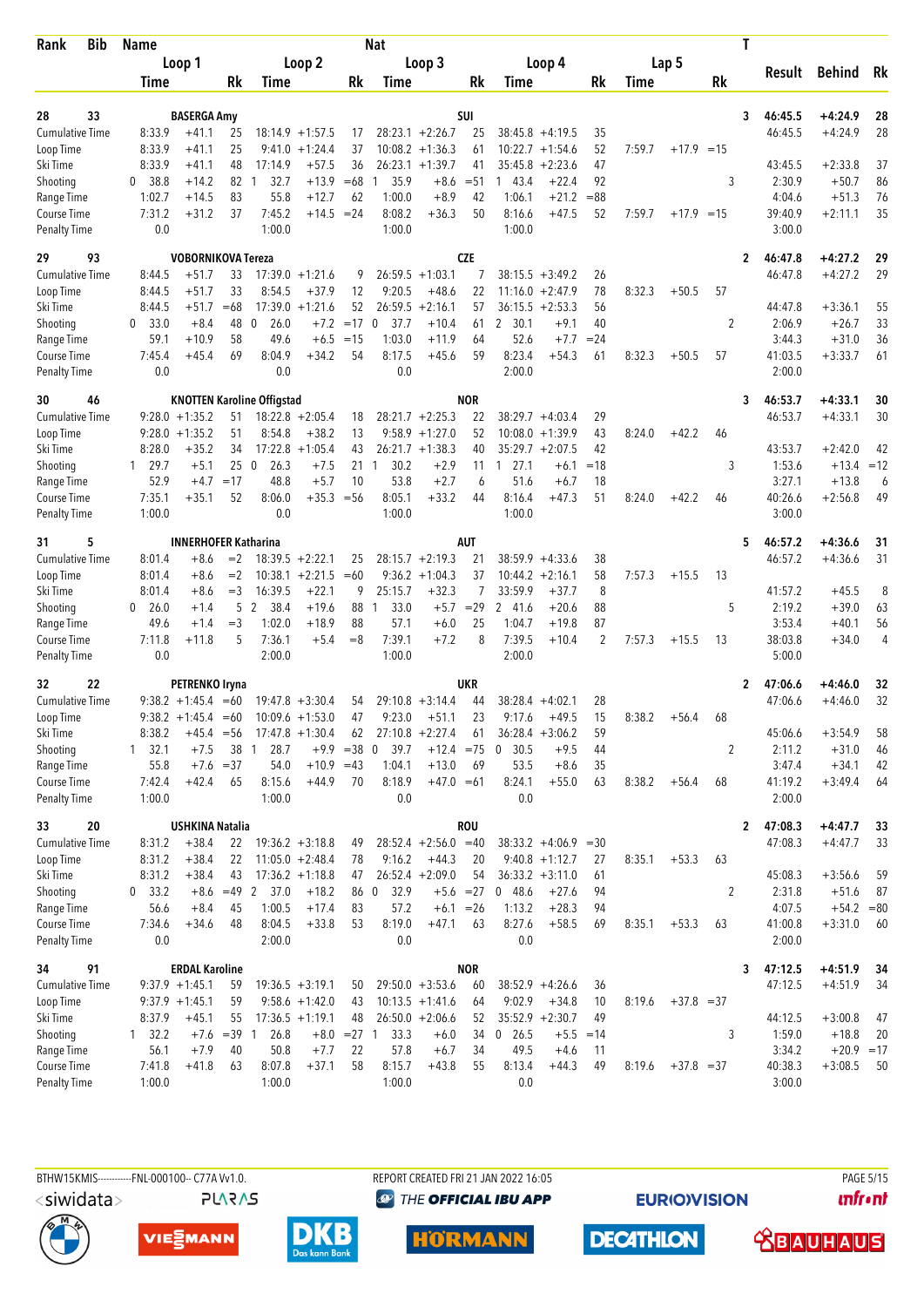| Bib<br>Rank                        | <b>Name</b>              |                       |          |                                |                                        |                   | Nat                  |                                          |             |                        |                                 |              |        |                  | T            |                    |                        |          |
|------------------------------------|--------------------------|-----------------------|----------|--------------------------------|----------------------------------------|-------------------|----------------------|------------------------------------------|-------------|------------------------|---------------------------------|--------------|--------|------------------|--------------|--------------------|------------------------|----------|
|                                    |                          | Loop 1                |          |                                | Loop 2                                 |                   |                      | Loop 3                                   |             |                        | Loop 4                          |              |        | Lap 5            |              |                    |                        |          |
|                                    | <b>Time</b>              |                       | Rk       | Time                           |                                        | Rk                | Time                 |                                          | Rk          | Time                   |                                 | Rk           | Time   |                  | Rk           | Result             | <b>Behind</b>          | Rk       |
|                                    |                          |                       |          |                                |                                        |                   |                      |                                          |             |                        |                                 |              |        |                  |              |                    |                        |          |
| 18<br>35                           |                          | LIE Lotte             |          |                                |                                        |                   |                      |                                          | <b>BEL</b>  |                        |                                 |              |        |                  | 3            | 47:13.2            | $+4:52.6$              | 35       |
| Cumulative Time                    |                          | $9:38.7 +1:45.9$      | 63       |                                | $20:41.0 + 4:23.6$                     | 76                |                      | $29:49.6 + 3:53.2$                       | 59          |                        | $38:53.6 + 4:27.3$              | 37           |        |                  |              | 47:13.2            | $+4:52.6$              | 35       |
| Loop Time                          |                          | $9:38.7 +1:45.9$      | 63       |                                | $11:02.3 +2:45.7$                      | 76                | 9:08.6               | $+36.7$                                  | 17          | 9:04.0                 | $+35.9$                         | 11           | 8:19.6 | $+37.8 = 37$     |              |                    |                        |          |
| Ski Time                           | 8:38.7                   | $+45.9$               | 59       | 17:41.0                        | $+1:23.6$                              | 56                | 26:49.6              | $+2:06.2$                                | $=50$       | 35:53.6<br>$0$ 27.8    | $+2:31.4$                       | 50           |        |                  |              | 44:13.2            | $+3:01.5$              | 48       |
| Shooting<br>Range Time             | $1 \quad 37.4$<br>1:01.1 | $+12.8$<br>$+12.9$    | $=70$    | 72 2<br>35.2<br>58.7           | $+16.4$<br>$+15.6$                     | 78<br>76          | 42.3<br>0<br>1:05.7  | $+15.0$<br>$+14.6$                       | 87<br>$=79$ | 51.7                   | $+6.8$<br>$+6.8$                | 24<br>$=19$  |        |                  | 3            | 2:22.9<br>3:57.2   | $+42.7$<br>$+43.9$     | 68<br>64 |
| Course Time                        | 7:37.6                   | $+37.6$               | 56       | 8:03.6                         | $+32.9$                                | 52                | 8:02.9               | $+31.0$                                  | 40          | 8:12.3                 | $+43.2$                         | 47           | 8:19.6 | $+37.8 = 37$     |              | 40:16.0            | $+2:46.2$              | 43       |
| <b>Penalty Time</b>                | 1:00.0                   |                       |          | 2:00.0                         |                                        |                   | 0.0                  |                                          |             | 0.0                    |                                 |              |        |                  |              | 3:00.0             |                        |          |
|                                    |                          |                       |          |                                |                                        |                   |                      |                                          |             |                        |                                 |              |        |                  |              |                    |                        |          |
| 36<br>27                           |                          | $+48.8$               |          | VISHNEVSKAYA-SHEPORENKO Galina |                                        |                   |                      |                                          | KAZ         |                        |                                 |              |        |                  | 2            | 47:15.1            | $+4:54.5$              | 36       |
| <b>Cumulative Time</b>             | 8:41.6<br>8:41.6         | $+48.8$               | 30<br>30 |                                | $18:00.9 + 1:43.5$<br>$9:19.3 +1:02.7$ | 15<br>26          |                      | $28:25.7 + 2:29.3$<br>$10:24.8 + 1:52.9$ | 29<br>$=67$ | 10:18.5                | $38:44.2 + 4:17.9$<br>$+1:50.4$ | 34<br>47     | 8:30.9 | $+49.1$          | 53           | 47:15.1            | $+4:54.5$              | 36       |
| Loop Time<br>Ski Time              | 8:41.6                   | $+48.8$               | 64       |                                | $18:00.9 + 1:43.5$                     | 76                |                      | $27:25.7 + 2:42.3$                       | 70          | 36:44.2                | $+3:22.0$                       | 66           |        |                  |              | 45:15.1            | $+4:03.4$              | 64       |
| Shooting                           | 34.6<br>0                | $+10.0$               | 61       | 36.4<br>0                      | $+17.6$                                | 83                | 39.4<br>1            | $+12.1$                                  | 73          | 32.8<br>$\overline{1}$ | $+11.8$                         | 61           |        |                  | 2            | 2:23.4             | $+43.2$                | 69       |
| Range Time                         | 1:01.0                   | $+12.8$               | $=68$    | 1:02.6                         | $+19.5$                                | 89                | 1:05.7               | $+14.6$                                  | $=79$       | 59.1                   | $+14.2$                         | $=75$        |        |                  |              | 4:08.4             | $+55.1$                | $= 82$   |
| Course Time                        | 7:40.6                   | $+40.6$               | 61       | 8:16.7                         | $+46.0$                                | 73                | 8:19.1               | $+47.2$                                  | 64          | 8:19.4                 | $+50.3$                         | 57           | 8:30.9 | $+49.1$          | 53           | 41:06.7            | $+3:36.9$              | 62       |
| Penalty Time                       | 0.0                      |                       |          | 0.0                            |                                        |                   | 1:00.0               |                                          |             | 1:00.0                 |                                 |              |        |                  |              | 2:00.0             |                        |          |
|                                    |                          |                       |          |                                |                                        |                   |                      |                                          |             |                        |                                 |              |        |                  |              |                    |                        |          |
| 52<br>37<br><b>Cumulative Time</b> | 8:24.9                   | $+32.1$               |          | MERKUSHYNA Anastasiya          |                                        |                   |                      | $27:30.5 +1:34.1$                        | <b>UKR</b>  |                        | $38:42.3 +4:16.0$               |              |        |                  | 3            | 47:19.6<br>47:19.6 | $+4:59.0$<br>$+4:59.0$ | 37<br>37 |
|                                    | 8:24.9                   | $+32.1$               | 16<br>16 | 8:53.3                         | $17:18.2 + 1:00.8$<br>$+36.7$          | 8<br>11           |                      | $10:12.3 +1:40.4$                        | 12<br>63    | 11:11.8                | $+2:43.7$                       | 33<br>74     | 8:37.3 | $+55.5$          | 67           |                    |                        |          |
| Loop Time<br>Ski Time              | 8:24.9                   | $+32.1$               | 29       |                                | $17:18.2 + 1:00.8$                     | 40                |                      | $26:30.5 +1:47.1$                        | 45          |                        | $35:42.3 + 2:20.1$              | 45           |        |                  |              | 44:19.6            | $+3:07.9$              | 50       |
| Shooting                           | $0$ 24.6                 | 0.0                   | 1        | $\mathbf 0$<br>24.4            | $+5.6$                                 | $12 \overline{ }$ | 29.9<br>$\mathbf{1}$ | $+2.6$                                   | 8           | 2 24.6                 | $+3.6$                          | 10           |        |                  | 3            | 1:43.6             | $+3.4$                 | 3        |
| Range Time                         | 51.4                     | $+3.2$                | 9        | 49.8                           | $+6.7$                                 | 19                | 56.1                 | $+5.0$                                   | $=20$       | 50.1                   | $+5.2$                          | 12           |        |                  |              | 3:27.4             | $+14.1$                | 8        |
| <b>Course Time</b>                 | 7:33.5                   | $+33.5$               | 44       | 8:03.5                         | $+32.8$                                | 51                | 8:16.2               | $+44.3$                                  | 56          | 8:21.7                 | $+52.6$                         | 60           | 8:37.3 | $+55.5$          | 67           | 40:52.2            | $+3:22.4$              | 59       |
| <b>Penalty Time</b>                | 0.0                      |                       |          | 0.0                            |                                        |                   | 1:00.0               |                                          |             | 2:00.0                 |                                 |              |        |                  |              | 3:00.0             |                        |          |
| 41<br>38                           |                          | <b>SOLA Hanna</b>     |          |                                |                                        |                   |                      |                                          | <b>BLR</b>  |                        |                                 |              |        |                  | 6            | 47:23.1            | $+5:02.5$              | 38       |
| <b>Cumulative Time</b>             |                          | $10:01.1 + 2:08.3$    | 74       |                                | $19:18.6 + 3:01.2$                     | 46                |                      | $29:43.4 + 3:47.0$                       | 56          |                        | $39:22.2 + 4:55.9$              | 40           |        |                  |              | 47:23.1            | $+5:02.5$              | 38       |
| Loop Time                          |                          | $10:01.1 + 2:08.3$    | 74       | 9:17.5                         | $+1:00.9$                              | 24                |                      | $10:24.8 + 1:52.9$                       | $=67$       |                        | $9:38.8 + 1:10.7$               | 26           | 8:00.9 | $+19.1$          | 17           |                    |                        |          |
| Ski Time                           | 8:01.1                   | $+8.3$                | 2        | 16:18.6                        | $+1.2$                                 | 2                 | 24:43.4              | 0.0                                      | 1           | 33:22.2                | 0.0                             | $\mathbf{1}$ |        |                  |              | 41:23.1            | $+11.4$                | 4        |
| Shooting                           | 2 28.3                   | $+3.7$                | $=12$ 1  | 25.3                           | $+6.5$                                 | 14 2              | 30.5                 | $+3.2$                                   | 14          | 27.7<br>$\mathbf{1}$   | $+6.7$                          | $= 22$       |        |                  | 6            | 1:51.9             | $+11.7$                | 9        |
| Range Time                         | 49.6                     | $+1.4$                | $=$ 3    | 46.8                           | $+3.7$                                 | 5                 | 52.9                 | $+1.8$                                   | 3           | 49.0                   | $+4.1$                          | $=9$         |        |                  |              | 3:18.3             | $+5.0$                 | 3        |
| Course Time                        | 7:11.5                   | $+11.5$               | 4        | 7:30.7                         | 0.0                                    | 1                 | 7:31.9               | 0.0                                      | 1           | 7:49.8                 | $+20.7$                         | 12           | 8:00.9 | $+19.1$          | 17           | 38:04.8            | $+35.0$                | 6        |
| <b>Penalty Time</b>                | 2:00.0                   |                       |          | 1:00.0                         |                                        |                   | 2:00.0               |                                          |             | 1:00.0                 |                                 |              |        |                  |              | 6:00.0             |                        |          |
| 13<br>39                           |                          | <b>HETTICH Janina</b> |          |                                |                                        |                   |                      |                                          | GER         |                        |                                 |              |        |                  | 5            | 47:34.8            | $+5:14.2$              | 39       |
| Cumulative Time                    | 8:12.7                   | $+19.9$               |          |                                | $18:52.1 + 2:34.7$                     | $=30$             |                      | $28:33.3 + 2:36.9$                       | 31          |                        | $39:23.5 + 4:57.2$              | 42           |        |                  |              | 47:34.8            | $+5:14.2$              | 39       |
| Loop Time                          | 8:12.7                   | $+19.9$               | 7        |                                | $10:39.4 +2:22.8$                      | 62                |                      | $9:41.2 +1:09.3$                         | 42          |                        | $10:50.2 + 2:22.1$              | 62           | 8:11.3 | $+29.5$          | 28           |                    |                        |          |
| Ski Time                           | 8:12.7                   | $+19.9$               | 10       | 16:52.1                        | $+34.7 = 14$                           |                   | 25:33.3              | $+49.9$                                  | 12          |                        | $34:23.5 +1:01.3$               | 15           |        |                  |              | 42:34.8            | $+1:23.1$              | 16       |
| Shooting                           | 32.7<br>0                | $+8.1$                | $=43$ 2  | 30.2                           | $+11.4 = 52$                           |                   | 33.9<br>-1           | $+6.6$                                   | $= 36$      | 31.0<br>2              | $+10.0$                         | $=48$        |        |                  | 5            | 2:08.0             | $+27.8$                | 35       |
| Range Time                         | 55.3                     | $+7.1$                | 32       | 54.2                           | $+11.1 = 47$                           |                   | 57.5                 | $+6.4$                                   | 33          | 55.4                   | $+10.5$                         | 50           |        |                  |              | 3:42.4             | $+29.1$                | 30       |
| Course Time                        | 7:17.4                   | $+17.4$               | 12       | 7:45.2                         | $+14.5 = 24$                           |                   | 7:43.7               | $+11.8$                                  | 12          | 7:54.8                 | $+25.7$                         | 20           | 8:11.3 | $+29.5$          | 28           | 38:52.4            | $+1:22.6 = 19$         |          |
| Penalty Time                       | 0.0                      |                       |          | 2:00.0                         |                                        |                   | 1:00.0               |                                          |             | 2:00.0                 |                                 |              |        |                  |              | 5:00.0             |                        |          |
| 72<br>40                           |                          | <b>BOTET Paula</b>    |          |                                |                                        |                   |                      |                                          | <b>FRA</b>  |                        |                                 |              |        |                  |              | 47:38.9<br>1       | $+5:18.3$              | 40       |
| <b>Cumulative Time</b>             |                          | $9:38.2 +1:45.4 = 60$ |          |                                | $18:53.3 + 2:35.9$                     | 32                |                      | $28:33.8 + 2:37.4$                       | 32          |                        | $38:33.2 +4:06.9$               | $=30$        |        |                  |              | 47:38.9            | $+5:18.3$              | 40       |
| Loop Time                          |                          | $9:38.2 +1:45.4 = 60$ |          | 9:15.1                         | $+58.5$                                | 23                |                      | $9:40.5 +1:08.6$                         | 40          |                        | $9:59.4 + 1:31.3$               | 40           |        | $9:05.7 +1:23.9$ | 86           |                    |                        |          |
| Ski Time                           | 8:38.2                   | $+45.4 = 56$          |          |                                | $17:53.3 +1:35.9$                      | 66                |                      | $27:33.8 + 2:50.4$                       | 75          |                        | $37:33.2 +4:11.0$               | 85           |        |                  |              | 46:38.9            | $+5:27.2$              | 84       |
| Shooting                           | 1, 39.0                  | $+14.4$               | 83 0     | 32.7                           | $+13.9 = 68$ 0                         |                   | 39.0                 | $+11.7$                                  | 68          | $0$ 31.7               | $+10.7$                         | 54           |        |                  | $\mathbf{1}$ | 2:22.5             | $+42.3$                | 67       |
| Range Time                         | 1:03.2                   | $+15.0$               | 85       | 57.8                           | $+14.7 = 72$                           |                   | 1:04.7               | $+13.6$                                  | 73          | 57.8                   | $+12.9$                         | $=61$        |        |                  |              | 4:03.5             | $+50.2$                | 74       |
| Course Time                        | 7:35.0                   | $+35.0 = 49$          |          | 8:17.3                         | $+46.6$                                | 74                |                      | $8:35.8 +1:03.9$                         | 82          |                        | $9:01.6 +1:32.5$                | 94           |        | $9:05.7 +1:23.9$ | 86           | 42:35.4            | $+5:05.6$              | 83       |
| Penalty Time                       | 1:00.0                   |                       |          | 0.0                            |                                        |                   | 0.0                  |                                          |             | 0.0                    |                                 |              |        |                  |              | 1:00.0             |                        |          |
| 41<br>61                           |                          | <b>JUPPE Anna</b>     |          |                                |                                        |                   |                      |                                          | AUT         |                        |                                 |              |        |                  |              | 47:45.3<br>5.      | $+5:24.7$              | 41       |
| Cumulative Time                    |                          | $10:21.8 + 2:29.0$    | 80       |                                | $20:01.5 + 3:44.1$                     | 61                |                      | $30:50.0 +4:53.6$                        | 76          |                        | $39:42.7 + 5:16.4$              | 48           |        |                  |              | 47:45.3            | $+5:24.7$              | 41       |
| Loop Time                          |                          | $10:21.8 + 2:29.0$    | 80       |                                | $9:39.7 +1:23.1$                       | 36                |                      | $10:48.5 +2:16.6$                        | 76          | 8:52.7                 | $+24.6$                         | 4            | 8:02.6 | $+20.8$          | 19           |                    |                        |          |
| Ski Time                           | 8:21.8                   | $+29.0$               | 26       | 17:01.5                        | $+44.1$                                | 19                |                      | $25:50.0 +1:06.6$                        | 20          |                        | $34:42.7 +1:20.5$               | 20           |        |                  |              | 42:45.3            | $+1:33.6$              | 18       |
| Shooting                           | 2 33.2                   | $+8.6 = 49$ 1         |          | 40.1                           | $+21.3$                                | 91                | 2 39.9               |                                          |             | $+12.6$ =78 0 32.5     | $+11.5 = 59$                    |              |        |                  | 5            | 2:26.0             | $+45.8$                | 76       |
| Range Time                         | 58.7                     | $+10.5 = 55$          |          | 1:03.0                         | $+19.9$                                | 91                | 1:06.2               | $+15.1$                                  | 82          | 58.9                   | $+14.0$                         | 73           |        |                  |              | 4:06.8             | $+53.5$                | 78       |
| Course Time                        | 7:23.1                   | $+23.1$               | 21       | 7:36.7                         | $+6.0$                                 | 11                | 7:42.3               | $+10.4$                                  | 11          | 7:53.8                 | $+24.7 = 16$                    |              | 8:02.6 | $+20.8$          | 19           | 38:38.5            | $+1:08.7$              | -13      |
| Penalty Time                       | 2:00.0                   |                       |          | 1:00.0                         |                                        |                   | 2:00.0               |                                          |             | 0.0                    |                                 |              |        |                  |              | 5:00.0             |                        |          |







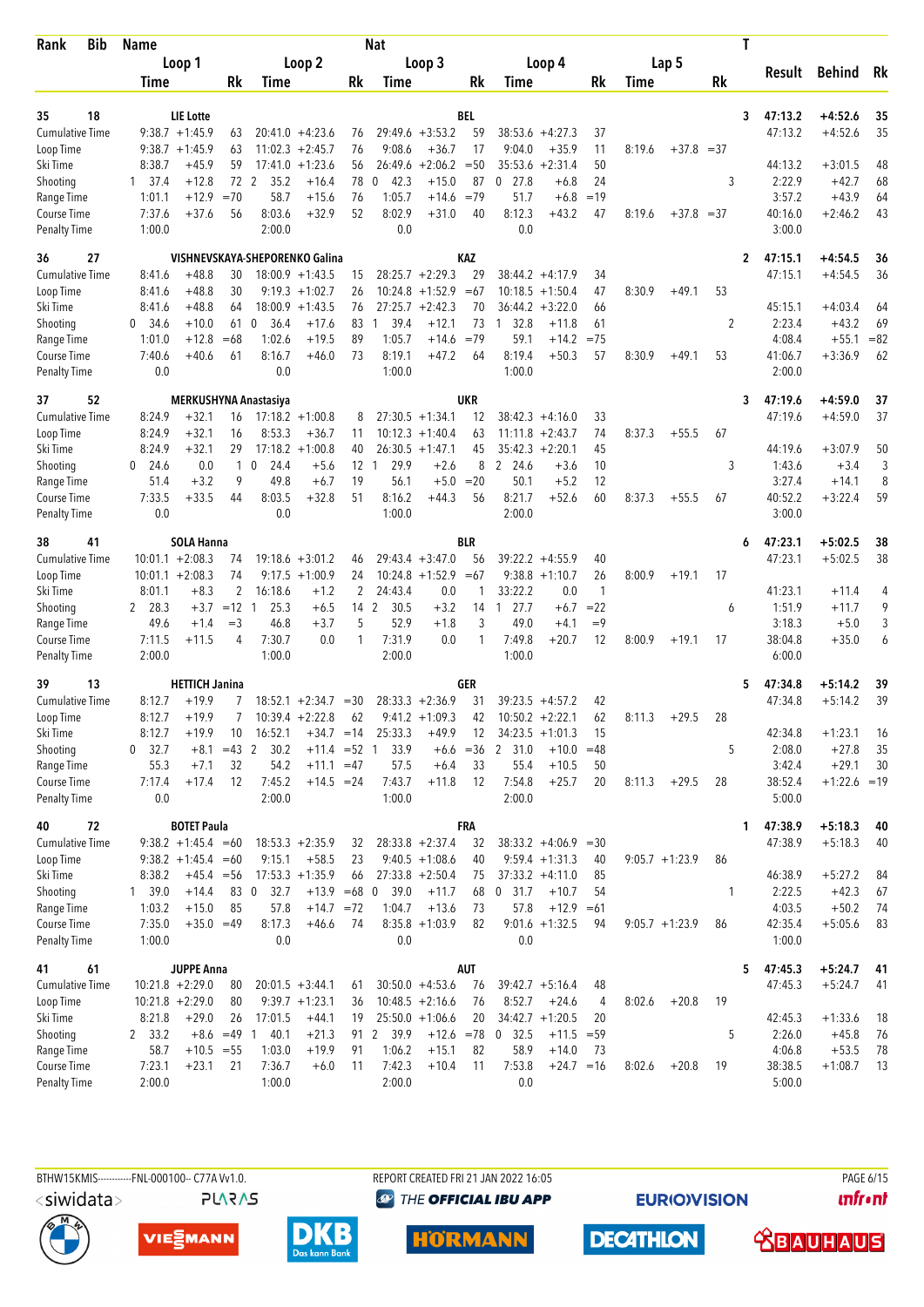| Bib<br>Rank                        | <b>Name</b>      |                             |                 |                 |                    |          | Nat                    |                              |             |                      |                       |         |        |                  | T            |                   |                |        |
|------------------------------------|------------------|-----------------------------|-----------------|-----------------|--------------------|----------|------------------------|------------------------------|-------------|----------------------|-----------------------|---------|--------|------------------|--------------|-------------------|----------------|--------|
|                                    |                  | Loop 1                      |                 |                 | Loop 2             |          |                        | Loop 3                       |             |                      | Loop 4                |         |        | Lap 5            |              |                   |                |        |
|                                    | Time             |                             | Rk              | Time            |                    | Rk       | Time                   |                              | Rk          | Time                 |                       | Rk      | Time   |                  | Rk           | Result            | Behind         | Rk     |
|                                    |                  |                             |                 |                 |                    |          |                        |                              |             |                      |                       |         |        |                  |              |                   |                |        |
| 26<br>42                           |                  | <b>HAECKI Lena</b>          |                 |                 |                    |          |                        |                              | <b>SUI</b>  |                      |                       |         |        |                  | 4            | 47:46.0           | $+5:25.4$      | 42     |
| <b>Cumulative Time</b>             |                  | $9:20.8 + 1:28.0$           | 49              |                 | $20:15.8 + 3:58.4$ | 69       |                        | $30:20.6 +4:24.2$            | 73          |                      | $39:22.8 + 4:56.5$    | 41      |        |                  |              | 47:46.0           | $+5:25.4$      | 42     |
| Loop Time                          |                  | $9:20.8 + 1:28.0$           | 49<br>$= 23$    | 10:55.0         | $+2:38.4$          | 74<br>37 | 10:04.8                | $+1:32.9$ = 59               | 39          | 9:02.2<br>35:22.8    | $+34.1$<br>$+2:00.6$  | 9<br>39 | 8:23.2 | $+41.4$          | 43           |                   | $+2:34.3$      | 38     |
| Ski Time<br>Shooting               | 8:20.8<br>1 28.4 | +28.0<br>$+3.8$             | 14 <sub>2</sub> | 17:15.8<br>26.4 | $+58.4$<br>$+7.6$  | 22       | 31.6<br>-1             | $26:20.6 + 1:37.2$<br>$+4.3$ | 21          | $0$ 29.1             | $+8.1$                | $= 31$  |        |                  | 4            | 43:46.0<br>1:55.7 | $+15.5$        | 18     |
| Range Time                         | 52.4             | $+4.2$                      | $=13$           | 51.6            | $+8.5$             | $= 27$   | 57.2                   |                              | $+6.1 = 26$ | 53.0                 | $+8.1$                | $=30$   |        |                  |              | 3:34.2            | $+20.9$        | $=17$  |
| Course Time                        | 7:28.4           | $+28.4$                     | 34              | 8:03.4          | $+32.7$            | 50       | 8:07.6                 | $+35.7$                      | $=48$       | 8:09.2               | $+40.1$               | 40      | 8:23.2 | $+41.4$          | 43           | 40:11.8           | $+2:42.0$      | 41     |
| <b>Penalty Time</b>                | 1:00.0           |                             |                 | 2:00.0          |                    |          | 1:00.0                 |                              |             | 0.0                  |                       |         |        |                  |              | 4:00.0            |                |        |
| 43<br>48                           |                  | <b>SANFILIPPO Federica</b>  |                 |                 |                    |          |                        |                              | ITA         |                      |                       |         |        |                  | 5            | 47:55.1           | $+5:34.5$      | 43     |
| <b>Cumulative Time</b>             | 8:18.3           | $+25.5$                     | 11              |                 | $19:06.5 + 2:49.1$ | 40       |                        | $28:52.4 +2:56.0$            | $=40$       |                      | $39:47.9 + 5:21.6$    | 50      |        |                  |              | 47:55.1           | $+5:34.5$      | 43     |
| Loop Time                          | 8:18.3           | $+25.5$                     | 11              |                 | $10:48.2 + 2:31.6$ | $=69$    |                        | $9:45.9 +1:14.0$             | 45          | 10:55.5              | $+2:27.4$             | 63      | 8:07.2 | $+25.4$          | 22           |                   |                |        |
| Ski Time                           | 8:18.3           | $+25.5$                     | 19              | 17:06.5         | $+49.1$            | 26       | 25:52.4                | $+1:09.0$                    | 22          | 34:47.9              | $+1:25.7$             | 22      |        |                  |              | 42:55.1           | $+1:43.4$      | 21     |
| Shooting                           | 29.6<br>0        | $+5.0$                      | $= 22$ 2        | 32.6            | $+13.8$            | 67       | 35.3<br>$\overline{1}$ | $+8.0$                       | 45          | 2 35.9               | $+14.9$               | 76      |        |                  | 5            | 2:13.6            | $+33.4$        | $= 51$ |
| Range Time                         | 52.7             | $+4.5$                      | 15              | 57.2            | $+14.1$            | $=67$    | 58.8                   | $+7.7$                       | 39          | 1:00.2               | $+15.3$               | 81      |        |                  |              | 3:48.9            | $+35.6$        | 49     |
| <b>Course Time</b>                 | 7:25.6           | +25.6                       | 29              | 7:51.0          | $+20.3 = 33$       |          | 7:47.1                 | $+15.2$                      | 18          | 7:55.3               | $+26.2$               | 22      | 8:07.2 | $+25.4$          | 22           | 39:06.2           | $+1:36.4$      | 23     |
| <b>Penalty Time</b>                | 0.0              |                             |                 | 2:00.0          |                    |          | 1:00.0                 |                              |             | 2:00.0               |                       |         |        |                  |              | 5:00.0            |                |        |
| 100<br>44                          |                  | <b>FRUEHWIRT Juliane</b>    |                 |                 |                    |          |                        |                              | <b>GER</b>  |                      |                       |         |        |                  | $\mathbf{2}$ | 47:57.0           | $+5:36.4$      | 44     |
| <b>Cumulative Time</b>             |                  | $10:11.8 + 2:19.0$          | 75              |                 | $20:35.5 + 4:18.1$ | 73       |                        | $30:10.5 +4:14.1$            | 68          |                      | $39:28.9 + 5:02.6$    | 43      |        |                  |              | 47:57.0           | $+5:36.4$      | 44     |
| Loop Time                          |                  | $10:11.8 + 2:19.0$          | 75              |                 | $10:23.7 + 2:07.1$ | 52       |                        | $9:35.0 +1:03.1$             | 36          | 9:18.4               | $+50.3$               | 16      | 8:28.1 | $+46.3$          | 49           |                   |                |        |
| Ski Time                           |                  | $9:11.8 + 1:19.0$           | 90              |                 | $18:35.5 + 2:18.1$ | 89       |                        | $28:10.5 + 3:27.1$           | 87          | 37:28.9              | $+4:06.7$             | 82      |        |                  |              | 45:57.0           | $+4:45.3$      | 78     |
| Shooting                           | 1, 52.4          | $+27.8$                     | 96              | 28.5<br>1       | $+9.7$             | $=36$    | $\mathbf 0$<br>41.1    | $+13.8$                      | $= 82$      | $\mathbf 0$<br>26.6  | $+5.6$                | 16      |        |                  | 2            | 2:28.7            | $+48.5$        | $= 82$ |
| Range Time                         | 1:20.0           | $+31.8$                     | 96              | 52.2            | $+9.1$             | $=32$    | 1:06.6                 | $+15.5$                      | $= 83$      | 50.2                 | $+5.3$                | 13      |        |                  |              | 4:09.0            | $+55.7$        | 85     |
| Course Time                        | 7:51.8           | $+51.8$                     | 74              |                 | $8:31.5 +1:00.8$   | 88       | 8:28.4                 | $+56.5$                      | 77          | 8:28.2               | +59.1                 | $=72$   | 8:28.1 | $+46.3$          | 49           | 41:48.0           | $+4:18.2$      | 74     |
| <b>Penalty Time</b>                | 1:00.0           |                             |                 | 1:00.0          |                    |          | 0.0                    |                              |             | 0.0                  |                       |         |        |                  |              | 2:00.0            |                |        |
| 79<br>45                           |                  | <b>COMOLA Samuela</b>       |                 |                 |                    |          |                        |                              | ITA         |                      |                       |         |        |                  | 4            | 47:58.3           | $+5:37.7$      | 45     |
| <b>Cumulative Time</b>             |                  | $9:36.9 +1:44.1$            | 58              |                 | $20:44.0 + 4:26.6$ | 78       |                        | $29:42.7 + 3:46.3$           | 54          | 39:47.7              | $+5:21.4$             | 49      |        |                  |              | 47:58.3           | $+5:37.7$      | 45     |
| Loop Time                          |                  | $9:36.9 +1:44.1$            | 58              |                 | $11:07.1 + 2:50.5$ | 79       | 8:58.7                 | $+26.8$                      | 12          | 10:05.0              | $+1:36.9$             | 42      | 8:10.6 | $+28.8$          | 26           |                   |                |        |
| Ski Time                           | 8:36.9           | $+44.1$                     | 54              |                 | $17:44.0 + 1:26.6$ | 58       | 26:42.7                | $+1:59.3$                    | 47          | 35:47.7              | $+2:25.5$             | 48      |        |                  |              | 43:58.3           | $+2:46.6$      | 44     |
| Shooting                           | 141.4            | $+16.8$                     | $= 89$          | 2<br>41.4       | $+22.6$            | 93       | 37.6<br>0              | $+10.3$                      | $= 59$      | 36.3<br>$\mathbf{1}$ | $+15.3$               | 79      |        |                  | 4            | 2:36.8            | $+56.6$        | 91     |
| Range Time                         | 1:04.5           | $+16.3$                     | 87              | 1:05.3          | $+22.2$            | 92       | 1:01.4                 | $+10.3$                      | 58          | 59.1                 | $+14.2$               | $=75$   |        |                  |              | 4:10.3            | $+57.0$        | 87     |
| Course Time                        | 7:32.4           | $+32.4$                     | 40              | 8:01.8          | $+31.1$            | 48       | 7:57.3                 | $+25.4$                      | 31          | 8:05.9               | $+36.8$               | 36      | 8:10.6 | $+28.8$          | 26           | 39:48.0           | $+2:18.2$      | 36     |
| <b>Penalty Time</b>                | 1:00.0           |                             |                 | 2:00.0          |                    |          | 0.0                    |                              |             | 1:00.0               |                       |         |        |                  |              | 4:00.0            |                |        |
| 7<br>46                            |                  | <b>AVVAKUMOVA Ekaterina</b> |                 |                 |                    |          |                        |                              | KOR         |                      |                       |         |        |                  |              | 47:58.4           | $+5:37.8$      | 46     |
| <b>Cumulative Time</b>             |                  | $9:39.1 + 1:46.3$           | 64              |                 | $18:23.4 + 2:06.0$ | 19       |                        | $28:25.1 + 2:28.7$           | 28          |                      | $39:40.8 + 5:14.5$    | 47      |        |                  |              | 47:58.4           | $+5:37.8$      | 46     |
| Loop Time                          |                  | $9:39.1 + 1:46.3$           | 64              | 8:44.3          | $+27.7$            | 7        |                        | $10:01.7 +1:29.8$            | 56          |                      | $11:15.7 + 2:47.6$    | 77      | 8:17.6 | $+35.8$          | 34           |                   |                |        |
| Ski Time                           | 8:39.1           | $+46.3$                     | 60              |                 | $17:23.4 +1:06.0$  | 44       |                        | $26:25.1 + 1:41.7$           | 44          |                      | $35:40.8 + 2:18.6$    | 44      |        |                  |              | 43:58.4           | $+2:46.7$      | 45     |
| Shooting                           | 1 48.9           | $+24.3$                     | 94 0            | 31.3            | $+12.5 = 58$       |          | 35.9<br>1              |                              | $+8.6 = 51$ | 2 46.1               | $+25.1$               | 93      |        |                  | 4            | 2:42.4            | $+1:02.2$      | 93     |
| Range Time                         | 1:13.8           | $+25.6$                     | 94              | 54.8            | $+11.7$            | 53       | 1:00.6                 | $+9.5$                       | 50          | 1:10.8               | $+25.9$               | 93      |        |                  |              | 4:20.0            | $+1:06.7$      | 92     |
| Course Time<br><b>Penalty Time</b> | 7:25.3<br>1:00.0 | $+25.3$                     | 28              | 7:49.5<br>0.0   | $+18.8$            | 30       | 8:01.1<br>1:00.0       | $+29.2$                      | 38          | 8:04.9<br>2:00.0     | $+35.8 = 33$          |         | 8:17.6 | $+35.8$          | 34           | 39:38.4<br>4:00.0 | $+2:08.6 = 33$ |        |
| 67<br>47                           |                  | <b>BEAUDRY Sarah</b>        |                 |                 |                    |          |                        |                              | <b>CAN</b>  |                      |                       |         |        |                  | 2            | 48:00.5           | $+5:39.9$      | 47     |
| <b>Cumulative Time</b>             | 8:40.7           | $+47.9$                     | 29              |                 | $19:51.0 + 3:33.6$ | 56       |                        | $29:24.6 + 3:28.2$           | 48          |                      | $39:08.3 +4:42.0$     | 39      |        |                  |              | 48:00.5           | $+5:39.9$      | 47     |
| Loop Time                          | 8:40.7           | $+47.9$                     | 29              |                 | $11:10.3 + 2:53.7$ | 81       |                        | $9:33.6 +1:01.7$             | 33          |                      | $9:43.7 +1:15.6$      | 32      |        | $8:52.2 +1:10.4$ | 80           |                   |                |        |
| Ski Time                           | 8:40.7           | $+47.9$                     | 61              |                 | $17:51.0 +1:33.6$  | 64       |                        | $27:24.6 +2:41.2$            | 69          |                      | $37:08.3 + 3:46.1$    | 78      |        |                  |              | 46:00.5           | $+4:48.8$      | 79     |
| Shooting                           | $0$ 27.5         | $+2.9$                      | 10 <sub>2</sub> | 28.8            | $+10.0 = 40$ 0     |          | 29.7                   | $+2.4$                       | $=6$        | $0$ 27.7             | $+6.7 = 22$           |         |        |                  | 2            | 1:53.9            | $+13.7$        | 15     |
| Range Time                         | 52.9             |                             | $+4.7 = 17$     | 55.5            | $+12.4$            | 60       | 55.9                   | $+4.8$                       | 19          | 53.9                 | $+9.0 = 38$           |         |        |                  |              | 3:38.2            | $+24.9$        | 24     |
| Course Time                        | 7:47.8           | $+47.8$                     | 71              | 8:14.8          | $+44.1$            | 69       |                        | $8:37.7 +1:05.8$             | 84          |                      | $8:49.8 +1:20.7 = 84$ |         |        | $8:52.2 +1:10.4$ | 80           | 42:22.3           | $+4:52.5$      | 81     |
| <b>Penalty Time</b>                | 0.0              |                             |                 | 2:00.0          |                    |          | 0.0                    |                              |             | 0.0                  |                       |         |        |                  |              | 2:00.0            |                |        |
| 48<br>65                           |                  | <b>GASPARIN Elisa</b>       |                 |                 |                    |          |                        |                              | SUI         |                      |                       |         |        |                  | 5            | 48:06.2           | $+5:45.6$      | 48     |
| <b>Cumulative Time</b>             | 8:22.6           | $+29.8$                     | 15              |                 | $20:08.2 + 3:50.8$ | 64       |                        | $30:00.7 +4:04.3$            | 64          |                      | $39:55.5 + 5:29.2$    | 52      |        |                  |              | 48:06.2           | $+5:45.6$      | 48     |
| Loop Time                          | 8:22.6           | $+29.8$                     | 15              |                 | $11:45.6 + 3:29.0$ | 93       |                        | $9:52.5 +1:20.6$             | 49          |                      | $9:54.8 + 1:26.7$     | 38      | 8:10.7 | $+28.9$          | 27           |                   |                |        |
| Ski Time                           | 8:22.6           | $+29.8$                     | 27              | 17:08.2         | $+50.8$            | 28       |                        | $26:00.7 +1:17.3$            | 24          |                      | $34:55.5 + 1:33.3$    | 23      |        |                  |              | 43:06.2           | $+1:54.5$      | 24     |
| Shooting                           | $0$ 31.3         |                             | $+6.7 = 33.3$   | 32.0            | $+13.2$            | 60 1     | 33.9                   |                              | $+6.6 = 36$ | 126.9                | $+5.9$                | 17      |        |                  | 5            | 2:04.2            | $+24.0$        | 27     |
| Range Time                         | 56.4             |                             | $+8.2 = 43$     | 54.6            | $+11.5 = 50$       |          | 58.3                   | $+7.2 = 36$                  |             | 49.0                 | $+4.1$                | $=9$    |        |                  |              | 3:38.3            | $+25.0 = 25$   |        |
| Course Time                        | 7:26.2           | $+26.2$                     | 30              | 7:51.0          | $+20.3 = 33$       |          | 7:54.2                 | $+22.3$                      | 27          | 8:05.8               | $+36.7$               | 35      | 8:10.7 | $+28.9$          | 27           | 39:27.9           | $+1:58.1$      | -28    |
| <b>Penalty Time</b>                | 0.0              |                             |                 | 3:00.0          |                    |          | 1:00.0                 |                              |             | 1:00.0               |                       |         |        |                  |              | 5:00.0            |                |        |

BTHW15KMIS------------FNL-000100-- C77A Vv1.0. **PAGE 7/15** REPORT CREATED FRI 21 JAN 2022 16:05 <siwidata> **<sup><sup>3</sup>** THE OFFICIAL IBU APP</sup> *<u><u>Infront</u>*</u> **PLARAS EURIOVISION DECATHLON <u>CBAUHAUS</u> HORMANN** 





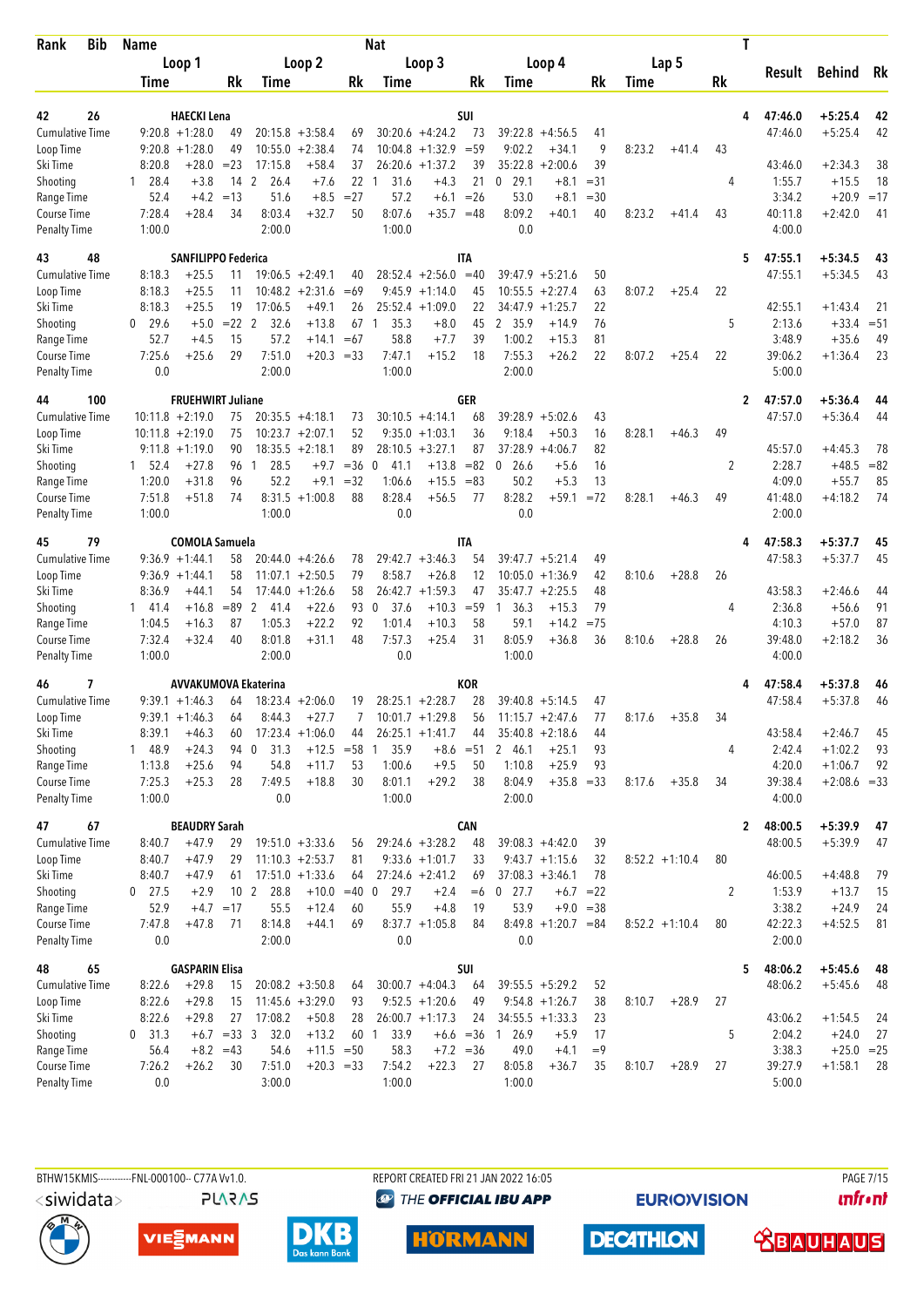| <b>Bib</b><br>Rank          | <b>Name</b>      |                                       |               |                                  |                                          |              | Nat                  |                                         |             |                                          |             |             |                  |    | T                 |               |      |
|-----------------------------|------------------|---------------------------------------|---------------|----------------------------------|------------------------------------------|--------------|----------------------|-----------------------------------------|-------------|------------------------------------------|-------------|-------------|------------------|----|-------------------|---------------|------|
|                             |                  | Loop 1                                |               |                                  | Loop 2                                   |              |                      | Loop 3                                  |             | Loop 4                                   |             |             | Lap 5            |    |                   |               |      |
|                             | Time             |                                       | Rk            | Time                             |                                          | Rk           | <b>Time</b>          |                                         | Rk          | Time                                     | Rk          | <b>Time</b> |                  | Rk | Result            | <b>Behind</b> | Rk   |
|                             |                  |                                       |               |                                  |                                          |              |                      |                                         |             |                                          |             |             |                  |    |                   |               |      |
| 49<br>42                    |                  | <b>KEBINGER Hanna</b>                 |               |                                  |                                          |              |                      |                                         | GER         |                                          |             |             |                  |    | 48:11.5<br>3      | $+5:50.9$     | 49   |
| <b>Cumulative Time</b>      | 8:34.0<br>8:34.0 | $+41.2$<br>$+41.2$                    | 26            |                                  | $19:57.9 + 3:40.5$<br>$11:23.9 + 3:07.3$ | 57<br>88     |                      | $30:02.5 +4:06.1$<br>$10:04.6 + 1:32.7$ | 65<br>58    | $39:34.8 + 5:08.5$<br>9:32.3             | 45<br>23    | 8:36.7      | $+54.9$          |    | 48:11.5           | $+5:50.9$     | 49   |
| Loop Time<br>Ski Time       | 8:34.0           | $+41.2$                               | 26<br>49      |                                  | $17:57.9 + 1:40.5$                       | 72           |                      | $27:02.5 +2:19.1$                       | 58          | $+1:04.2$<br>36:34.8<br>$+3:12.6$        | 62          |             |                  | 66 | 45:11.5           | $+3:59.8$     | 63   |
| Shooting                    | 33.6<br>0        | $+9.0$                                | 54 2          | 45.0                             | $+26.2$                                  | 96           | 39.8<br>1            | $+12.5$                                 | 77          | 0, 43.1<br>$+22.1$                       | 91          |             |                  | 3  | 2:41.5            | $+1:01.3$     | 92   |
| Range Time                  | 1:00.6           | $+12.4$                               | 65            | 1:11.3                           | $+28.2$                                  | 96           | 1:08.5               | $+17.4$                                 | 87          | 1:08.6<br>$+23.7$                        | 92          |             |                  |    | 4:29.0            | $+1:15.7$     | 95   |
| Course Time                 | 7:33.4           | $+33.4 = 42$                          |               | 8:12.6                           | $+41.9$                                  | 65           | 7:56.1               | $+24.2$                                 | 30          | 8:23.7<br>$+54.6$                        | 62          | 8:36.7      | $+54.9$          | 66 | 40:42.5           | $+3:12.7$     | 52   |
| <b>Penalty Time</b>         | 0.0              |                                       |               | 2:00.0                           |                                          |              | 1:00.0               |                                         |             | 0.0                                      |             |             |                  |    | 3:00.0            |               |      |
| 50<br>81                    |                  | <b>MAEDA Sari</b>                     |               |                                  |                                          |              |                      |                                         | JPN         |                                          |             |             |                  |    | 48:13.4<br>5      | $+5:52.8$     | 50   |
| <b>Cumulative Time</b>      |                  | $9:25.2 + 1:32.4$                     | 50            |                                  | $20:13.4 + 3:56.0$                       | 67           |                      | $30:10.2 +4:13.8$                       | 67          | 40:05.7<br>$+5:39.4$                     | 56          |             |                  |    | 48:13.4           | $+5:52.8$     | 50   |
| Loop Time                   |                  | $9:25.2 +1:32.4$                      | 50            |                                  | $10:48.2 + 2:31.6$                       | $=69$        |                      | $9:56.8 +1:24.9$                        | 51          | $+1:27.4$<br>9:55.5                      | 39          | 8:07.7      | $+25.9$          | 23 |                   |               |      |
| Ski Time                    | 8:25.2           | $+32.4$                               | 30            | 17:13.4                          | $+56.0$                                  | 34           |                      | $26:10.2 +1:26.8$                       | 30          | 35:05.7<br>$+1:43.5$                     | 29          |             |                  |    | 43:13.4           | $+2:01.7$     | 26   |
| Shooting                    | $1 \quad 37.6$   | $+13.0$                               | 74            | 2<br>32.4                        | $+13.6$                                  | 66           | 38.5<br>1            | $+11.2$                                 | $=65$       | $+10.6$<br>$\overline{1}$<br>31.6        | 53          |             |                  | 5  | 2:20.2            | $+40.0$       | 65   |
| Range Time                  | 1:01.2           | $+13.0$                               | 73            | 57.3                             | $+14.2$                                  | 71           | 1:03.7               | $+12.6$                                 | $=66$       | 55.3<br>$+10.4$                          | $=47$       |             |                  |    | 3:57.5            | $+44.2$       | 65   |
| Course Time                 | 7:24.0           | $+24.0$                               | 24            | 7:50.9                           | $+20.2$                                  | 32           | 7:53.1               | $+21.2$                                 | 26          | 8:00.2<br>$+31.1$                        | 27          | 8:07.7      | $+25.9$          | 23 | 39:15.9           | $+1:46.1$     | 24   |
| Penalty Time                | 1:00.0           |                                       |               | 2:00.0                           |                                          |              | 1:00.0               |                                         |             | 1:00.0                                   |             |             |                  |    | 5:00.0            |               |      |
| 51<br>9                     |                  | <b>FIALKOVA Ivona</b>                 |               |                                  |                                          |              |                      |                                         | <b>SVK</b>  |                                          |             |             |                  |    | 48:16.0<br>5      | $+5:55.4$     | 51   |
| <b>Cumulative Time</b>      |                  | $10:15.4 + 2:22.6$                    | 78            |                                  | $20:04.4 + 3:47.0$                       | 63           |                      | $29:05.8 + 3:09.4$                      | 43          | $40:02.2 + 5:35.9$                       | 53          |             |                  |    | 48:16.0           | $+5:55.4$     | 51   |
| Loop Time                   |                  | $10:15.4 + 2:22.6$                    | 78            | 9:49.0                           | $+1:32.4$                                | 39           | 9:01.4               | $+29.5$                                 | 14          | $+2:28.3$<br>10:56.4                     | 65          | 8:13.8      | $+32.0$          | 30 |                   |               |      |
| Ski Time                    | 8:15.4           | $+22.6$                               | 16            | 17:04.4                          | $+47.0$                                  | 24           | 26:05.8              | $+1:22.4$                               | 29          | $35:02.2 +1:40.0$                        | 28          |             |                  |    | 43:16.0           | $+2:04.3$     | 27   |
| Shooting                    | 2 28.9           | $+4.3$                                | $=19$         | 34.6<br>$\overline{1}$           | $+15.8$                                  | 75           | 33.9<br>$\mathbf{0}$ | $+6.6$                                  | $= 36$      | 30.7<br>$+9.7$<br>$\overline{2}$         | 45          |             |                  | 5  | 2:08.3            | $+28.1$       | 36   |
| Range Time                  | 50.9             | $+2.7$                                | 7             | 57.2                             | $+14.1$                                  | $=67$        | 57.3                 | $+6.2$                                  | $=29$       | 54.4<br>$+9.5$                           | 43          |             |                  |    | 3:39.8            | $+26.5$       | 28   |
| Course Time                 | 7:24.5           | $+24.5$                               | 26            | 7:51.8                           | $+21.1$                                  | 35           | 8:04.1               | $+32.2$                                 | 42          | 8:02.0<br>$+32.9$                        | 31          | 8:13.8      | $+32.0$          | 30 | 39:36.2           | $+2:06.4$     | 31   |
| <b>Penalty Time</b>         | 2:00.0           |                                       |               | 1:00.0                           |                                          |              | 0.0                  |                                         |             | 2:00.0                                   |             |             |                  |    | 5:00.0            |               |      |
| 52<br>64                    |                  | <b>SCHNEIDER Sophia</b>               |               |                                  |                                          |              |                      |                                         | GER         |                                          |             |             |                  |    | 48:21.5<br>3      | $+6:00.9$     | 52   |
| <b>Cumulative Time</b>      |                  | $9:46.9 + 1:54.1$                     | 68            |                                  | $18:40.1 + 2:22.7$                       | 27           |                      | $29:14.2 + 3:17.8$                      | 46          | 39:35.8<br>$+5:09.5$                     | 46          |             |                  |    | 48:21.5           | $+6:00.9$     | 52   |
| Loop Time                   |                  | $9:46.9 + 1:54.1$                     | 68            | 8:53.2                           | $+36.6$                                  | 10           |                      | $10:34.1 + 2:02.2$                      | 74          | 10:21.6<br>$+1:53.5$                     | 51          |             | $8:45.7 +1:03.9$ | 73 |                   |               |      |
| Ski Time                    | 8:46.9           | $+54.1$                               | 71            |                                  | $17:40.1 + 1:22.7$                       | 55           |                      | $27:14.2 + 2:30.8$                      | $=63$       | 36:35.8<br>$+3:13.6$                     | 63          |             |                  |    | 45:21.5           | $+4:09.8$     | 66   |
| Shooting                    | 1 36.1           | $+11.5$                               | 68            | $\Omega$<br>26.0                 | $+7.2$                                   | $=17$        | 42.9<br>$\mathbf{1}$ | $+15.6$                                 | 88          | 30.3<br>$+9.3$<br>1                      | $=41$       |             |                  | 3  | 2:15.5            | $+35.3$       | 57   |
| Range Time                  | 1:01.8           | $+13.6$                               | 78            | 51.6                             | $+8.5$                                   | $= 27$       | 1:08.8               | $+17.7$                                 | 88          | 53.6<br>$+8.7$                           | 36          |             |                  |    | 3:55.8            | $+42.5$       | 63   |
| Course Time                 | 7:45.1           | $+45.1$                               | 68            | 8:01.6                           | $+30.9$                                  | 47           | 8:25.3               | $+53.4 = 71$                            |             | 8:28.0<br>$+58.9$                        | 70          |             | $8:45.7 +1:03.9$ | 73 | 41:25.7           | $+3:55.9$     | 67   |
| Penalty Time                | 1:00.0           |                                       |               | 0.0                              |                                          |              | 1:00.0               |                                         |             | 1:00.0                                   |             |             |                  |    | 3:00.0            |               |      |
| 53<br>74                    |                  |                                       |               | <b>KALKENBERG Emilie Aagheim</b> |                                          |              |                      |                                         | <b>NOR</b>  |                                          |             |             |                  |    | 48:23.7<br>3      | $+6:03.1$     | 53   |
| <b>Cumulative Time</b>      | 8:48.1           | $+55.3$                               | 36            |                                  | $19:08.1 + 2:50.7$                       | 42           |                      | $28:21.9 +2:25.5$                       | 23          | $39:49.5 + 5:23.2$                       | 51          |             |                  |    | 48:23.7           | $+6:03.1$     | 53   |
| Loop Time                   | 8:48.1           | $+55.3$                               | 36            |                                  | $10:20.0 + 2:03.4$                       | 51           | 9:13.8               | $+41.9$                                 | 19          | $11:27.6 + 2:59.5$                       | 82          | 8:34.2      | $+52.4$          | 59 |                   |               |      |
| Ski Time                    | 8:48.1           | $+55.3$                               | 73            |                                  | $18:08.1 + 1:50.7$                       | 80           |                      | $27:21.9 +2:38.5$                       | 67          | $36:49.5 + 3:27.3$                       | 69          |             |                  |    | 45:23.7           | $+4:12.0$     | 69   |
| Shooting                    | 31.3<br>0        |                                       | $+6.7 = 33$ 1 | 32.9                             | $+14.1$                                  | $=70$ 0      | 33.0                 |                                         | $+5.7 = 29$ | 2<br>32.0<br>$+11.0$                     | 56          |             |                  | 3  | 2:09.4            | $+29.2 = 41$  |      |
| Range Time                  | 55.5             | $+7.3$                                | 34            | 57.2                             | $+14.1 = 67$                             |              | 57.3                 | $+6.2 = 29$                             |             | 56.6<br>$+11.7$                          | 55          |             |                  |    | 3:46.6            | $+33.3 = 40$  |      |
| Course Time<br>Penalty Time | 7:52.6<br>0.0    | $+52.6$                               | 77            | 8:22.8<br>1:00.0                 | $+52.1$                                  | 82           | 8:16.5<br>0.0        | $+44.6$                                 | 57          | $8:31.0 +1:01.9$<br>2:00.0               | 76          | 8:34.2      | $+52.4$          | 59 | 41:37.1<br>3:00.0 | $+4:07.3$     | 69   |
|                             |                  |                                       |               |                                  |                                          |              |                      |                                         |             |                                          |             |             |                  |    |                   |               |      |
| 45<br>54                    |                  | <b>TALIHAERM Johanna</b>              |               |                                  |                                          |              |                      |                                         | <b>EST</b>  |                                          |             |             |                  |    | 48:26.3<br>3      | $+6:05.7$     | 54   |
| <b>Cumulative Time</b>      |                  | $9:58.5 + 2:05.7$                     | 72            |                                  | $20:13.8 + 3:56.4$                       | 68           |                      | $29:43.1 + 3:46.7$                      | 55<br>29    | $40:02.7 + 5:36.4$<br>$10:19.6 + 1:51.5$ | 54          | 8:23.6      |                  | 44 | 48:26.3           | $+6:05.7$     | 54   |
| Loop Time<br>Ski Time       |                  | $9:58.5 + 2:05.7$<br>$8:58.5 +1:05.7$ | 72            |                                  | $10:15.3 + 1:58.7$<br>$18:13.8 + 1:56.4$ | 50<br>82     | 9:29.3               | $+57.4$<br>$27:43.1 + 2:59.7$           | 81          | $37:02.7 + 3:40.5$                       | 48<br>74    |             | $+41.8$          |    | 45:26.3           | $+4:14.6$     | 71   |
| Shooting                    | 1 38.0           | $+13.4$                               | 84            | 77 1 36.5                        | $+17.7$                                  | 84 0         | 39.7                 | $+12.4 = 75$ 1                          |             | 30.9<br>$+9.9$                           |             |             |                  | 3  | 2:25.3            | $+45.1$       | 73   |
| Range Time                  | 1:02.2           | $+14.0$                               | 80            | 1:01.9                           | $+18.8$                                  | 87           | 1:04.0               | $+12.9$                                 | 68          | 55.3<br>$+10.4$                          | 47<br>$=47$ |             |                  |    | 4:03.4            | $+50.1$       | 73   |
| Course Time                 | 7:56.3           | $+56.3$                               | 83            | 8:13.4                           | $+42.7$                                  | 68           | 8:25.3               | $+53.4 = 71$                            |             | 8:24.3<br>$+55.2$                        | 64          | 8:23.6      | $+41.8$          | 44 | 41:22.9           | $+3:53.1$     | 66   |
| Penalty Time                | 1:00.0           |                                       |               | 1:00.0                           |                                          |              | 0.0                  |                                         |             | 1:00.0                                   |             |             |                  |    | 3:00.0            |               |      |
| 55<br>63                    |                  | <b>IRWIN Deedra</b>                   |               |                                  |                                          |              |                      |                                         | <b>USA</b>  |                                          |             |             |                  |    | 48:26.8<br>4      | $+6:06.2$     | 55   |
| Cumulative Time             | 8:36.6           | $+43.8 = 27$                          |               |                                  | $19:29.4 + 3:12.0$                       | 48           |                      | $28:47.9 + 2:51.5$                      | 38          | $40:10.6 + 5:44.3$                       | 57          |             |                  |    | 48:26.8           | $+6:06.2$     | 55   |
| Loop Time                   | 8:36.6           | $+43.8 = 27$                          |               |                                  | $10:52.8 + 2:36.2$                       | 73           | 9:18.5               | $+46.6$                                 | 21          | $11:22.7 + 2:54.6$                       | 79          | 8:16.2      | $+34.4 = 31$     |    |                   |               |      |
| Ski Time                    | 8:36.6           | $+43.8 = 52$                          |               |                                  | $17:29.4 +1:12.0$                        | 46           |                      | $26:47.9 + 2:04.5$                      | 48          | $36:10.6 + 2:48.4$                       | 55          |             |                  |    | 44:26.8           | $+3:15.1$     | 51   |
| Shooting                    | $0$ 37.7         | $+13.1$                               | 75 2          | 26.5                             |                                          | $+7.7$ =23 0 | 39.3                 | $+12.0$                                 | 72          | 2 42.7<br>$+21.7$                        | 90          |             |                  | 4  | 2:26.3            | $+46.1$       | 77   |
| Range Time                  | 1:02.8           | $+14.6$                               | 84            | 52.2                             | $+9.1$                                   | $=32$        | 1:05.4               | $+14.3$                                 | 78          | 1:08.0<br>$+23.1$                        | 91          |             |                  |    | 4:08.4            | $+55.1 = 82$  |      |
| Course Time                 | 7:33.8           | $+33.8 = 45$                          |               | 8:00.6                           | $+29.9$                                  | 45           | 8:13.1               | $+41.2$                                 | 53          | 8:14.7<br>$+45.6$                        | 50          | 8:16.2      | $+34.4 = 31$     |    | 40:18.4           | $+2:48.6$     | - 46 |
| Penalty Time                | 0.0              |                                       |               | 2:00.0                           |                                          |              | 0.0                  |                                         |             | 2:00.0                                   |             |             |                  |    | 4:00.0            |               |      |

BTHW15KMIS----------FNL-000100-- C77A Vv1.0. REPORT CREATED FRI 21 JAN 2022 16:05 PAGE 8/15 <siwidata> **PLARAS** 

**<sup><sup>3</sup>** THE OFFICIAL IBU APP</sup>

**HORMANN** 

**EURIOVISION** 

*<u><u>Infront</u>*</u>







**DECATHLON** 

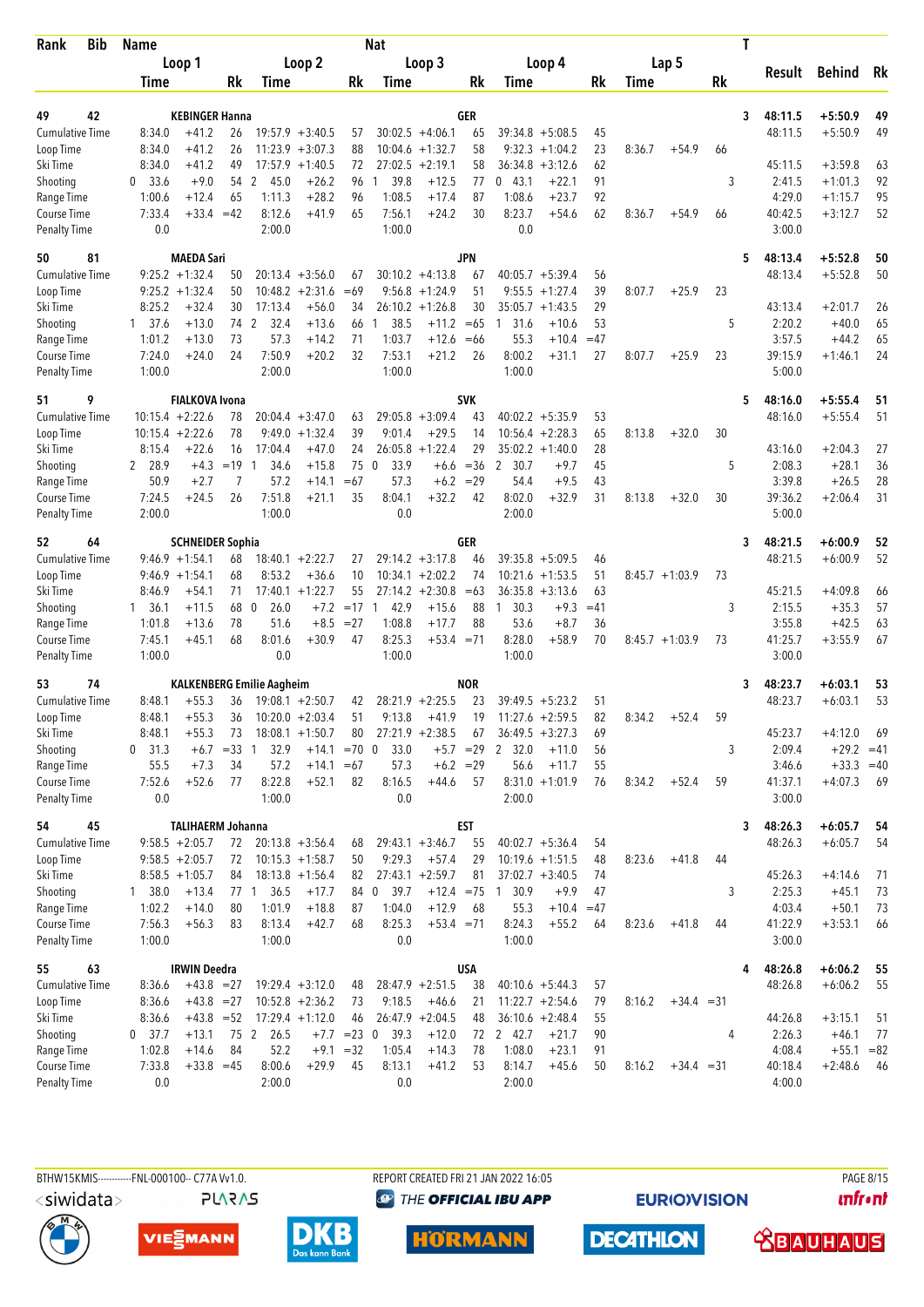| Bib<br><b>Rank</b>                  | <b>Name</b>      |                                      |               |                                |                                         |               | Nat                  |                                          |            |                                          |          |                   | T            |                   |               |       |
|-------------------------------------|------------------|--------------------------------------|---------------|--------------------------------|-----------------------------------------|---------------|----------------------|------------------------------------------|------------|------------------------------------------|----------|-------------------|--------------|-------------------|---------------|-------|
|                                     |                  | Loop 1                               |               |                                | Loop 2                                  |               |                      | Loop 3                                   |            | Loop 4                                   |          | Lap 5             |              |                   |               |       |
|                                     | Time             |                                      | Rk            | Time                           |                                         | Rk            | <b>Time</b>          |                                          | Rk         | Time                                     | Rk       | Time              | Rk           | Result            | <b>Behind</b> | Rk    |
|                                     |                  |                                      |               |                                |                                         |               |                      |                                          |            |                                          |          |                   |              |                   |               |       |
| 56<br>12                            |                  | <b>SKOTTHEIM Johanna</b>             |               |                                |                                         |               |                      |                                          | <b>SWE</b> |                                          |          |                   | $\mathbf{2}$ | 48:34.8           | $+6:14.2$     | 56    |
| <b>Cumulative Time</b><br>Loop Time |                  | $9:38.4 +1:45.6$<br>$9:38.4 +1:45.6$ | 62<br>62      |                                | $18:56.0 + 2:38.6$<br>$9:17.6 + 1:01.0$ | 36<br>25      |                      | $29:48.3 + 3:51.9$<br>$10:52.3 + 2:20.4$ | 58<br>80   | $39:29.5 + 5:03.2$<br>$9:41.2 +1:13.1$   | 44<br>30 | $9:05.3 +1:23.5$  | 85           | 48:34.8           | $+6:14.2$     | 56    |
| Ski Time                            | 8:38.4           | $+45.6$                              | 58            |                                | $17:56.0 + 1:38.6$                      | 71            |                      | $27:48.3 +3:04.9$                        | 83         | $37:29.5 + 4:07.3$                       | 83       |                   |              | 46:34.8           | $+5:23.1$     | 83    |
| Shooting                            | $1 \quad 27.6$   | $+3.0$                               | 11            | $\mathbf{0}$<br>23.8           | $+5.0$                                  | 10            | 37.5<br>$\mathbf{1}$ | $+10.2$                                  | 58         | $0$ 24.5<br>$+3.5$                       | 9        |                   | 2            | 1:53.6            | $+13.4$       | $=12$ |
| Range Time                          | 52.4             | $+4.2$                               | $=13$         | 49.6                           | $+6.5$                                  | $=15$         | 1:04.2               | $+13.1$                                  | 70         | 50.5<br>$+5.6$                           | 15       |                   |              | 3:36.7            | $+23.4$       | 21    |
| Course Time                         | 7:46.0           | $+46.0$                              | 70            | 8:28.0                         | $+57.3$                                 | 86            | 8:48.1               | $+1:16.2$                                | 90         | $8:50.7 +1:21.6$                         | 86       | $9:05.3 +1:23.5$  | 85           | 42:58.1           | $+5:28.3$     | 86    |
| <b>Penalty Time</b>                 | 1:00.0           |                                      |               | 0.0                            |                                         |               | 1:00.0               |                                          |            | 0.0                                      |          |                   |              | 2:00.0            |               |       |
| 58<br>57                            |                  | <b>PUSKARCIKOVA Eva</b>              |               |                                |                                         |               |                      |                                          | <b>CZE</b> |                                          |          |                   | 3            | 48:38.1           | $+6:17.5$     | 57    |
| <b>Cumulative Time</b>              |                  | $9:48.5 +1:55.7$                     | 69            |                                | $18:54.2 + 2:36.8$                      | 34            |                      | $28:29.1 + 2:32.7$                       | 30         | $40:03.3 + 5:37.0$                       | 55       |                   |              | 48:38.1           | $+6:17.5$     | 57    |
| Loop Time                           |                  | $9:48.5 +1:55.7$                     | 69            | 9:05.7                         | $+49.1$                                 | 17            |                      | $9:34.9 +1:03.0$                         | 35         | $11:34.2 + 3:06.1$                       | 84       | 8:34.8<br>$+53.0$ | 61           |                   |               |       |
| Ski Time                            | 8:48.5           | +55.7                                | 74            |                                | $17:54.2 + 1:36.8$                      | 69            |                      | $27:29.1 + 2:45.7$                       | 72         | $37:03.3 + 3:41.1$                       | 75       |                   |              | 45:38.1           | $+4:26.4$     | 74    |
| Shooting                            | $1 \quad 30.6$   | $+6.0$                               | 32            | $\overline{0}$<br>29.7         | $+10.9$                                 | 48            | 29.2<br>$\mathbf{0}$ | $+1.9$                                   | $=4$       | 2 34.7<br>$+13.7$                        | 72       |                   | 3            | 2:04.3            | $+24.1$       | 28    |
| Range Time                          | 55.8             | $+7.6$                               | $= 37$        | 55.3                           | $+12.2$                                 | 58            | 55.1                 | $+4.0$                                   | $=12$      | 1:00.4<br>$+15.5$                        | 83       |                   |              | 3:46.6            | $+33.3$       | $=40$ |
| Course Time                         | 7:52.7           | $+52.7$                              | 78            | 8:10.4                         | $+39.7$                                 | 62            | 8:39.8               | $+1:07.9$                                | 86         | 8:33.8<br>$+1:04.7$                      | 78       | 8:34.8<br>$+53.0$ | 61           | 41:51.5           | $+4:21.7$     | 76    |
| <b>Penalty Time</b>                 | 1:00.0           |                                      |               | 0.0                            |                                         |               | 0.0                  |                                          |            | 2:00.0                                   |          |                   |              | 3:00.0            |               |       |
| 51<br>58                            |                  | LIEN Ida                             |               |                                |                                         |               |                      |                                          | <b>NOR</b> |                                          |          |                   | 6            | 48:41.0           | $+6:20.4$     | 58    |
| <b>Cumulative Time</b>              |                  | $11:14.2 + 3:21.4$                   | 91            | 21:51.8                        | $+5:34.4$                               | 88            |                      | $31:43.8 + 5:47.4$                       | 81         | $40:38.0 + 6:11.7$                       | 63       |                   |              | 48:41.0           | $+6:20.4$     | 58    |
| Loop Time                           |                  | $11:14.2 + 3:21.4$                   | 91            | 10:37.6                        | $+2:21.0$                               | 59            |                      | $9:52.0 +1:20.1$                         | 48         | 8:54.2<br>$+26.1$                        | 6        | 8:03.0<br>$+21.2$ | 20           |                   |               |       |
| Ski Time                            | 8:14.2           | $+21.4$                              | 14            | 16:51.8                        | $+34.4$                                 | 13            |                      | $25:43.8 +1:00.4$                        | 18         | 34:38.0<br>$+1:15.8$                     | 18       |                   |              | 42:41.0           | $+1:29.3$     | 17    |
| Shooting                            | 3 31.9           | $+7.3$                               |               | 37 2<br>29.8                   | $+11.0$                                 | 49            | 35.6<br>$\mathbf{1}$ | $+8.3$                                   | 50         | 36.5<br>$+15.5$<br>$\mathbf{0}$          | $= 80$   |                   | 6            | 2:13.9            | $+33.7$       | 54    |
| Range Time                          | 56.9             | $+8.7$                               | 47            | 54.2                           | $+11.1$                                 | $=47$         | 1:01.5               | $+10.4$                                  | $= 59$     | 59.8<br>$+14.9$                          | 80       |                   |              | 3:52.4            | $+39.1$       | 55    |
| Course Time                         | 7:17.3           | $+17.3$                              | 11            | 7:43.4                         | $+12.7$                                 | 19            | 7:50.5               | $+18.6$                                  | 23         | 7:54.4<br>$+25.3$                        | 19       | 8:03.0<br>$+21.2$ | 20           | 38:48.6           | $+1:18.8$     | 18    |
| <b>Penalty Time</b>                 | 3:00.0           |                                      |               | 2:00.0                         |                                         |               | 1:00.0               |                                          |            | 0.0                                      |          |                   |              | 6:00.0            |               |       |
| 83<br>59                            |                  | <b>CHARVATOVA Lucie</b>              |               |                                |                                         |               |                      |                                          | <b>CZE</b> |                                          |          |                   | 6            | 48:48.4           | $+6:27.8$     | 59    |
| <b>Cumulative Time</b>              |                  | $9:17.0 + 1:24.2$                    | 46            |                                | $18:52.1 + 2:34.7 = 30$                 |               |                      | $29:45.9 + 3:49.5$                       | 57         | $40:30.6 + 6:04.3$                       | 60       |                   |              | 48:48.4           | $+6:27.8$     | 59    |
| Loop Time                           |                  | $9:17.0 + 1:24.2$                    | 46            | 9:35.1                         | $+1:18.5$                               | 32            |                      | $10:53.8 + 2:21.9$                       | 81         | $10:44.7 + 2:16.6$                       | 60       | 8:17.8<br>$+36.0$ | 35           |                   |               |       |
| Ski Time                            | 8:17.0           | $+24.2$                              | 18            | 16:52.1                        | $+34.7$                                 | $=14$         |                      | $25:45.9 +1:02.5$                        | 19         | 34:30.6<br>$+1:08.4$                     | 16       |                   |              | 42:48.4           | $+1:36.7$     | 19    |
| Shooting                            | 1 28.9           | $+4.3$                               | $= 19$ 1      | 27.2                           | $+8.4$                                  | $=30$ 2       | 39.6                 | $+12.3$                                  | 74         | 2 29.6<br>$+8.6$                         | 36       |                   | 6            | 2:05.4            | $+25.2$       | 29    |
| Range Time                          | 54.0             | $+5.8$                               | $= 27$        | 51.9                           | $+8.8$                                  | $=30$         | 1:03.7               | $+12.6$                                  | $=66$      | 54.1<br>$+9.2$                           | 41       |                   |              | 3:43.7            | $+30.4$       | 33    |
| Course Time                         | 7:23.0           | $+23.0$                              | 20            | 7:43.2                         | $+12.5$                                 | 18            | 7:50.1               | $+18.2$                                  | 22         | 7:50.6<br>$+21.5$                        | 13       | 8:17.8<br>$+36.0$ | 35           | 39:04.7           | $+1:34.9$     | 22    |
| <b>Penalty Time</b>                 | 1:00.0           |                                      |               | 1:00.0                         |                                         |               | 2:00.0               |                                          |            | 2:00.0                                   |          |                   |              | 6:00.0            |               |       |
| 60<br>36                            |                  | <b>KLEMENCIC Polona</b>              |               |                                |                                         |               |                      |                                          | <b>SLO</b> |                                          |          |                   | 5            | 48:50.5           | +6:29.9       | 60    |
| <b>Cumulative Time</b>              |                  | $11:30.3 + 3:37.5$                   | 93            |                                | $20:16.9 + 3:59.5$                      | 71            |                      | $29:18.7 + 3:22.3$                       | 47         | $40:22.5 + 5:56.2$                       | 59       |                   |              | 48:50.5           | $+6:29.9$     | 60    |
| Loop Time                           |                  | $11:30.3 + 3:37.5$                   | 93            | 8:46.6                         | $+30.0$                                 | 9             | 9:01.8               | $+29.9$                                  | 15         | $11:03.8 + 2:35.7$                       | 70       | 8:28.0<br>$+46.2$ | 48           |                   |               |       |
| Ski Time                            | 8:30.3           | $+37.5$                              | 40            | 17:16.9                        | $+59.5$                                 | 39            |                      | $26:18.7 + 1:35.3$                       | 37         | $35:22.5 + 2:00.3$                       | 38       |                   |              | 43:50.5           | $+2:38.8$     | 41    |
| Shooting                            | 3 28.3           |                                      | $+3.7 = 12$ 0 | 26.5                           |                                         | $+7.7$ = 23 0 | 29.7                 | $+2.4$                                   | $=6$       | 29.7<br>$\mathbf{2}$<br>$+8.7$           | 37       |                   | 5            | 1:54.3            | $+14.1$       | 16    |
| Range Time                          | 52.2             | $+4.0$                               | 11            | 49.2                           |                                         | $+6.1 = 12$   | 54.2                 | $+3.1$                                   | 7          | 53.8<br>$+8.9$                           | 37       |                   |              | 3:29.4            | $+16.1$       | 13    |
| Course Time<br><b>Penalty Time</b>  | 7:38.1<br>3:00.0 | $+38.1 = 57$                         |               | 7:57.4<br>0.0                  | $+26.7$                                 | 43            | 8:07.6<br>0.0        | $+35.7 = 48$                             |            | 8:10.0<br>$+40.9$<br>2:00.0              | 42       | 8:28.0<br>$+46.2$ | 48           | 40:21.1<br>5:00.0 | $+2:51.3$     | 47    |
|                                     |                  |                                      |               |                                |                                         |               |                      |                                          |            |                                          |          |                   |              |                   |               |       |
| 61<br>86                            |                  | <b>KLIMINA Darya</b>                 |               |                                |                                         |               |                      |                                          | KAZ        |                                          |          |                   | 4            | 49:08.5           | $+6:47.9$     | 61    |
| <b>Cumulative Time</b>              |                  | $9:44.5 +1:51.7$                     | 67            |                                | $18:49.3 + 2:31.9$                      | 29            |                      | $28:15.6 + 2:19.2$                       | 20         | $40:36.7 + 6:10.4$                       | 62       |                   |              | 49:08.5           | $+6:47.9$     | 61    |
| Loop Time<br>Ski Time               | 8:44.5           | $9:44.5 +1:51.7$<br>$+51.7 = 68$     | 67            | 9:04.8                         | $+48.2$<br>$17:49.3 +1:31.9$            | 16<br>63      | 9:26.3               | $+54.4$<br>$27:15.6 + 2:32.2$            | 25<br>65   | $12:21.1 + 3:53.0$<br>$36:36.7 + 3:14.5$ | 93<br>64 | 8:31.8<br>$+50.0$ | 56           | 45:08.5           | $+3:56.8$     | 60    |
| Shooting                            | 141.4            | $+16.8 = 89$ 0                       |               | 30.1                           | $+11.3$                                 |               | 51 0<br>39.2         | $+11.9 = 69$                             |            | 3 39.6<br>$+18.6$                        | 86       |                   | 4            | 2:30.5            | $+50.3$       | 85    |
| Range Time                          | 1:09.2           | $+21.0$                              | 91            | 58.8                           | $+15.7$                                 | 77            | 1:07.4               | $+16.3$                                  | 86         | 1:02.8<br>$+17.9$                        | 85       |                   |              | 4:18.2            | $+1:04.9$     | 91    |
| Course Time                         | 7:35.3           | $+35.3 = 53$                         |               | 8:06.0                         | $+35.3 = 56$                            |               | 8:18.9               | $+47.0 = 61$                             |            | 8:18.3<br>$+49.2 = 54$                   |          | $+50.0$<br>8:31.8 | 56           | 40:50.3           | $+3:20.5$     | 58    |
| <b>Penalty Time</b>                 | 1:00.0           |                                      |               | 0.0                            |                                         |               | 0.0                  |                                          |            | 3:00.0                                   |          |                   |              | 4:00.0            |               |       |
| 62<br>3                             |                  |                                      |               | <b>SLETTEMARK Ukaleq Astri</b> |                                         |               |                      |                                          | GRL        |                                          |          |                   | $\mathbf{2}$ | 49:21.8           | $+7:01.2$     | 62    |
| <b>Cumulative Time</b>              |                  | $8:58.1 + 1:05.3$                    | 39            |                                | $18:24.5 + 2:07.1$                      | 21            |                      | $29:26.9 + 3:30.5$                       | 49         | $40:11.2 + 5:44.9$                       | 58       |                   |              | 49:21.8           | $+7:01.2$     | 62    |
| Loop Time                           |                  | $8:58.1 + 1:05.3$                    | 39            |                                | $9:26.4 +1:09.8$                        | 29            |                      | $11:02.4 +2:30.5$                        | 83         | $10:44.3 + 2:16.2$                       | 59       | $9:10.6 + 1:28.8$ | 89           |                   |               |       |
| Ski Time                            |                  | $8:58.1 + 1:05.3$                    | 82            |                                | $18:24.5 + 2:07.1$                      | 85            |                      | $28:26.9 + 3:43.5$                       | 91         | $38:11.2 +4:49.0$                        | 89       |                   |              | 47:21.8           | $+6:10.1$     | 90    |
| Shooting                            | 0, 35.2          | $+10.6$                              | $=63$ 0       | 23.1                           | $+4.3$                                  |               | 6 1 39.2             | $+11.9 = 69$                             |            | 124.1<br>$+3.1$                          | $=6$     |                   | 2            | 2:01.7            | $+21.5$       | 25    |
| Range Time                          | 57.7             | $+9.5$                               | 52            | 47.3                           | $+4.2$                                  | 7             | 1:03.2               | $+12.1$                                  | 65         | 48.4<br>$+3.5$                           | $=7$     |                   |              | 3:36.6            | $+23.3$       | 20    |
| Course Time                         |                  | $8:00.4 +1:00.4$                     | 86            |                                | $8:39.1 + 1:08.4$                       | 92            |                      | $8:59.2 +1:27.3$                         | 93         | $8:55.9 +1:26.8$                         | 91       | $9:10.6 + 1:28.8$ | 89           | 43:45.2           | $+6:15.4$     | 91    |
| <b>Penalty Time</b>                 | 0.0              |                                      |               | 0.0                            |                                         |               | 1:00.0               |                                          |            | 1:00.0                                   |          |                   |              | 2:00.0            |               |       |

BTHW15KMIS----------FNL-000100-- C77A Vv1.0. REPORT CREATED FRI 21 JAN 2022 16:05 PAGE 9/15 <siwidata> **PLARAS** 

**<sup><sup>3</sup>** THE OFFICIAL IBU APP</sup>

**EURIOVISION** 

*<u><u>Infront</u>*</u>







**DECATHLON HORMANN** 

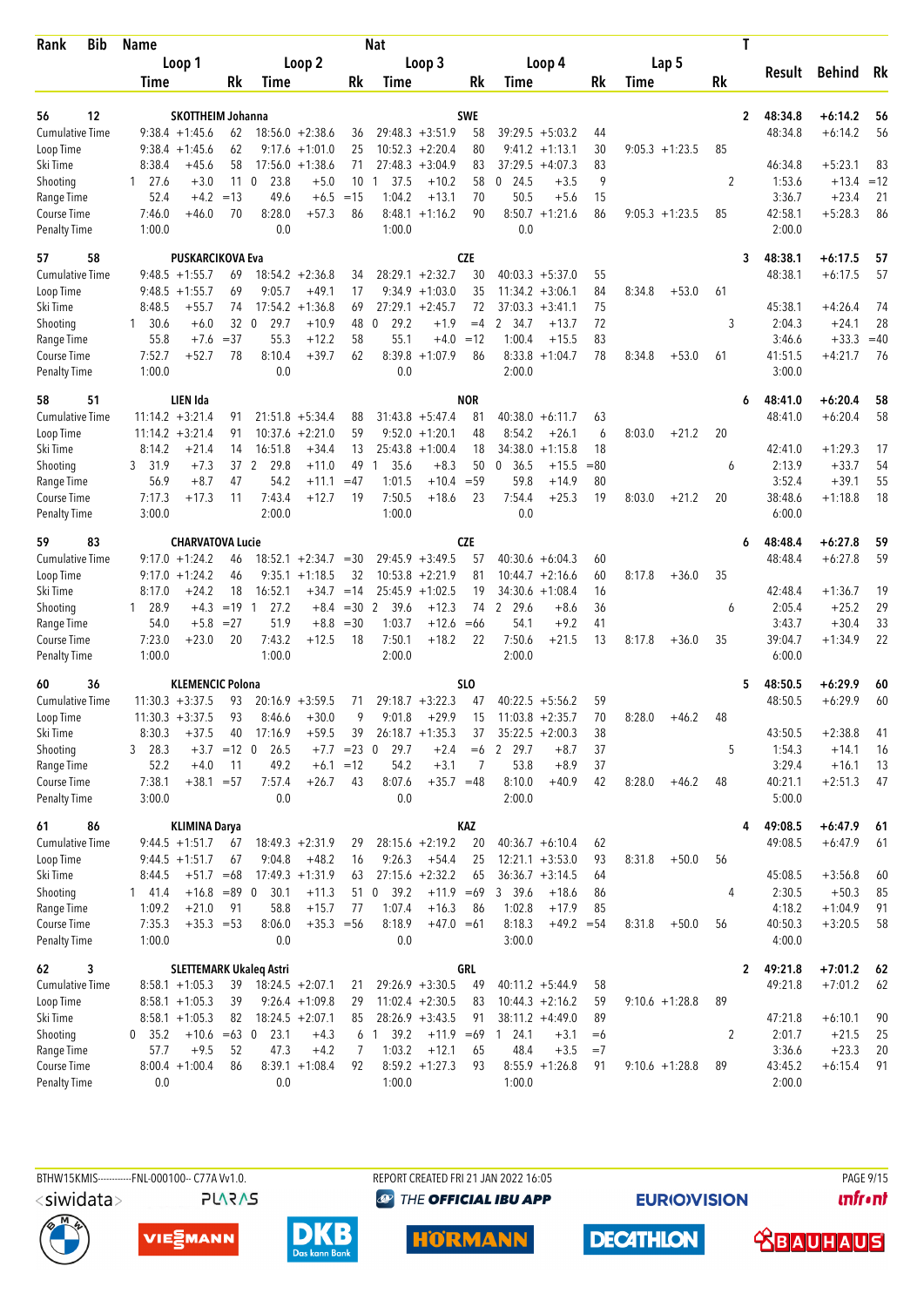| Rank<br>Bib               | <b>Name</b>      |                            |          |                      |                    |              | <b>Nat</b>           |                    |             |                    |                    |              |        |         |    | T |                   |                      |              |
|---------------------------|------------------|----------------------------|----------|----------------------|--------------------|--------------|----------------------|--------------------|-------------|--------------------|--------------------|--------------|--------|---------|----|---|-------------------|----------------------|--------------|
|                           |                  | Loop 1                     |          |                      | Loop 2             |              |                      | Loop 3             |             |                    | Loop 4             |              |        | Lap 5   |    |   |                   |                      |              |
|                           | <b>Time</b>      |                            | Rk       | Time                 |                    | Rk           | Time                 |                    | Rk          | Time               |                    | Rk           | Time   |         | Rk |   | Result            | <b>Behind</b>        | Rk           |
|                           |                  |                            |          |                      |                    |              |                      |                    |             |                    |                    |              |        |         |    |   |                   |                      |              |
| 24<br>63                  |                  | <b>VASNETCOVA Valerija</b> |          |                      |                    |              |                      |                    | RUS         |                    |                    |              |        |         |    | 7 | 49:26.0           | $+7:05.4$            | 63           |
| <b>Cumulative Time</b>    |                  | $10:29.1 + 2:36.3$         | 81       |                      | $21:04.5 +4:47.1$  | 83           |                      | $29:36.4 + 3:40.0$ | 51          | $41:14.5 + 6:48.2$ |                    | 68           |        |         |    |   | 49:26.0           | $+7:05.4$            | 63           |
| Loop Time                 | 10:29.1          | $+2:36.3$                  | 81       |                      | $10:35.4 +2:18.8$  | 57<br>25     | 8:31.9               | 0.0                | 1           | 11:38.1            | $+3:10.0$          | 85           | 8:11.5 | $+29.7$ | 29 |   |                   |                      |              |
| Ski Time                  | 8:29.1           | $+36.3$                    | 38       | 17:04.5              | $+47.1$            |              | 25:36.4              | $+53.0$            | 13          | 34:14.5<br>3, 27.3 | $+52.3$            | 11           |        |         | 7  |   | 42:26.0           | $+1:14.3$            | 14           |
| Shooting<br>Range Time    | 2 39.4<br>1:01.4 | $+14.8$<br>$+13.2$         | $= 75$   | 84 2<br>29.2<br>52.5 | $+10.4$<br>$+9.4$  | $=44$<br>36  | 30.6<br>0<br>53.4    | $+3.3$<br>$+2.3$   | 15<br>5     | 50.7               | $+6.3$<br>$+5.8$   | $= 20$<br>16 |        |         |    |   | 2:06.6<br>3:38.0  | $+26.4$<br>$+24.7$   | $= 30$<br>23 |
| Course Time               | 7:27.7           | $+27.7$                    | 31       | 7:42.9               | $+12.2$            | 17           | 7:38.5               | $+6.6$             | 6           | 7:47.4             | $+18.3$            | 11           | 8:11.5 | $+29.7$ | 29 |   | 38:48.0           | $+1:18.2$            | 17           |
| <b>Penalty Time</b>       | 2:00.0           |                            |          | 2:00.0               |                    |              | 0.0                  |                    |             | 3:00.0             |                    |              |        |         |    |   | 7:00.0            |                      |              |
|                           |                  |                            |          |                      |                    |              |                      |                    |             |                    |                    |              |        |         |    |   |                   |                      |              |
| 64<br>77                  |                  | <b>PILCHUK Alina</b>       |          |                      |                    |              |                      |                    | <b>BLR</b>  |                    |                    |              |        |         |    | 4 | 49:35.2           | $+7:14.6$            | 64           |
| <b>Cumulative Time</b>    | 8:51.0           | $+58.2$                    | 37       |                      | $17:53.4 + 1:36.0$ | 13           |                      | $29:34.3 + 3:37.9$ | 50          | $40:58.8 + 6:32.5$ |                    | 64           |        |         |    |   | 49:35.2           | $+7:14.6$            | 64           |
| Loop Time                 | 8:51.0           | $+58.2$                    | 37       | 9:02.4               | $+45.8$            | 15           |                      | $11:40.9 + 3:09.0$ | 88          | 11:24.5            | $+2:56.4$          | 81           | 8:36.4 | $+54.6$ | 65 |   |                   |                      |              |
| Ski Time                  | 8:51.0           | $+58.2$                    | 77       |                      | $17:53.4 +1:36.0$  | 67           |                      | $27:34.3 +2:50.9$  | 76          | 36:58.8            | $+3:36.6$          | 72           |        |         |    |   | 45:35.2           | $+4:23.5$            | 73           |
| Shooting                  | 32.7<br>0        | $+8.1$                     | $=43$    | 25.1<br>$\mathbf 0$  | $+6.3$             | 13           | 2<br>54.4            | $+27.1$            | 95          | 2 37.4             | $+16.4$            | 83           |        |         | 4  |   | 2:29.7            | $+49.5$              | 84           |
| Range Time<br>Course Time | 57.6<br>7:53.4   | $+9.4$<br>$+53.4$          | 51<br>80 | 49.2<br>8:13.2       | $+6.1$<br>+42.5    | $=12$<br>=66 | 1:18.8<br>8:22.1     | $+27.7$<br>$+50.2$ | 95<br>68    | 1:03.0<br>8:21.5   | $+18.1$<br>$+52.4$ | 86<br>59     | 8:36.4 | $+54.6$ | 65 |   | 4:08.6<br>41:26.6 | $+55.3$<br>$+3:56.8$ | 84<br>68     |
| <b>Penalty Time</b>       | 0.0              |                            |          | 0.0                  |                    |              | 2:00.0               |                    |             | 2:00.0             |                    |              |        |         |    |   | 4:00.0            |                      |              |
|                           |                  |                            |          |                      |                    |              |                      |                    |             |                    |                    |              |        |         |    |   |                   |                      |              |
| 65<br>44                  |                  | <b>KAZAKEVICH Irina</b>    |          |                      |                    |              |                      |                    | <b>RUS</b>  |                    |                    |              |        |         |    | 6 | 49:42.3           | $+7:21.7$            | 65           |
| <b>Cumulative Time</b>    |                  | $9:28.3 +1:35.5$           | 52       |                      | $21:13.1 + 4:55.7$ | 85           |                      | $30:03.3 +4:06.9$  | 66          | $41:13.8 + 6:47.5$ |                    | 67           |        |         |    |   | 49:42.3           | $+7:21.7$            | 65           |
| Loop Time                 |                  | $9:28.3 +1:35.5$           | 52       | 11:44.8              | $+3:28.2$          | 90           | 8:50.2               | $+18.3$            | 6           | 11:10.5            | $+2:42.4$          | 73           | 8:28.5 | $+46.7$ | 51 |   |                   |                      |              |
| Ski Time                  | 8:28.3           | $+35.5$                    | 35       | 17:13.1              | $+55.7$            | 33           | 26:03.3              | $+1:19.9$          | 26          | 35:13.8            | $+1:51.6$          | 33           |        |         |    |   | 43:42.3           | $+2:30.6$            | 36           |
| Shooting                  | $1 \quad 40.3$   | $+15.7$                    | 86       | 3<br>36.0            | $+17.2$            | $= 81$       | 35.0<br>$\mathbf{0}$ | $+7.7$             | $=42$       | 2 36.1             | $+15.1$            | 78           |        |         | 6  |   | 2:27.5            | $+47.3$              | 80           |
| Range Time                | 1:04.2           | $+16.0$                    | 86       | 59.9                 | $+16.8$            | 80           | 59.5                 | $+8.4$             | 41          | 1:00.3             | $+15.4$            | 82           |        |         |    |   | 4:03.9            | $+50.6$              | 75           |
| Course Time               | 7:24.1           | $+24.1$                    | 25       | 7:44.9               | $+14.2$            | 22           | 7:50.7               | $+18.8$            | 24          | 8:10.2             | $+41.1$            | 43           | 8:28.5 | $+46.7$ | 51 |   | 39:38.4           | $+2:08.6 = 33$       |              |
| <b>Penalty Time</b>       | 1:00.0           |                            |          | 3:00.0               |                    |              | 0.0                  |                    |             | 2:00.0             |                    |              |        |         |    |   | 6:00.0            |                      |              |
| 31<br>66                  |                  | <b>LUNDER Emma</b>         |          |                      |                    |              |                      |                    | <b>CAN</b>  |                    |                    |              |        |         |    | 6 | 49:46.7           | $+7:26.1$            | 66           |
| <b>Cumulative Time</b>    | 8:36.6           | $+43.8$                    | $= 27$   |                      | $19:14.7 + 2:57.3$ | 44           |                      | $30:19.8 + 4:23.4$ | 72          | $41:24.8 + 6:58.5$ |                    | 71           |        |         |    |   | 49:46.7           | $+7:26.1$            | 66           |
| Loop Time                 | 8:36.6           | $+43.8$                    | $=27$    | 10:38.1              | $+2:21.5$          | $=60$        |                      | $11:05.1 + 2:33.2$ | 85          | 11:05.0            | $+2:36.9$          | 71           | 8:21.9 | $+40.1$ | 40 |   |                   |                      |              |
| Ski Time                  | 8:36.6           | $+43.8$                    | $= 52$   | 17:14.7              | $+57.3$            | 35           | 26:19.8              | $+1:36.4$          | 38          | 35:24.8            | $+2:02.6$          | 40           |        |         |    |   | 43:46.7           | $+2:35.0$            | $=39$        |
| Shooting                  | 29.6<br>0        | $+5.0$                     | $= 22$ 2 | 18.8                 | 0.0                | $\mathbf{1}$ | 2<br>37.6            | $+10.3$            | $= 59$      | 2 27.3             | $+6.3$             | $=20$        |        |         | 6  |   | 1:53.5            | $+13.3$              | 11           |
| Range Time                | 52.3             | $+4.1$                     | 12       | 43.1                 | 0.0                | 1            | 1:00.8               | $+9.7$             | $= 51$      | 52.9               | $+8.0$             | $= 28$       |        |         |    |   | 3:29.1            | $+15.8$              | 11           |
| Course Time               | 7:44.3           | $+44.3$                    | $=66$    | 7:55.0               | $+24.3$            | 37           | 8:04.3               | $+32.4$            | 43          | 8:12.1             | $+43.0$            | 46           | 8:21.9 | $+40.1$ | 40 |   | 40:17.6           | $+2:47.8$            | 45           |
| <b>Penalty Time</b>       | 0.0              |                            |          | 2:00.0               |                    |              | 2:00.0               |                    |             | 2:00.0             |                    |              |        |         |    |   | 6:00.0            |                      |              |
| 67<br>66                  |                  | <b>HACHISUKA Asuka</b>     |          |                      |                    |              |                      |                    | <b>JPN</b>  |                    |                    |              |        |         |    |   | 49:50.5           | $+7:29.9$            | 67           |
| <b>Cumulative Time</b>    |                  | $10:00.5 + 2:07.7$         | 73       |                      | $20:24.4 + 4:07.0$ | 72           |                      | $30:51.8 + 4:55.4$ | 77          | $41:15.8 + 6:49.5$ |                    | 69           |        |         |    |   | 49:50.5           | $+7:29.9$            | 67           |
| Loop Time                 |                  | $10:00.5 + 2:07.7$         | 73       |                      | $10:23.9 + 2:07.3$ | 53           |                      | $10:27.4 + 1:55.5$ | 69          | $10:24.0 + 1:55.9$ |                    | 53           | 8:34.7 | $+52.9$ | 60 |   |                   |                      |              |
| Ski Time                  |                  | $9:00.5 +1:07.7 = 85$      |          |                      | $18:24.4 + 2:07.0$ | 84           |                      | $27:51.8 + 3:08.4$ | 84          | $37:15.8 + 3:53.6$ |                    | 81           |        |         |    |   | 45:50.5           | $+4:38.8$            | 77           |
| Shooting                  | 1, 35.1          | $+10.5$                    | 62       | 32.3<br>-1           | $+13.5$            | 65           | 35.4<br>-1           |                    | $+8.1 = 46$ | 32.9<br>1          | $+11.9$            | 62           |        |         | 4  |   | 2:15.9            | $+35.7$              | 58           |
| Range Time                | 1:00.3           | $+12.1$                    | 63       | 56.8                 | $+13.7$            | 66           | 1:00.8               | $+9.7 = 51$        |             | 57.3               | $+12.4$            | 60           |        |         |    |   | 3:55.2            | $+41.9$              | 62           |
| Course Time               |                  | $8:00.2 +1:00.2$           | 85       | 8:27.1               | $+56.4$            | 84           | 8:26.6               | $+54.7$            | 75          | 8:26.7             | $+57.6$            | 68           | 8:34.7 | $+52.9$ | 60 |   | 41:55.3           | $+4:25.5$            | 77           |
| Penalty Time              | 1:00.0           |                            |          | 1:00.0               |                    |              | 1:00.0               |                    |             | 1:00.0             |                    |              |        |         |    |   | 4:00.0            |                      |              |
| 88<br>68                  |                  | <b>CARRARA Michela</b>     |          |                      |                    |              |                      |                    | <b>ITA</b>  |                    |                    |              |        |         |    | 5 | 49:55.2           | $+7:34.6$            | -68          |
| <b>Cumulative Time</b>    |                  | $10:41.3 + 2:48.5$         | 84       |                      | $21:52.7 + 5:35.3$ | 89           |                      | $32:21.5 + 6:25.1$ | 84          | $41:28.0 +7:01.7$  |                    | 73           |        |         |    |   | 49:55.2           | $+7:34.6$            | 68           |
| Loop Time                 |                  | $10:41.3 + 2:48.5$         | 84       |                      | $11:11.4 + 2:54.8$ | 82           |                      | $10:28.8 + 1:56.9$ | 71          | 9:06.5             | $+38.4$            | 13           | 8:27.2 | $+45.4$ | 47 |   |                   |                      |              |
| Ski Time                  | 8:41.3           | $+48.5$                    | 62       |                      | $17:52.7 + 1:35.3$ | 65           |                      | $27:21.5 +2:38.1$  | 66          | $36:28.0 + 3:05.8$ |                    | 58           |        |         |    |   | 44:55.2           | $+3:43.5$            | 56           |
| Shooting                  | 240.6            | $+16.0$                    |          | 87 2 43.8            | $+25.0$            | 94           | 41.3<br>$\mathbf{1}$ | $+14.0$            | 85          | 0, 29.9            | $+8.9 = 38$        |              |        |         | 5  |   | 2:35.7            | $+55.5$              | 89           |
| Range Time                | 1:06.3           | $+18.1$                    | 90       | 1:08.8               | $+25.7$            | 95           | 1:06.6               | $+15.5 = 83$       |             | 53.9               | $+9.0 = 38$        |              |        |         |    |   | 4:15.6            | $+1:02.3$            | 89           |
| Course Time               | 7:35.0           | $+35.0 = 49$               |          | 8:02.6               | $+31.9$            | 49           | 8:22.2               | $+50.3$            | 69          | 8:12.6             | $+43.5$            | 48           | 8:27.2 | $+45.4$ | 47 |   | 40:39.6           | $+3:09.8$            | 51           |
| Penalty Time              | 2:00.0           |                            |          | 2:00.0               |                    |              | 1:00.0               |                    |             | 0.0                |                    |              |        |         |    |   | 5:00.0            |                      |              |
| 69<br>35                  |                  | <b>TACHIZAKI Fuyuko</b>    |          |                      |                    |              |                      |                    | <b>JPN</b>  |                    |                    |              |        |         |    | 6 | 49:56.7           | $+7:36.1$            | 69           |
| <b>Cumulative Time</b>    | 8:32.9           | $+40.1 = 23$               |          |                      | $19:20.7 + 3:03.3$ | 47           |                      | $30:23.6 +4:27.2$  | 74          | $41:25.6 + 6:59.3$ |                    | 72           |        |         |    |   | 49:56.7           | $+7:36.1$            | 69           |
| Loop Time                 | 8:32.9           | $+40.1 = 23$               |          |                      | $10:47.8 + 2:31.2$ | 68           |                      | $11:02.9 +2:31.0$  | 84          | $11:02.0 + 2:33.9$ |                    | 67           | 8:31.1 | $+49.3$ | 55 |   |                   |                      |              |
| Ski Time                  | 8:32.9           | $+40.1 = 44$               |          |                      | $17:20.7 +1:03.3$  | 41           |                      | $26:23.6 +1:40.2$  | 42          | $35:25.6 + 2:03.4$ |                    | 41           |        |         |    |   | 43:56.7           | $+2:45.0$            | 43           |
| Shooting                  | 0 30.4           |                            |          | $+5.8$ = 29 2 35.5   | $+16.7$            |              | 79 2 36.3            | $+9.0$             | 55          | 2 30.8             | $+9.8$             | 46           |        |         | 6  |   | 2:13.1            | $+32.9$              | 49           |
| Range Time                | 54.8             | $+6.6$                     | 31       | 1:01.3               | $+18.2$            | 85           | 1:00.4               | $+9.3 = 47$        |             | 57.1               | $+12.2$            | 58           |        |         |    |   | 3:53.6            | $+40.3 = 57$         |              |
| Course Time               | 7:38.1           | $+38.1 = 57$               |          | 7:46.5               | $+15.8$            | 27           | 8:02.5               | $+30.6$            | 39          | 8:04.9             | $+35.8 = 33$       |              | 8:31.1 | $+49.3$ | 55 |   | 40:03.1           | $+2:33.3$            | - 40         |
| Penalty Time              | 0.0              |                            |          | 2:00.0               |                    |              | 2:00.0               |                    |             | 2:00.0             |                    |              |        |         |    |   | 6:00.0            |                      |              |







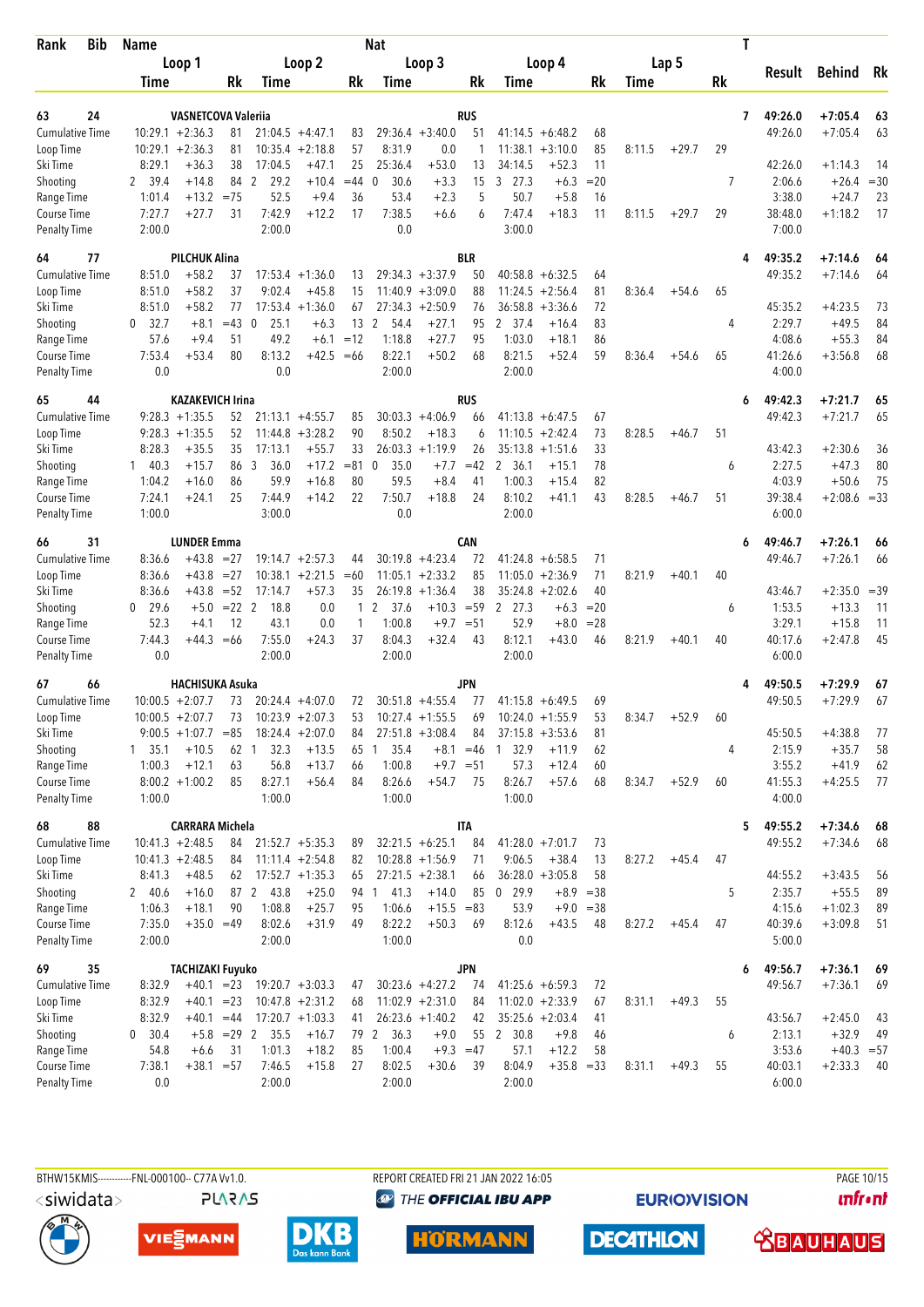| Bib<br>Rank                         | <b>Name</b>    |                                        |                |                      |                                          |                | <b>Nat</b>             |                                         |            |                               |                    |             |                   | T  |                   |               |          |
|-------------------------------------|----------------|----------------------------------------|----------------|----------------------|------------------------------------------|----------------|------------------------|-----------------------------------------|------------|-------------------------------|--------------------|-------------|-------------------|----|-------------------|---------------|----------|
|                                     |                | Loop 1                                 |                |                      | Loop 2                                   |                |                        | Loop 3                                  |            |                               | Loop 4             |             | Lap 5             |    | Result            | <b>Behind</b> | Rk       |
|                                     | Time           |                                        | Rk             | Time                 |                                          | Rk             | Time                   |                                         | Rk         | Time                          |                    | Rk          | Time              | Rk |                   |               |          |
|                                     |                |                                        |                |                      |                                          |                |                        |                                         |            |                               |                    |             |                   |    |                   |               |          |
| 80<br>70                            |                | <b>KUELM Susan</b>                     |                |                      |                                          |                |                        |                                         | EST        |                               |                    |             |                   | 5  | 49:58.0           | $+7:37.4$     | 70<br>70 |
| <b>Cumulative Time</b><br>Loop Time |                | $9:33.7 +1:40.9$<br>$9:33.7 +1:40.9$   | 55<br>55       |                      | $20:43.9 + 4:26.5$<br>$11:10.2 + 2:53.6$ | 77<br>80       | 9:12.4                 | $29:56.3 + 3:59.9$<br>$+40.5$           | 62<br>18   | $41:09.9 + 6:43.6$<br>11:13.6 | $+2:45.5$          | 65<br>76    | $8:48.1 + 1:06.3$ | 74 | 49:58.0           | $+7:37.4$     |          |
| Ski Time                            | 8:33.7         | +40.9                                  | 46             |                      | $17:43.9 +1:26.5$                        | 57             | 26:56.3                | $+2:12.9$                               | 55         | 36:09.9                       | $+2:47.7$          | 54          |                   |    | 44:58.0           | $+3:46.3$     | 57       |
| Shooting                            | $1 \quad 34.1$ | $+9.5$                                 |                | 38.8<br>57 2         | $+20.0$                                  | 89             | 32.2<br>0              | $+4.9$                                  | 23         | 2 28.0                        | $+7.0$             | $= 25$      |                   | 5  | 2:13.2            | $+33.0$       | 50       |
| Range Time                          | 57.5           | $+9.3$                                 | $=49$          | 1:01.7               | $+18.6$                                  | 86             | 55.5                   | $+4.4$                                  | $=14$      | 53.0                          | $+8.1$             | $= 30$      |                   |    | 3:47.7            | $+34.4$       | $=43$    |
| Course Time                         | 7:36.2         | $+36.2$                                | 55             | 8:08.5               | $+37.8$                                  | 59             | 8:16.9                 | $+45.0$                                 | 58         | 8:20.6                        | $+51.5$            | 58          | $8:48.1 + 1:06.3$ | 74 | 41:10.3           | $+3:40.5$     | 63       |
| <b>Penalty Time</b>                 | 1:00.0         |                                        |                | 2:00.0               |                                          |                | 0.0                    |                                         |            | 2:00.0                        |                    |             |                   |    | 5:00.0            |               |          |
| 71<br>38                            |                | <b>ANDERSSON Ingela</b>                |                |                      |                                          |                |                        |                                         | <b>SWE</b> |                               |                    |             |                   | 6  | 49:59.8           | $+7:39.2$     | 71       |
| <b>Cumulative Time</b>              |                | $9:13.6 + 1:20.8$                      | 45             |                      | $20:02.7 + 3:45.3$                       | 62             |                        | $30:13.2 +4:16.8$                       | 69         | $41:16.8 + 6:50.5$            |                    | 70          |                   |    | 49:59.8           | $+7:39.2$     | 71       |
| Loop Time                           |                | $9:13.6 + 1:20.8$                      | 45             |                      | $10:49.1 + 2:32.5$                       | 71             |                        | $10:10.5 + 1:38.6$                      | 62         | 11:03.6                       | $+2:35.5$          | 69          | $8:43.0 +1:01.2$  | 71 |                   |               |          |
| Ski Time                            | 8:13.6         | +20.8                                  | 13             | 17:02.7              | $+45.3$                                  | 21             |                        | $26:13.2 + 1:29.8$                      | 34         | $35:16.8 + 1:54.6$            |                    | 34          |                   |    | 43:59.8           | $+2:48.1$     | 46       |
| Shooting                            | $1 \quad 27.1$ | $+2.5$                                 | $\overline{7}$ | 2<br>24.3            | $+5.5$                                   | 11             | 28.2<br>1              | $+0.9$                                  | 3          | $\overline{2}$<br>24.0        | $+3.0$             | 5           |                   | 6  | 1:43.8            | $+3.6$        | 5        |
| Range Time                          | 53.4           |                                        | $+5.2 = 24$    | 51.0                 | $+7.9$                                   | 24             | 57.2                   | $+6.1$                                  | $=26$      | 52.8                          | $+7.9$             | $=26$       |                   |    | 3:34.4            | $+21.1$       | 19       |
| Course Time                         | 7:20.2         | $+20.2$                                | 17             | 7:58.1               | $+27.4$                                  | 44             | 8:13.3                 | $+41.4$                                 | 54         | 8:10.8                        | +41.7              | 44          | $8:43.0 +1:01.2$  | 71 | 40:25.4           | $+2:55.6$     | 48       |
| <b>Penalty Time</b>                 | 1:00.0         |                                        |                | 2:00.0               |                                          |                | 1:00.0                 |                                         |            | 2:00.0                        |                    |             |                   |    | 6:00.0            |               |          |
| 82<br>72                            |                | JANKA Erika                            |                |                      |                                          |                |                        |                                         | FIN        |                               |                    |             |                   | 3  | 50:00.4           | $+7:39.8$     | 72       |
| <b>Cumulative Time</b>              | 8:42.5         | $+49.7$                                | 31             |                      | $18:53.8 + 2:36.4$                       | 33             |                        | $28:40.5 + 2:44.1$                      | 34         | $40:32.6 + 6:06.3$            |                    | 61          |                   |    | 50:00.4           | $+7:39.8$     | 72       |
| Loop Time                           | 8:42.5         | $+49.7$                                | 31             |                      | $10:11.3 + 1:54.7$                       | 48             |                        | $9:46.7 +1:14.8$                        | $=46$      | 11:52.1                       | $+3:24.0$          | 87          | $9:27.8 + 1:46.0$ | 95 |                   |               |          |
| Ski Time                            | 8:42.5         | $+49.7$                                | 65             |                      | $17:53.8 + 1:36.4$                       | 68             |                        | $27:40.5 + 2:57.1$                      | 80         | 37:32.6                       | $+4:10.4$          | 84          |                   |    | 47:00.4           | $+5:48.7$     | 87       |
| Shooting                            | 0, 33.7        | $+9.1$                                 | 55             | 28.7<br>1            | $+9.9$                                   | $= 38$         | 35.4<br>$\mathbf 0$    | $+8.1$                                  | $=46$      | 2<br>34.0                     | $+13.0$            | 69          |                   | 3  | 2:11.9            | $+31.7$       | 48       |
| Range Time                          | 58.2           | $+10.0$                                | $= 53$         | 53.2                 | $+10.1$                                  | 39             | 1:00.8                 | $+9.7$                                  | $= 51$     | 59.1                          | $+14.2$            | $= 75$      |                   |    | 3:51.3            | $+38.0$       | 54       |
| Course Time                         | 7:44.3         | $+44.3$                                | $=66$          | 8:18.1               | $+47.4$                                  | 75             |                        | $8:45.9 +1:14.0$                        | 87         | 8:53.0                        | $+1:23.9$          | 88          | $9:27.8 + 1:46.0$ | 95 | 43:09.1           | $+5:39.3$     | 88       |
| <b>Penalty Time</b>                 | 0.0            |                                        |                | 1:00.0               |                                          |                | 0.0                    |                                         |            | 2:00.0                        |                    |             |                   |    | 3:00.0            |               |          |
| 98<br>73                            |                | <b>REID Joanne</b>                     |                |                      |                                          |                |                        |                                         | USA        |                               |                    |             |                   | 6  | 50:17.5           | $+7:56.9$     | 73       |
| Cumulative Time                     | 8:43.2         | $+50.4$                                | 32             |                      | $18:40.0 + 2:22.6$                       | 26             |                        | $29:41.5 + 3:45.1$                      | 53         | $41:45.1 + 7:18.8$            |                    | 78          |                   |    | 50:17.5           | $+7:56.9$     | 73       |
| Loop Time                           | 8:43.2         | $+50.4$                                | 32             |                      | $9:56.8 +1:40.2$                         | 42             |                        | $11:01.5 +2:29.6$                       | 82         | 12:03.6                       | $+3:35.5$          | 92          | 8:32.4<br>$+50.6$ | 58 |                   |               |          |
| Ski Time                            | 8:43.2         | $+50.4$                                | 66             | 17:40.0              | $+1:22.6$                                | 54             |                        | $26:41.5 +1:58.1$                       | 46         | 35:45.1                       | $+2:22.9$          | 46          |                   |    | 44:17.5           | $+3:05.8$     | 49       |
| Shooting                            | 38.1<br>0      | $+13.5$                                | $= 78$         | $\mathbf{1}$<br>36.8 | $+18.0$                                  | 85             | 2<br>37.9              | $+10.6$                                 | 63         | 3, 34.2                       | $+13.2$            | $=70$       |                   | 6  | 2:27.2            | $+47.0$       | 79       |
| Range Time                          | 1:02.4         | $+14.2$                                | $= 81$         | 59.8                 | $+16.7$                                  | $=78$          | 1:02.2<br>7:59.3       | $+11.1$                                 | 63         | 56.9                          | $+12.0$<br>$+37.6$ | $=$ 56      |                   |    | 4:01.3            | $+48.0$       | $=69$    |
| Course Time<br><b>Penalty Time</b>  | 7:40.8<br>0.0  | $+40.8$                                | 62             | 7:57.0<br>1:00.0     | $+26.3$                                  | 42             | 2:00.0                 | $+27.4$                                 | 35         | 8:06.7<br>3:00.0              |                    | 37          | 8:32.4<br>$+50.6$ | 58 | 40:16.2<br>6:00.0 | $+2:46.4$     | 44       |
|                                     |                |                                        |                |                      |                                          |                |                        |                                         |            |                               |                    |             |                   |    |                   |               |          |
| 74<br>71                            |                | VINDISAR Nika                          |                |                      |                                          |                |                        |                                         | SLO        |                               |                    |             |                   | 5  | 50:18.2           | $+7:57.6$     | 74       |
| <b>Cumulative Time</b>              |                | $8:58.2 + 1:05.4$<br>$8:58.2 + 1:05.4$ | 40<br>40       |                      | $19:59.5 + 3:42.1$<br>$11:01.3 +2:44.7$  | 60<br>75       |                        | $30:14.2 +4:17.8$<br>$10:14.7 + 1:42.8$ | 70         | $41:37.7 +7:11.4$<br>11:23.5  | $+2:55.4$          | 75<br>80    | 8:40.5<br>$+58.7$ | 69 | 50:18.2           | $+7:57.6$     | 74       |
| Loop Time<br>Ski Time               |                | $8:58.2 + 1:05.4$                      | 83             |                      | $17:59.5 + 1:42.1$                       | 74             |                        | $27:14.2 + 2:30.8 = 63$                 | 66         | $36:37.7 + 3:15.5$            |                    | 65          |                   |    | 45:18.2           | $+4:06.5$     | 65       |
| Shooting                            | $0$ 25.6       | $+1.0$                                 | 3              | 2<br>20.7            | $+1.9$                                   | $\overline{2}$ | 30.4<br>$\overline{1}$ | $+3.1$                                  | $=12$      | 2 31.3                        | $+10.3$            | 51          |                   | 5  | 1:48.2            | $+8.0$        | 6        |
| Range Time                          | 50.7           | $+2.5$                                 | 5              | 45.4                 | $+2.3$                                   | 3              | 54.7                   | $+3.6$                                  | 11         | 58.0                          | $+13.1$            | $=64$       |                   |    | 3:28.8            | $+15.5$       | 9        |
| Course Time                         |                | $8:07.5 +1:07.5$                       | 90             | 8:15.9               | $+45.2 = 71$                             |                | 8:20.0                 | $+48.1$                                 | 65         | 8:25.5                        | $+56.4$            | 66          | 8:40.5<br>$+58.7$ | 69 | 41:49.4           | $+4:19.6$     | 75       |
| <b>Penalty Time</b>                 | 0.0            |                                        |                | 2:00.0               |                                          |                | 1:00.0                 |                                         |            | 2:00.0                        |                    |             |                   |    | 5:00.0            |               |          |
| 73<br>75                            |                | <b>HORVATOVA Henrieta</b>              |                |                      |                                          |                |                        |                                         | <b>SVK</b> |                               |                    |             |                   | 3  | 50:19.2           | $+7:58.6$     | - 75     |
| <b>Cumulative Time</b>              |                | $10:54.0 + 3:01.2$                     | 88             |                      | $20:36.3 +4:18.9$                        | 74             |                        | $31:23.5 + 5:27.1$                      | 79         | $41:13.3 + 6:47.0$            |                    | 66          |                   |    | 50:19.2           | $+7:58.6$     | 75       |
| Loop Time                           |                | $10:54.0 + 3:01.2$                     | 88             |                      | $9:42.3 +1:25.7$                         | 38             |                        | $10:47.2 +2:15.3$                       | 75         | $9:49.8 + 1:21.7$             |                    | 35          | $9:05.9 +1:24.1$  | 87 |                   |               |          |
| Ski Time                            |                | $8:54.0 +1:01.2$                       | 78             |                      | $18:36.3 + 2:18.9$                       | 90             |                        | $28:23.5 + 3:40.1$                      | 90         | $38:13.3 + 4:51.1$            |                    | 90          |                   |    | 47:19.2           | $+6:07.5$     | 89       |
| Shooting                            | 2 33.3         | $+8.7$                                 |                | 52 0 40.9            | $+22.1$                                  |                | 34.5<br>92 1           | $+7.2$                                  | 40         | $0$ 28.6                      |                    | $+7.6 = 29$ |                   | 3  | 2:17.6            | $+37.4$       | 59       |
| Range Time                          | 58.7           | $+10.5 = 55$                           |                | 1:07.3               | $+24.2$                                  | 93             | 1:01.1                 | $+10.0$                                 | 57         | 54.2                          | $+9.3$             | 42          |                   |    | 4:01.3            | $+48.0 = 69$  |          |
| Course Time                         | 7:55.3         | $+55.3$                                | 82             |                      | $8:35.0 +1:04.3$                         | 90             |                        | $8:46.1 + 1:14.2$                       | 88         | $8:55.6 +1:26.5$              |                    | 90          | $9:05.9 +1:24.1$  | 87 | 43:17.9           | $+5:48.1$     | 90       |
| <b>Penalty Time</b>                 | 2:00.0         |                                        |                | 0.0                  |                                          |                | 1:00.0                 |                                         |            | 0.0                           |                    |             |                   |    | 3:00.0            |               |          |
| 75<br>76                            |                | <b>TOLMACHEVA Anastasia</b>            |                |                      |                                          |                |                        |                                         | <b>ROU</b> |                               |                    |             |                   | 5  | 50:22.2           | $+8:01.6$     | 76       |
| Cumulative Time                     | 8:32.9         | $+40.1 = 23$                           |                |                      | $18:36.6 + 2:19.2$                       | 23             |                        | $29:59.2 + 4:02.8$                      | 63         | $41:31.1 + 7:04.8$            |                    | 74          |                   |    | 50:22.2           | $+8:01.6$     | - 76     |
| Loop Time                           | 8:32.9         | $+40.1 = 23$                           |                |                      | $10:03.7 + 1:47.1$                       | 46             |                        | $11:22.6 + 2:50.7$                      | 87         | $11:31.9 + 3:03.8$            |                    | 83          | $8:51.1 + 1:09.3$ | 78 |                   |               |          |
| Ski Time                            | 8:32.9         | $+40.1 = 44$                           |                |                      | $17:36.6 + 1:19.2$                       | 49             |                        | $26:59.2 + 2:15.8$                      | 56         | $36:31.1 + 3:08.9$            |                    | 60          |                   |    | 45:22.2           | $+4:10.5$     | 67       |
| Shooting                            | $0$ 25.7       | $+1.1$                                 |                | 26.2<br>4 1          | $+7.4$                                   |                | 20 2 35.4              | $+8.1$                                  | $=46$      | 2 33.0                        | $+12.0 = 63$       |             |                   | 5  | 2:00.5            | $+20.3$       | 22       |
| Range Time                          | 50.8           | $+2.6$                                 | 6              | 52.4                 | $+9.3$                                   | 35             | 1:01.5                 | $+10.4 = 59$                            |            | 57.8                          | $+12.9 = 61$       |             |                   |    | 3:42.5            | $+29.2$       | 31       |
| Course Time                         | 7:42.1         | $+42.1$                                | 64             | 8:11.3               | $+40.6$                                  | 64             | 8:21.1                 | $+49.2$                                 | 66         | $8:34.1 + 1:05.0$             |                    | 79          | $8:51.1 + 1:09.3$ | 78 | 41:39.7           | $+4:09.9$     | 72       |
| <b>Penalty Time</b>                 | 0.0            |                                        |                | 1:00.0               |                                          |                | 2:00.0                 |                                         |            | 2:00.0                        |                    |             |                   |    | 5:00.0            |               |          |

BTHW15KMIS----------FNL-000100-- C77A Vv1.0. REPORT CREATED FRI 21 JAN 2022 16:05 PAGE 11/15 <siwidata> **PLARAS** 

**<sup><sup>3</sup>** THE OFFICIAL IBU APP</sup>

**EURIOVISION** 

**unfront** 







**DECATHLON HÖRMANN** 

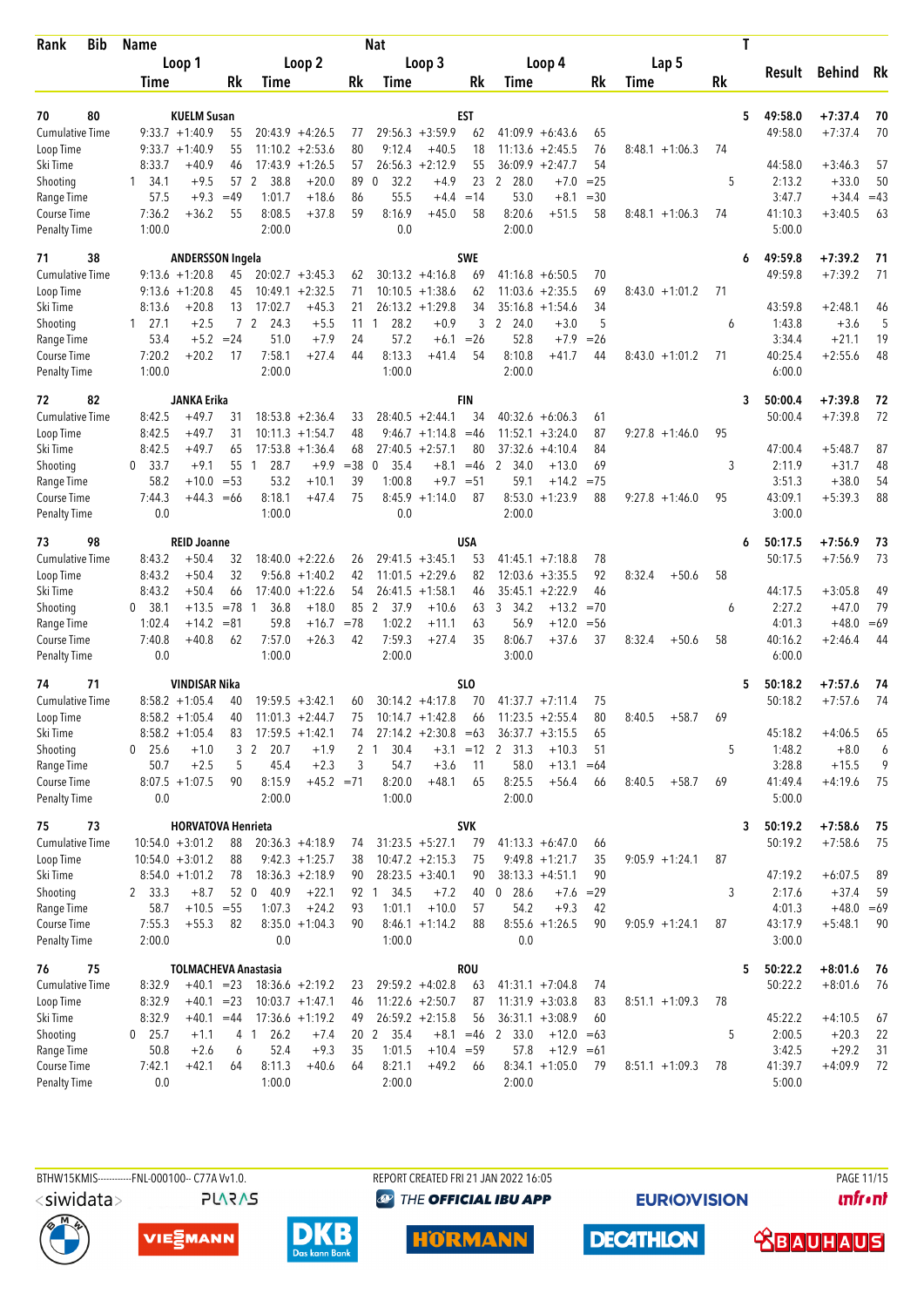| Rank<br>Bib            | <b>Name</b>                  |                        |               |                        |                              |               | <b>Nat</b>           |                    |             |                               |                        |          |                   | T  |         |               |        |
|------------------------|------------------------------|------------------------|---------------|------------------------|------------------------------|---------------|----------------------|--------------------|-------------|-------------------------------|------------------------|----------|-------------------|----|---------|---------------|--------|
|                        |                              | Loop 1                 |               |                        | Loop 2                       |               |                      | Loop 3             |             | Loop 4                        |                        |          | Lap 5             |    |         |               |        |
|                        | Time                         |                        | Rk            | Time                   |                              | Rk            | Time                 |                    | Rk          | Time                          |                        | Rk       | Time              | Rk | Result  | <b>Behind</b> | Rk     |
|                        |                              |                        |               |                        |                              |               |                      |                    |             |                               |                        |          |                   |    |         |               |        |
| 77<br>32               |                              | <b>BESCOND Anais</b>   |               |                        |                              |               |                      |                    | FRA         |                               |                        |          |                   | 7  | 50:30.1 | $+8:09.5$     | 77     |
| Cumulative Time        | $11:23.7 + 3:30.9$           |                        | 92            |                        | $20:53.8 + 4:36.4$           | 80            |                      | $29:40.2 + 3:43.8$ | 52          | $41:38.8 + 7:12.5$<br>11:58.6 |                        | 76       |                   |    | 50:30.1 | $+8:09.5$     | 77     |
| Loop Time<br>Ski Time  | $11:23.7 + 3:30.9$<br>8:23.7 | $+30.9$                | 92<br>28      | 16:53.8                | $9:30.1 + 1:13.5$<br>$+36.4$ | 30<br>16      | 8:46.4<br>25:40.2    | $+14.5$<br>$+56.8$ | 4<br>15     | 34:38.8                       | $+3:30.5$<br>$+1:16.6$ | 89<br>19 | $8:51.3 +1:09.5$  | 79 | 43:30.1 | $+2:18.4$     | 30     |
| Shooting               | 37.5<br>3                    | $+12.9$                | 73            | 32.1<br>-1             | $+13.3$                      | $=61$         | 36.0<br>0            | $+8.7$             | 53          | 3<br>33.0                     | $+12.0$                | $=63$    |                   | 7  | 2:18.7  | $+38.5$       | 61     |
| Range Time             | 59.9                         | $+11.7$                | $= 59$        | 54.9                   | $+11.8$                      | 54            | 1:00.1               | $+9.0$             | $=43$       | 58.7                          | $+13.8$                | 70       |                   |    | 3:53.6  | $+40.3$       | $= 57$ |
| Course Time            | 7:23.8                       | $+23.8$                | 22            | 7:35.2                 | $+4.5$                       | 7             | 7:46.3               | $+14.4$            | 15          | 7:59.9                        | $+30.8$                | 26       | $8:51.3 +1:09.5$  | 79 | 39:36.5 | $+2:06.7$     | 32     |
| Penalty Time           | 3:00.0                       |                        |               | 1:00.0                 |                              |               | 0.0                  |                    |             | 3:00.0                        |                        |          |                   |    | 7:00.0  |               |        |
| 49<br>78               |                              | LESHCHANKA Iryna       |               |                        |                              |               |                      |                    | <b>BLR</b>  |                               |                        |          |                   | 7  | 50:31.8 | $+8:11.2$     | 78     |
| <b>Cumulative Time</b> |                              | $9:29.0 +1:36.2 = 53$  |               |                        | $20:16.6 + 3:59.2$           | 70            |                      | $30:15.8 + 4:19.4$ | 71          | $42:08.0 +7:41.7$             |                        | 81       |                   |    | 50:31.8 | $+8:11.2$     | 78     |
| Loop Time              |                              | $9:29.0 +1:36.2$       | $= 53$        |                        | $10:47.6 + 2:31.0$           | $=65$         |                      | $9:59.2 + 1:27.3$  | 53          | $11:52.2 + 3:24.1$            |                        | 88       | 8:23.8<br>$+42.0$ | 45 |         |               |        |
| Ski Time               | 8:29.0                       | $+36.2$                | $= 36$        | 17:16.6                | $+59.2$                      | 38            | 26:15.8              | $+1:32.4$          | 36          | $35:08.0 + 1:45.8$            |                        | 30       |                   |    | 43:31.8 | $+2:20.1$     | 32     |
| Shooting               | 33.4<br>1                    | $+8.8$                 |               | 53 2<br>28.1           | $+9.3$                       | 35            | 32.4<br>$\mathbf{1}$ | $+5.1$             | $= 24$      | 3<br>26.5                     | $+5.5$                 | $=14$    |                   | 7  | 2:00.6  | $+20.4$       | 23     |
| Range Time             | 57.5                         | $+9.3$                 | $=49$         | 51.9                   | $+8.8$                       | $=30$         | 58.5                 | $+7.4$             | 38          | 50.4                          | $+5.5$                 | 14       |                   |    | 3:38.3  | $+25.0$       | $= 25$ |
| Course Time            | 7:31.5                       | $+31.5$                | 38            | 7:55.7                 | $+25.0$                      | 38            | 8:00.7               | $+28.8$            | 37          | 8:01.8                        | $+32.7$                | 30       | 8:23.8<br>$+42.0$ | 45 | 39:53.5 | $+2:23.7$     | 39     |
| <b>Penalty Time</b>    | 1:00.0                       |                        |               | 2:00.0                 |                              |               | 1:00.0               |                    |             | 3:00.0                        |                        |          |                   |    | 7:00.0  |               |        |
| 79<br>99               |                              | <b>TANAKA Yurie</b>    |               |                        |                              |               |                      |                    | <b>JPN</b>  |                               |                        |          |                   |    | 50:40.2 | $+8:19.6$     | 79     |
| <b>Cumulative Time</b> |                              | $10:15.3 + 2:22.5$     | 77            |                        | $19:38.1 + 3:20.7$           | 52            |                      | $32:22.2 + 6:25.8$ | 85          | 41:50.0                       | $+7:23.7$              | 79       |                   |    | 50:40.2 | $+8:19.6$     | 79     |
| Loop Time              | $10:15.3 + 2:22.5$           |                        | 77            | 9:22.8                 | $+1:06.2$                    | 27            |                      | $12:44.1 + 4:12.2$ | 92          | 9:27.8                        | $+59.7$                | 19       | $8:50.2 +1:08.4$  | 77 |         |               |        |
| Ski Time               |                              | $9:15.3 +1:22.5$       | 91            |                        | $18:38.1 + 2:20.7$           | 91            |                      | $28:22.2 + 3:38.8$ | 89          | 37:50.0                       | $+4:27.8$              | 87       |                   |    | 46:40.2 | $+5:28.5$     | 85     |
| Shooting               | 1 39.7                       | $+15.1$                | 85            | 30.8<br>$\overline{0}$ | $+12.0$                      | 57            | 3<br>45.3            | $+18.0$            | 91          | $0$ 28.5                      | $+7.5$                 | 28       |                   | 4  | 2:24.4  | $+44.2$       | 71     |
| Range Time             | 1:06.2                       | $+18.0$                | 89            | 55.2                   | $+12.1$                      | $= 56$        | 1:13.5               | $+22.4$            | 92          | 52.2                          | $+7.3$                 | $= 21$   |                   |    | 4:07.1  | $+53.8$       | 79     |
| Course Time            |                              | $8:09.1 + 1:09.1$      | 91            | 8:27.6                 | $+56.9$                      | 85            | 8:30.6               | $+58.7$            | 78          | 8:35.6                        | $+1:06.5$              | 80       | $8:50.2 + 1:08.4$ | 77 | 42:33.1 | $+5:03.3$     | 82     |
| <b>Penalty Time</b>    | 1:00.0                       |                        |               | 0.0                    |                              |               | 3:00.0               |                    |             | 0.0                           |                        |          |                   |    | 4:00.0  |               |        |
| 55<br>80               |                              | <b>DZHIMA Yuliia</b>   |               |                        |                              |               |                      |                    | UKR         |                               |                        |          |                   | 7  | 50:46.7 | $+8:26.1$     | 80     |
| <b>Cumulative Time</b> | 8:16.0                       | $+23.2$                | 10            |                        | $19:03.6 + 2:46.2$           | 39            |                      | $29:54.7 + 3:58.3$ | 61          | 41:56.6 +7:30.3               |                        | 80       |                   |    | 50:46.7 | $+8:26.1$     | 80     |
| Loop Time              | 8:16.0                       | $+23.2$                | 10            |                        | $10:47.6 + 2:31.0$           | $=65$         |                      | $10:51.1 + 2:19.2$ | 79          | 12:01.9                       | $+3:33.8$              | 90       | $8:50.1 + 1:08.3$ | 76 |         |               |        |
| Ski Time               | 8:16.0                       | $+23.2$                | 17            | 17:03.6                | $+46.2$                      | 23            |                      | $25:54.7 +1:11.3$  | 23          | $34:56.6 + 1:34.4$            |                        | 24       |                   |    | 43:46.7 | $+2:35.0$     | $=39$  |
| Shooting               | 28.8<br>0                    | $+4.2$                 |               | 18 2<br>26.8           | $+8.0$                       | $= 27$ 2      | 30.8                 |                    | $+3.5 = 16$ | $3$ 27.1                      | $+6.1$                 | $=18$    |                   | 7  | 1:53.7  | $+13.5$       | 14     |
| Range Time             | 53.4                         | $+5.2$                 | $= 24$        | 51.3                   | $+8.2$                       | $= 25$        | 55.5                 |                    | $+4.4 = 14$ | 53.1                          | $+8.2$                 | 33       |                   |    | 3:33.3  | $+20.0$       | 16     |
| Course Time            | 7:22.6                       | $+22.6$                | 19            | 7:56.3                 | $+25.6$                      | $=39$         | 7:55.6               | $+23.7 = 28$       |             | 8:08.8                        | $+39.7$                | 39       | $8:50.1 + 1:08.3$ | 76 | 40:13.4 | $+2:43.6$     | 42     |
| <b>Penalty Time</b>    | 0.0                          |                        |               | 2:00.0                 |                              |               | 2:00.0               |                    |             | 3:00.0                        |                        |          |                   |    | 7:00.0  |               |        |
| 81<br>76               |                              | <b>KO Eunjung</b>      |               |                        |                              |               |                      |                    | <b>KOR</b>  |                               |                        |          |                   | 3  | 51:05.4 | $+8:44.8$     | 81     |
| <b>Cumulative Time</b> |                              | $9:09.2 +1:16.4$       | 42            |                        | $20:54.1 + 4:36.7$           | 81            |                      | $30:49.6 + 4:53.2$ | 75          | $41:38.9 +7:12.6$             |                        | 77       |                   |    | 51:05.4 | $+8:44.8$     | 81     |
| Loop Time              |                              | $9:09.2 +1:16.4$       | 42            |                        | $11:44.9 + 3:28.3$           | 91            |                      | $9:55.5 + 1:23.6$  | 50          | $10:49.3 + 2:21.2$            |                        | 61       | $9:26.5 +1:44.7$  | 94 |         |               |        |
| Ski Time               |                              | $9:09.2 +1:16.4$       | 88            |                        | $18:54.1 + 2:36.7$           | 93            |                      | $28:49.6 + 4:06.2$ | 92          | $38:38.9 + 5:16.7$            |                        | 91       |                   |    | 48:05.4 | $+6:53.7$     | 92     |
| Shooting               | 31.7<br>0                    | $+7.1$                 | 36            | 2<br>36.0              | $+17.2 = 81$ 0               |               | 32.5                 | $+5.2$             | 26          | 29.1<br>1                     | $+8.1$                 | $= 31$   |                   | 3  | 2:09.4  | $+29.2 = 41$  |        |
| Range Time             | 56.2                         | $+8.0$                 | 41            | 59.8                   | $+16.7 = 78$                 |               | 56.2                 | $+5.1$             | 22          | 53.0                          | $+8.1$                 | $=30$    |                   |    | 3:45.2  | $+31.9$       | 37     |
| Course Time            |                              | $8:13.0 +1:13.0$       | 93            |                        | $8:45.1 +1:14.4 = 93$        |               |                      | $8:59.3 +1:27.4$   | 94          | $8:56.3 +1:27.2$              |                        | 92       | $9:26.5 +1:44.7$  | 94 | 44:20.2 | $+6:50.4$     | 93     |
| <b>Penalty Time</b>    | 0.0                          |                        |               | 2:00.0                 |                              |               | 0.0                  |                    |             | 1:00.0                        |                        |          |                   |    | 3:00.0  |               |        |
| 89<br>82               |                              | <b>CADURISCH Irene</b> |               |                        |                              |               |                      |                    | SUI         |                               |                        |          |                   | 5  | 51:17.5 | $+8:56.9$     | 82     |
| <b>Cumulative Time</b> |                              | $10:49.1 + 2:56.3$     | 87            |                        | $23:00.4 + 6:43.0$           | 92            |                      | $32:30.1 + 6:33.7$ | 87          | $42:11.1 + 7:44.8$            |                        | 82       |                   |    | 51:17.5 | $+8:56.9$     | 82     |
| Loop Time              | $10:49.1 + 2:56.3$           |                        | 87            |                        | $12:11.3 + 3:54.7$           | 94            | 9:29.7               | $+57.8$            | 30          | $9:41.0 +1:12.9$              |                        | 29       | $9:06.4 +1:24.6$  | 88 |         |               |        |
| Ski Time               | 8:49.1                       | $+56.3$                | 76            |                        | $18:00.4 + 1:43.0$           | 75            |                      | $27:30.1 + 2:46.7$ | 73          | $37:11.1 + 3:48.9$            |                        | 79       |                   |    | 46:17.5 | $+5:05.8$     | 81     |
| Shooting               | 2 34.2                       | $+9.6$                 |               | 58 3<br>23.2           | $+4.4$                       |               | $7\quad0$<br>31.1    | $+3.8$             | 18          | $0$ 21.9                      | $+0.9$                 | 2        |                   | 5  | 1:50.4  | $+10.2$       | 8      |
| Range Time             | 58.7                         | $+10.5 = 55$           |               | 49.1                   | $+6.0$                       | 11            | 55.1                 |                    | $+4.0 = 12$ | 47.1                          | $+2.2$                 | 4        |                   |    | 3:30.0  | $+16.7$       | 14     |
| Course Time            | 7:50.4                       | $+50.4$                | 72            | 8:22.2                 | $+51.5$                      | 81            |                      | $8:34.6 +1:02.7$   | 81          | $8:53.9 +1:24.8$              |                        | 89       | $9:06.4 +1:24.6$  | 88 | 42:47.5 | $+5:17.7$     | 84     |
| <b>Penalty Time</b>    | 2:00.0                       |                        |               | 3:00.0                 |                              |               | 0.0                  |                    |             | 0.0                           |                        |          |                   |    | 5:00.0  |               |        |
| 90<br>83               |                              | <b>OJA Regina</b>      |               |                        |                              |               |                      |                    | EST         |                               |                        |          |                   | 6  | 51:30.3 | $+9:09.7$     | 83     |
| <b>Cumulative Time</b> |                              | $10:48.7 + 2:55.9$     | 86            |                        | $19:58.0 + 3:40.6$           | 58            |                      | $32:29.0 + 6:32.6$ | 86          | $42:48.8 + 8:22.5$            |                        | 83       |                   |    | 51:30.3 | $+9:09.7$     | 83     |
| Loop Time              | $10:48.7 + 2:55.9$           |                        | 86            | 9:09.3                 | $+52.7$                      | 19            |                      | $12:31.0 + 3:59.1$ | 91          | $10:19.8 + 1:51.7$            |                        | 49       | $+59.7$<br>8:41.5 | 70 |         |               |        |
| Ski Time               | 8:48.7                       | $+55.9$                | 75            |                        | $17:58.0 + 1:40.6$           | 73            |                      | $27:29.0 + 2:45.6$ | 71          | $36:48.8 + 3:26.6$            |                        | 68       |                   |    | 45:30.3 | $+4:18.6$     | 72     |
| Shooting               | 2 32.7                       |                        | $+8.1 = 43$ 0 | 26.0                   |                              | $+7.2 = 17.3$ | 40.7                 | $+13.4$            |             | 81 1 31.4                     | $+10.4$                | 52       |                   | 6  | 2:10.9  | $+30.7$       | 45     |
| Range Time             | 56.4                         |                        | $+8.2 = 43$   | 49.6                   |                              | $+6.5 = 15$   | 1:04.8               | $+13.7$            | 74          | 53.3                          | $+8.4$                 | 34       |                   |    | 3:44.1  | $+30.8$       | 35     |
| Course Time            | 7:52.3                       | $+52.3$                | 76            | 8:19.7                 | $+49.0$                      | 78            | 8:26.2               | $+54.3$            | 74          | 8:26.5                        | $+57.4$                | 67       | 8:41.5<br>$+59.7$ | 70 | 41:46.2 | $+4:16.4$     | - 73   |
| <b>Penalty Time</b>    | 2:00.0                       |                        |               | 0.0                    |                              |               | 3:00.0               |                    |             | 1:00.0                        |                        |          |                   |    | 6:00.0  |               |        |

REPORT CREATED FRI 21 JAN 2022 16:05 **<sup><sup>3</sup>** THE OFFICIAL IBU APP</sup>

**EURIOVISION** 

PAGE 12/15 **unfront** 









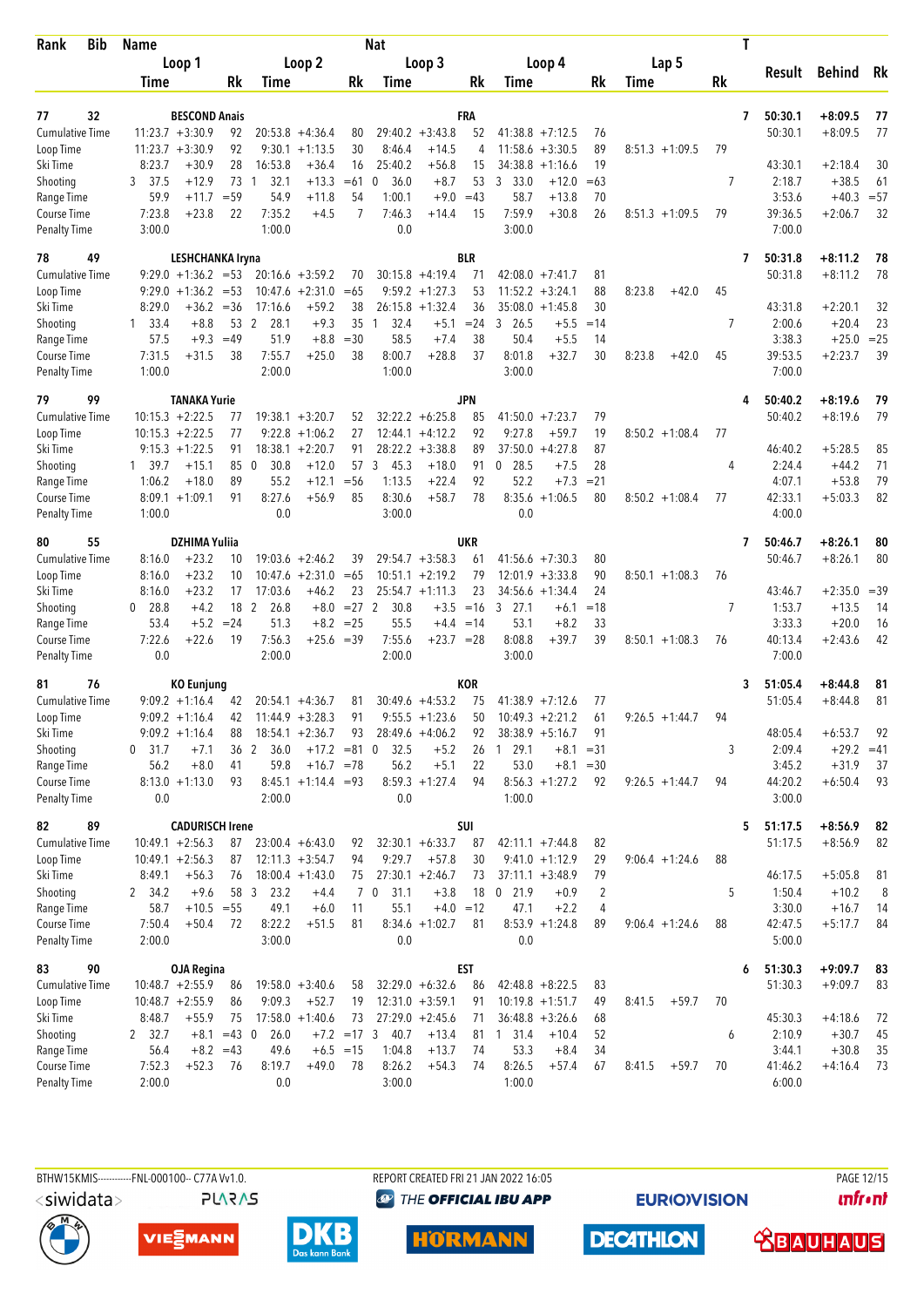| Bib<br>Rank                 | Name             |                             |                     |                  |                                         |             | Nat                  |                                          |             |                               |                        |              |        |                   |    | T                 |                      |          |
|-----------------------------|------------------|-----------------------------|---------------------|------------------|-----------------------------------------|-------------|----------------------|------------------------------------------|-------------|-------------------------------|------------------------|--------------|--------|-------------------|----|-------------------|----------------------|----------|
|                             |                  | Loop 1                      |                     |                  | Loop 2                                  |             |                      | Loop 3                                   |             | Loop 4                        |                        |              |        | Lap 5             |    |                   |                      |          |
|                             | Time             |                             | Rk                  | Time             |                                         | Rk          | Time                 |                                          | Rk          | Time                          |                        | Rk           | Time   |                   | Rk | Result            | Behind               | Rk       |
|                             |                  |                             |                     |                  |                                         |             |                      |                                          |             |                               |                        |              |        |                   |    |                   |                      |          |
| 84<br>17                    |                  | <b>ZBYLUT Kinga</b>         |                     |                  |                                         |             |                      |                                          | POL         |                               |                        |              |        |                   |    | 51:30.6<br>7      | $+9:10.0$            | 84       |
| <b>Cumulative Time</b>      |                  | $9:34.9 +1:42.1$            | 57                  |                  | $20:38.6 +4:21.2$                       | 75          |                      | $31:49.6 + 5:53.2$                       | 82          | $43:01.8 + 8:35.5$            |                        | 85           |        |                   |    | 51:30.6           | $+9:10.0$            | 84       |
| Loop Time<br>Ski Time       | 8:34.9           | $9:34.9 +1:42.1$<br>$+42.1$ | 57<br>51            |                  | $11:03.7 +2:47.1$<br>$17:38.6 + 1:21.2$ | 77<br>51    |                      | $11:11.0 + 2:39.1$<br>$26:49.6 + 2:06.2$ | 86<br>$=50$ | 11:12.2<br>36:01.8            | $+2:44.1$<br>$+2:39.6$ | 75<br>52     | 8:28.8 | $+47.0$           | 52 | 44:30.6           | $+3:18.9$            | 52       |
| Shooting                    | $1 \quad 32.2$   | $+7.6$                      | $=39$               | 2<br>32.2        | $+13.4$                                 | $=63$       | 2<br>36.2            | $+8.9$                                   | 54          | 2 31.0                        | $+10.0$                | $=48$        |        |                   | 7  | 2:11.7            | $+31.5$              | 47       |
| Range Time                  | 56.8             | $+8.6$                      | 46                  | 54.6             | $+11.5$                                 | $=50$       | 1:01.0               | $+9.9$                                   | 56          | 55.3                          | $+10.4$                | $=47$        |        |                   |    | 3:47.7            | $+34.4$              | $=43$    |
| Course Time                 | 7:38.1           | $+38.1$                     | $= 57$              | 8:09.1           | $+38.4$                                 | 60          | 8:10.0               | $+38.1$                                  | 52          | 8:16.9                        | $+47.8$                | 53           | 8:28.8 | $+47.0$           | 52 | 40:42.9           | $+3:13.1$            | 53       |
| <b>Penalty Time</b>         | 1:00.0           |                             |                     | 2:00.0           |                                         |             | 2:00.0               |                                          |             | 2:00.0                        |                        |              |        |                   |    | 7:00.0            |                      |          |
| 85<br>54                    |                  | <b>GASPARIN Selina</b>      |                     |                  |                                         |             |                      |                                          | SUI         |                               |                        |              |        |                   |    | 51:35.0<br>8      | $+9:14.4$            | 85       |
| <b>Cumulative Time</b>      |                  | $10:33.8 + 2:41.0$          | 83                  |                  | $21:21.4 + 5:04.0$                      | 86          |                      | $32:10.4 + 6:14.0$                       | 83          | $43:18.8 + 8:52.5$            |                        | 87           |        |                   |    | 51:35.0           | $+9:14.4$            | 85       |
| Loop Time                   |                  | $10:33.8 + 2:41.0$          | 83                  |                  | $10:47.6 + 2:31.0$                      | $=65$       |                      | $10:49.0 + 2:17.1$                       | 78          | $11:08.4 + 2:40.3$            |                        | 72           | 8:16.2 | $+34.4 = 31$      |    |                   |                      |          |
| Ski Time                    | 8:33.8           | $+41.0$                     | 47                  |                  | $17:21.4 +1:04.0$                       | 42          |                      | $26:10.4 + 1:27.0$                       | 31          | 35:18.8                       | $+1:56.6$              | 35           |        |                   |    | 43:35.0           | $+2:23.3$            | 34       |
| Shooting                    | 2 41.2           | $+16.6$                     | 88                  | 2<br>34.4        | $+15.6$                                 | 74          | 2<br>35.1            | $+7.8$                                   | 44          | $\mathbf{2}$<br>34.9          | $+13.9$                | 73           |        |                   | 8  | 2:25.8            | $+45.6$              | 75       |
| Range Time                  | 1:05.8           | $+17.6$                     | 88                  | 57.8             | $+14.7$                                 | $= 72$      | 1:00.1               |                                          | $+9.0 = 43$ | 58.8                          | $+13.9$                | $= 71$       |        |                   |    | 4:02.5            | $+49.2$              | 71       |
| Course Time                 | 7:28.0           | $+28.0$                     | 33                  | 7:49.8           | $+19.1$                                 | 31          | 7:48.9               | $+17.0 = 20$                             |             | 8:09.6                        | $+40.5$                | 41           | 8:16.2 | $+34.4 = 31$      |    | 39:32.5           | $+2:02.7$            | 29       |
| <b>Penalty Time</b>         | 2:00.0           |                             |                     | 2:00.0           |                                         |             | 2:00.0               |                                          |             | 2:00.0                        |                        |              |        |                   |    | 8:00.0            |                      |          |
| 86<br>84                    |                  | <b>ZDRAVKOVA Maria</b>      |                     |                  |                                         |             |                      |                                          | <b>BUL</b>  |                               |                        |              |        |                   |    | 52:04.7<br>5      | $+9:44.1$            | 86       |
| <b>Cumulative Time</b>      |                  | $11:10.7 + 3:17.9$          | 90                  |                  | $22:31.2 + 6:13.8$                      | 91          |                      | $33:20.0 +7:23.6$                        | 89          | $43:00.9 + 8:34.6$            |                        | 84           |        |                   |    | 52:04.7           | $+9:44.1$            | 86       |
| Loop Time                   |                  | $11:10.7 + 3:17.9$          | 90                  |                  | $11:20.5 + 3:03.9$                      | 87          |                      | $10:48.8 + 2:16.9$                       | 77          | 9:40.9                        | $+1:12.8$              | 28           |        | $9:03.8 +1:22.0$  | 84 |                   |                      |          |
| Ski Time                    |                  | $9:10.7 + 1:17.9$           | 89                  |                  | $18:31.2 +2:13.8$                       | 87          |                      | $28:20.0 + 3:36.6$                       | 88          | $38:00.9 + 4:38.7$            |                        | 88           |        |                   |    | 47:04.7           | $+5:53.0$            | 88       |
| Shooting                    | 2 35.4           | $+10.8$                     | 65                  | 2<br>28.8        | $+10.0$                                 | $=40$       | 36.7<br>1            | $+9.4$                                   | $=$ 56      | 33.9<br>$\mathbf 0$           | $+12.9$                | 68           |        |                   | 5  | 2:15.0            | $+34.8$              | 56       |
| Range Time                  | 1:00.2           | $+12.0$                     | 62                  | 54.1             | $+11.0$                                 | $=45$       | 1:00.8               | $+9.7$                                   | $= 51$      | 59.4                          | $+14.5$                | 78           |        |                   |    | 3:54.5            | $+41.2$              | 61       |
| Course Time                 |                  | $8:10.5 +1:10.5$            | 92                  | 8:26.4           | $+55.7$                                 | 83          |                      | $8:48.0 +1:16.1$                         | 89          | 8:41.5                        | $+1:12.4$              | $= 81$       |        | $9:03.8 +1:22.0$  | 84 | 43:10.2           | $+5:40.4$            | 89       |
| <b>Penalty Time</b>         | 2:00.0           |                             |                     | 2:00.0           |                                         |             | 1:00.0               |                                          |             | 0.0                           |                        |              |        |                   |    | 5:00.0            |                      |          |
| 87<br>29                    |                  | <b>KRUCHINKINA Irina</b>    |                     |                  |                                         |             |                      |                                          | BLR         |                               |                        |              |        |                   |    | 52:11.3<br>7      | $+9:50.7$            | 87       |
| <b>Cumulative Time</b>      |                  | $9:34.5 +1:41.7$            | 56                  |                  | $19:36.8 + 3:19.4$                      | 51          |                      | $33:12.4 +7:16.0$                        | 88          | 43:27.1                       | $+9:00.8$              | 88           |        |                   |    | 52:11.3           | $+9:50.7$            | 87       |
| Loop Time                   |                  | $9:34.5 +1:41.7$            | 56                  |                  | $10:02.3 +1:45.7$                       | 45          |                      | $13:35.6 + 5:03.7$                       | 96          | $10:14.7 + 1:46.6$            |                        | 45           |        | $8:44.2 + 1:02.4$ | 72 |                   |                      |          |
| Ski Time                    | 8:34.5           | $+41.7$                     | 50                  |                  | $17:36.8 + 1:19.4$                      | 50          |                      | $27:12.4 + 2:29.0$                       | 62          | 36:27.1                       | $+3:04.9$              | 57           |        |                   |    | 45:11.3           | $+3:59.6$            | 62       |
| Shooting                    | 1, 37.9          | $+13.3$                     | 76 1                | 38.1             | $+19.3$                                 | 87          | $4 \quad 1:03.$      | $+35.9$                                  | 96          | 1 30.4                        | $+9.4$                 | 43           |        |                   | 7  | 2:49.7            | $+1:09.5$            | 95       |
| Range Time                  | 1:01.1           | $+12.9$                     | $=70$               | 1:01.0           | $+17.9$                                 | 84          | 1:28.9               | $+37.8$                                  | 96          | 56.4                          | $+11.5$                | 54           |        |                   |    | 4:27.4            | $+1:14.1$            | 94       |
| Course Time<br>Penalty Time | 7:33.4<br>1:00.0 | $+33.4$                     | $=42$               | 8:01.3<br>1:00.0 | $+30.6$                                 | 46          | 8:06.7<br>4:00.0     | $+34.8$                                  | 47          | 8:18.3<br>1:00.0              | $+49.2$                | $= 54$       |        | $8:44.2 + 1:02.4$ | 72 | 40:43.9<br>7:00.0 | $+3:14.1$            | 54       |
|                             |                  |                             |                     |                  |                                         |             |                      |                                          |             |                               |                        |              |        |                   |    |                   |                      |          |
| 88<br>47                    |                  | <b>DUNKLEE Susan</b>        |                     |                  |                                         |             |                      |                                          | USA         |                               |                        |              |        |                   |    | 52:15.3<br>6      | $+9:54.7$            | 88       |
| <b>Cumulative Time</b>      |                  | $9:29.0 +1:36.2 = 53$       |                     |                  | $20:44.2 + 4:26.8$                      | 79          |                      | $33:37.6 +7:41.2$                        | 90          | $43:15.4 + 8:49.1$            |                        | 86           |        |                   |    | 52:15.3           | $+9:54.7$            | 88       |
| Loop Time                   |                  | $9:29.0 +1:36.2 =53$        |                     |                  | $11:15.2 +2:58.6$                       | 84          |                      | $12:53.4 +4:21.5$                        | 94          | $9:37.8 +1:09.7$              |                        | 24           |        | $8:59.9 +1:18.1$  | 83 |                   |                      |          |
| Ski Time                    | 8:29.0           | $+36.2 = 36$                |                     |                  | $17:44.2 + 1:26.8$                      | 59          |                      | $27:37.6 + 2:54.2$                       | 79          | $37:15.4 + 3:53.2$            |                        | 80           |        |                   |    | 46:15.3           | $+5:03.6$            | 80       |
| Shooting                    | 1 30.0           | $+5.4$                      | 26 2<br>$+5.8 = 27$ | 27.2             |                                         | $+8.4 = 30$ | 3<br>48.1            | $+20.8$                                  | 93          | 29.2<br>0                     | $+8.2$                 | 33           |        |                   | 6  | 2:14.6            | $+34.4$              | 55       |
| Range Time<br>Course Time   | 54.0<br>7:35.0   | $+35.0 = 49$                |                     | 53.3<br>8:21.9   | $+10.2$<br>$+51.2$                      | 40<br>80    | 1:15.4               | $+24.3$<br>$8:38.0 +1:06.1$              | 93<br>85    | 56.3<br>$8:41.5 +1:12.4 = 81$ | $+11.4$                | 53           |        | $8:59.9 +1:18.1$  | 83 | 3:59.0<br>42:16.3 | $+45.7$<br>$+4:46.5$ | 66<br>80 |
| <b>Penalty Time</b>         | 1:00.0           |                             |                     | 2:00.0           |                                         |             | 3:00.0               |                                          |             | 0.0                           |                        |              |        |                   |    | 6:00.0            |                      |          |
| 89<br>70                    |                  | <b>TOMASZEWSKA Natalia</b>  |                     |                  |                                         |             |                      |                                          | POL         |                               |                        |              |        |                   |    | 52:44.8<br>6      | $+10:24.2$           | 89       |
| <b>Cumulative Time</b>      |                  | $11:00.5 + 3:07.7$          | 89                  |                  | $21:25.1 + 5:07.7$                      | 87          |                      | $31:04.6 + 5:08.2$                       | 78          | $43:47.2 +9:20.9$             |                        | 89           |        |                   |    | 52:44.8           | $+10:24.2$           | 89       |
| Loop Time                   |                  | $11:00.5 + 3:07.7$          | 89                  |                  | $10:24.6 + 2:08.0$                      | 54          |                      | $9:39.5 +1:07.6$                         | 38          | $12:42.6 +4:14.5$             |                        | 95           |        | $8:57.6 +1:15.8$  | 82 |                   |                      |          |
| Ski Time                    |                  | $9:00.5 +1:07.7 = 85$       |                     |                  | $18:25.1 + 2:07.7$                      | 86          |                      | $28:04.6 + 3:21.2$                       | 86          | $37:47.2 +4:25.0$             |                        | 86           |        |                   |    | 46:44.8           | $+5:33.1$            | 86       |
| Shooting                    | 2 32.9           | $+8.3$                      | 47 1                | 30.7             | $+11.9$                                 |             | 56 0<br>36.7         |                                          | $+9.4 = 56$ | 3 28.6                        | $+7.6 = 29$            |              |        |                   | 6  | 2:09.1            | $+28.9$              | 40       |
| Range Time                  | 58.2             | $+10.0 = 53$                |                     | 55.4             | $+12.3$                                 | 59          | 1:02.1               | $+11.0$                                  | 62          | 52.8                          | $+7.9 = 26$            |              |        |                   |    | 3:48.5            | $+35.2$              | 46       |
| Course Time                 |                  | $8:02.3 +1:02.3$            | 87                  | 8:29.2           | $+58.5$                                 | 87          |                      | $8:37.4 +1:05.5$                         | 83          | $8:49.8 +1:20.7 = 84$         |                        |              |        | $8:57.6 +1:15.8$  | 82 | 42:56.3           | $+5:26.5$            | 85       |
| <b>Penalty Time</b>         | 2:00.0           |                             |                     | 1:00.0           |                                         |             | 0.0                  |                                          |             | 3:00.0                        |                        |              |        |                   |    | 6:00.0            |                      |          |
| 40<br>90                    |                  | <b>BANKES Megan</b>         |                     |                  |                                         |             |                      |                                          | <b>CAN</b>  |                               |                        |              |        |                   |    | 53:26.5<br>7      | $+11:05.9$           | 90       |
| Cumulative Time             |                  | $9:43.7 +1:50.9$            | 66                  |                  | $21:03.8 +4:46.4$                       | 82          |                      | $31:31.4 + 5:35.0$                       | 80          | $44:06.9 +9:40.6$             |                        | 90           |        |                   |    | 53:26.5           | $+11:05.9$           | 90       |
| Loop Time                   |                  | $9:43.7 +1:50.9$            | 66                  |                  | $11:20.1 + 3:03.5$                      | 85          |                      | $10:27.6 + 1:55.7$                       | 70          | $12:35.5 + 4:07.4$            |                        | 94           |        | $9:19.6 + 1:37.8$ | 92 |                   |                      |          |
| Ski Time                    | 8:43.7           | $+50.9$                     | 67                  |                  | $18:03.8 +1:46.4$                       | 78          |                      | $27:31.4 +2:48.0$                        | 74          | $37:06.9 + 3:44.7$            |                        | 77           |        |                   |    | 46:26.5           | $+5:14.8$            | 82       |
| Shooting                    | 127.2            | $+2.6$                      | $=8$ 2              | 21.5             | $+2.7$                                  | $=4$        | 30.4<br>$\mathbf{1}$ |                                          |             | $+3.1$ = 12 3 21.0            | 0.0                    | $\mathbf{1}$ |        |                   | 7  | 1:40.2            | 0.0                  | $=1$     |
| Range Time                  | 51.5             | $+3.3$                      | 10                  | 47.1             | $+4.0$                                  | 6           | 54.4                 | $+3.3$                                   | $=9$        | 47.2                          | $+2.3$                 | 5            |        |                   |    | 3:20.2            | $+6.9$               | 4        |
| Course Time                 | 7:52.2           | $+52.2$                     | 75                  |                  | $8:33.0 +1:02.3$                        | 89          |                      | $8:33.2 +1:01.3$                         | 80          | $8:48.3 +1:19.2$              |                        | 83           |        | $9:19.6 + 1:37.8$ | 92 | 43:06.3           | $+5:36.5$            | 87       |
| Penalty Time                | 1:00.0           |                             |                     | 2:00.0           |                                         |             | 1:00.0               |                                          |             | 3:00.0                        |                        |              |        |                   |    | 7:00.0            |                      |          |



REPORT CREATED FRI 21 JAN 2022 16:05 **<sup><sup>3</sup>** THE OFFICIAL IBU APP</sup>

**HÖRMANN** 

**EURIOVISION** 

PAGE 13/15 **unfront** 







**DECATHLON** 

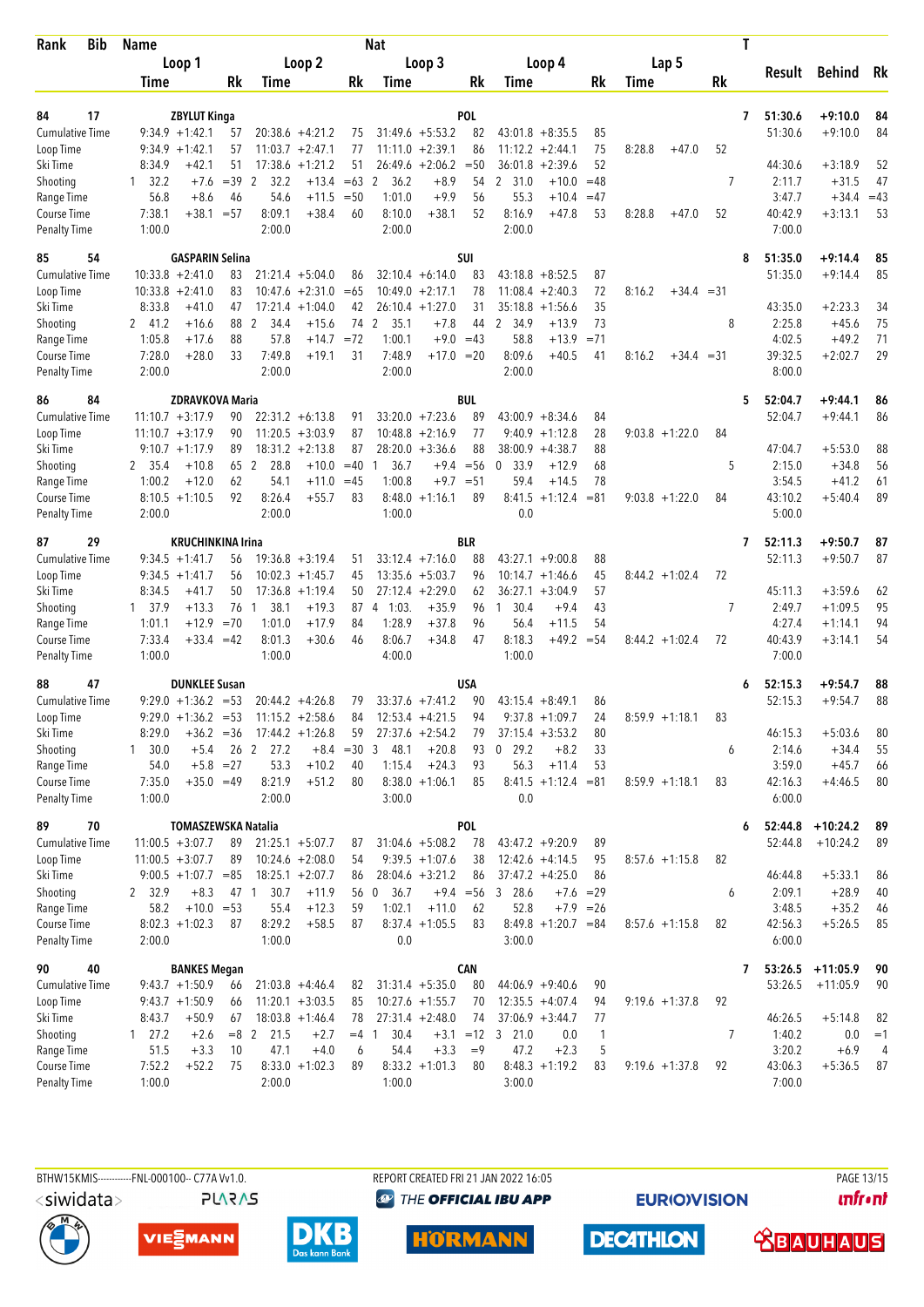| <b>Bib</b><br>Rank        |    | <b>Name</b>      | Nat                  |        |              |                       |       |                        |                     |            |                                        |        | T                 |     |                    |              |       |  |
|---------------------------|----|------------------|----------------------|--------|--------------|-----------------------|-------|------------------------|---------------------|------------|----------------------------------------|--------|-------------------|-----|--------------------|--------------|-------|--|
|                           |    |                  | Loop 1               |        |              | Loop 2                |       |                        | Loop 3              |            | Loop 4                                 |        | Lap 5             |     |                    |              |       |  |
|                           |    | Time             |                      | Rk     | <b>Time</b>  |                       | Rk    | Time                   |                     | Rk         | Time                                   | Rk     | Time              | Rk  | Result             | Behind       | Rk    |  |
| 91                        | 62 |                  | <b>SABULE Annija</b> |        |              |                       |       |                        |                     | LAT        |                                        |        |                   | 4   | 54:12.5            | $+11:51.9$   | 91    |  |
| <b>Cumulative Time</b>    |    |                  | $10:45.4 + 2:52.6$   | 85     |              | $23:51.1 + 7:33.7$    | 94    |                        | $34:05.7 + 8:09.3$  | 92         | $44:23.1 + 9:56.8$                     | 91     |                   |     | 54:12.5            | $+11:51.9$   | 91    |  |
| Loop Time                 |    |                  | $10:45.4 + 2:52.6$   | 85     |              | $13:05.7 +4:49.1$     | 96    |                        | $10:14.6 + 1:42.7$  | 65         | $10:17.4 + 1:49.3$                     | 46     | $9:49.4 + 2:07.6$ | 96  |                    |              |       |  |
| Ski Time                  |    |                  | $9:45.4 + 1:52.6$    | 95     |              | $19:51.1 + 3:33.7$    | 96    |                        | $30:05.7 + 5:22.3$  | 96         | $40:23.1 + 7:00.9$                     | 96     |                   |     | 50:12.5            | $+9:00.8$    | 96    |  |
| Shooting                  |    | 1 33.8           | $+9.2$               | 56     | 3<br>27.8    | $+9.0$                | $=32$ | 33.1<br>$\Omega$       | $+5.8$              | 32         | $0$ 25.1<br>$+4.1$                     | 12     |                   | 4   | 2:00.0             | $+19.8$      | 21    |  |
| Range Time                |    | 1:01.1           | $+12.9$              | $=70$  | 56.1         | $+13.0$               | $=63$ | 1:00.5                 | $+9.4$              | 49         | 52.2<br>$+7.3$                         | $= 21$ |                   |     | 3:49.9             | $+36.6$      | 52    |  |
| Course Time               |    |                  | $8:44.3 +1:44.3$     | 96     |              | $9:09.6 +1:38.9$      | 96    |                        | $9:14.1 + 1:42.2$   | 96         | $9:25.2 +1:56.1$                       | 96     | $9:49.4 + 2:07.6$ | 96  | 46:22.6            | $+8:52.8$    | 96    |  |
| <b>Penalty Time</b>       |    | 1:00.0           |                      |        | 3:00.0       |                       |       | 0.0                    |                     |            | 0.0                                    |        |                   |     | 4:00.0             |              |       |  |
| 92                        | 78 |                  | <b>MORTON Darcie</b> |        |              |                       |       |                        |                     | aus        |                                        |        |                   | 7   | 55:27.4            | $+13:06.8$   | 92    |  |
| <b>Cumulative Time</b>    |    |                  | $12:29.1 + 4:36.3$   | 94     |              | $23:14.5 + 6:57.1$    | 93    |                        | $35:12.0 +9:15.6$   | 94         | $46:08.1 + 11:41$                      | 92     |                   |     | 55:27.4            | $+13:06.8$   | 92    |  |
| Loop Time                 |    |                  | $12:29.1 + 4:36.3$   | 94     |              | $10:45.4 + 2:28.8$    | 64    |                        | $11:57.5 + 3:25.6$  | 89         | $10:56.1 + 2:28.0$                     | 64     | $9:19.3 + 1:37.5$ | 91  |                    |              |       |  |
| Ski Time                  |    |                  | $9:29.1 + 1:36.3$    | 94     |              | $19:14.5 + 2:57.1$    | 95    |                        | $29:12.0 +4:28.6$   | 94         | $39:08.1 + 5:45.9$                     | 94     |                   |     | 48:27.4            | $+7:15.7$    | 94    |  |
| Shooting                  |    | 3 50.0           | $+25.4$              | 95     | 29.0<br>1    | $+10.2$               | 42 2  | 34.4                   | $+7.1$              | 39         | 1 31.8<br>$+10.8$                      | 55     |                   | 7   | 2:25.4             | $+45.2$      | 74    |  |
| Range Time                |    | 1:14.7           | $+26.5$              | 95     | 53.6         | $+10.5$               | 41    | 59.2                   | $+8.1$              | 40         | 57.2<br>$+12.3$                        | 59     |                   |     | 4:04.7             | $+51.4$      | 77    |  |
| Course Time               |    |                  | $8:14.4 + 1:14.4$    | 94     | 8:51.8       | $+1:21.1$             | 95    | 8:58.3                 | $+1:26.4$           | 92         | $8:58.9 + 1:29.8$                      | 93     | $9:19.3 + 1:37.5$ | 91  | 44:22.7            | $+6:52.9$    | 94    |  |
| <b>Penalty Time</b>       |    | 3:00.0           |                      |        | 1:00.0       |                       |       | 2:00.0                 |                     |            | 1:00.0                                 |        |                   |     | 7:00.0             |              |       |  |
| 93                        | 8  |                  | <b>VITTOZZI Lisa</b> |        |              |                       |       |                        |                     | <b>ITA</b> |                                        |        |                   | 12  | 55:31.4            | $+13:10.8$   | 93    |  |
| <b>Cumulative Time</b>    |    |                  | $15:13.0 + 7:20.2$   | 96     |              | $26:33.2 + 10:15$ .   | 95    |                        | $37:03.1 + 11:06$ . | 95         | $47:33.5 + 13:07$ .                    | 94     |                   |     | 55:31.4            | $+13:10.8$   | 93    |  |
| Loop Time                 |    |                  | $15:13.0 + 7:20.2$   | 96     |              | $11:20.2 + 3:03.6$    | 86    |                        | $10:29.9 + 1:58.0$  | 72         | $10:30.4 + 2:02.3$                     | 54     | 7:57.9<br>$+16.1$ | 14  |                    |              |       |  |
| Ski Time                  |    |                  | $10:13.0 + 2:20.2$   | 96     |              | $18:33.2 +2:15.8$     | 88    |                        | $27:03.1 + 2:19.7$  | 59         | $35:33.5 +2:11.3$                      | 43     |                   |     | 43:31.4            | $+2:19.7$    | 31    |  |
| Shooting                  |    | 5 46.8           | $+22.2$              | 93     | 3<br>23.3    | $+4.5$                | 8     | 2<br>27.3              | 0.0                 | $=1$       | $\mathbf{2}$<br>23.4<br>$+2.4$         | 4      |                   | 12  | 2:00.9             | $+20.7$      | 24    |  |
| Range Time                |    | 1:01.0           | $+12.8$              | $=68$  | 47.8         | $+4.7$                | 8     | 51.1                   | 0.0                 | 1          | 47.3<br>$+2.4$                         | 6      |                   |     | 3:27.2             | $+13.9$      | 7     |  |
| Course Time               |    | 7:12.0           | $+12.0$              | 6      | 7:32.4       | $+1.7$                | 5     | 7:38.8                 | $+6.9$              | 7          | 7:43.1<br>$+14.0$                      | 4      | 7:57.9<br>$+16.1$ | 14  | 38:04.2            | $+34.4$      | 5     |  |
| <b>Penalty Time</b>       |    | 7:00.0           |                      |        | 3:00.0       |                       |       | 2:00.0                 |                     |            | 2:00.0                                 |        |                   |     | 14:00.0            |              |       |  |
| 94                        | 97 |                  | <b>VOZELJ Tais</b>   |        |              |                       |       |                        |                     | SLO        |                                        |        |                   | 7   | 55:39.3            | $+13:18.7$   | 94    |  |
| <b>Cumulative Time</b>    |    |                  | $10:21.6 + 2:28.8$   | 79     |              | $22:06.9 + 5:49.5$    | 90    |                        | $34:20.2 + 8:23.8$  | 93         | $46:23.3 +11:57$ .                     | 93     |                   |     | 55:39.3            | $+13:18.7$   | 94    |  |
| Loop Time                 |    |                  | $10:21.6 + 2:28.8$   | 79     |              | $11:45.3 +3:28.7$     | 92    |                        | $12:13.3 + 3:41.4$  | 90         | $12:03.1 + 3:35.0$                     | 91     | $9:16.0 + 1:34.2$ | 90  |                    |              |       |  |
| Ski Time                  |    |                  | $9:21.6 + 1:28.8$    | 93     |              | $19:06.9 + 2:49.5$    | 94    |                        | $29:20.2 + 4:36.8$  | 95         | $39:23.3 + 6:01.1$                     | 95     |                   |     | 48:39.3            | $+7:27.6$    | 95    |  |
| Shooting                  |    | 1, 36.6          | $+12.0$              | 70     | 2<br>35.9    | $+17.1$               | 80    | 2<br>44.7              | $+17.4$             | 90         | 2 30.3<br>$+9.3$                       | $=41$  |                   | 7   | 2:27.7             | $+47.5$      | 81    |  |
| Range Time                |    | 1:01.4           | $+13.2$              | $= 75$ | 1:00.2       | $+17.1$               | 82    | 1:11.0                 | $+19.9$             | 90         | 54.9<br>$+10.0$                        | 46     |                   |     | 4:07.5             | $+54.2$      | $=80$ |  |
| Course Time               |    |                  | $8:20.2 + 1:20.2$    | 95     |              | $8:45.1 +1:14.4 = 93$ |       |                        | $9:02.3 +1:30.4$    | 95         | $9:08.2 +1:39.1$                       | 95     | $9:16.0 + 1:34.2$ | 90  | 44:31.8            | $+7:02.0$    | 95    |  |
| <b>Penalty Time</b>       |    | 1:00.0           |                      |        | 2:00.0       |                       |       | 2:00.0                 |                     |            | 2:00.0                                 |        |                   |     | 7:00.0             |              |       |  |
| 95                        | 96 |                  | <b>DICKSON Emily</b> |        |              |                       |       |                        |                     | <b>CAN</b> |                                        |        |                   | 9   | 56:37.6            | $+14:17.0$   | 95    |  |
| <b>Cumulative Time</b>    |    |                  | $9:55.6 + 2:02.8$    | 71     |              | $21:08.5 +4:51.1$     | 84    |                        | $33:58.5 + 8:02.1$  | 91         | $47:40.8 + 13:14$ .                    | 95     |                   |     | 56:37.6            | $+14:17.0$   | 95    |  |
| Loop Time                 |    |                  | $9:55.6 + 2:02.8$    | 71     |              | $11:12.9 + 2:56.3$    | 83    |                        | $12:50.0 +4:18.1$   | 93         | $13:42.3 + 5:14.2$                     | 96     | $8:56.8 +1:15.0$  | -81 |                    |              |       |  |
| Ski Time                  |    |                  | $8:55.6 + 1:02.8$    | 80     |              | $18:08.5 +1:51.1$     | 81    |                        | $27:58.5 + 3:15.1$  | 85         | $38:40.8 + 5:18.6$                     | 92     |                   |     | 47:37.6            | $+6:25.9$    | 91    |  |
| Shooting                  |    | 1, 38.3          | $+13.7$              |        | 81 2 27.9    | $+9.1$                | 34    | 51.0<br>3 <sup>7</sup> | $+23.7$             | 94         | 3<br>$1:4$ +1:24.0                     | 96     |                   | 9   | 3:42.3             | $+2:02.1$    | 96    |  |
| Range Time                |    | 1:02.4           | $+14.2 = 81$         |        | 52.9         | $+9.8$                | 38    | 1:18.0                 | $+26.9$             | 94         | $2:10.8 + 1:25.9$                      | 96     |                   |     | 5:24.1             | $+2:10.8$    | 96    |  |
| Course Time               |    | 7:53.2           | $+53.2$              | 79     | 8:20.0       | $+49.3$               | 79    |                        | $8:32.0 +1:00.1$    | 79         | $8:31.5 +1:02.4$                       | 77     | $8:56.8 +1:15.0$  | 81  | 42:13.5            | $+4:43.7$    | 79    |  |
| Penalty Time              |    | 1:00.0           |                      |        | 2:00.0       |                       |       | 3:00.0                 |                     |            | 3:00.0                                 |        |                   |     | 9:00.0             |              |       |  |
| 96                        | 92 |                  | <b>KIM Seonsu</b>    |        |              |                       |       |                        |                     | KOR        |                                        |        |                   |     | 13 1:01:08.4       | $+18:47.8$   | 96    |  |
| <b>Cumulative Time</b>    |    |                  | $14:19.1 + 6:26.3$   | 95     |              | $26:53.2 + 10:35$ .   | 96    |                        | $39:57.6 + 14:01.$  | 96         | $51:45.7 +17:19$ .                     | 96     |                   |     | 1:01:08.4          | $+18:47.8$   | 96    |  |
| Loop Time                 |    |                  | $14:19.1 + 6:26.3$   | 95     |              | $12:34.1 + 4:17.5$    | 95    |                        | $13:04.4 +4:32.5$   | 95         | $11:48.1 + 3:20.0$                     | 86     | $9:22.7 +1:40.9$  | 93  |                    |              |       |  |
| Ski Time                  |    |                  | $9:19.1 + 1:26.3$    | 92     |              | $18:53.2 +2:35.8$     | 92    |                        | $28:57.6 +4:14.2$   | 93         | $38:45.7 + 5:23.5$                     | 93     |                   |     | 48:08.4            | $+6:56.7$    | 93    |  |
| Shooting                  |    | 5 44.2<br>1:12.3 | $+19.6$              |        | 91 3<br>29.5 | $+10.7$<br>$+12.5$    |       | 45.4<br>47 3           | $+18.1$             |            | 92 2 29.5<br>$+8.5$<br>55.7<br>$+10.8$ | 35     |                   | 13  | 2:28.7             | $+48.5 = 82$ | 90    |  |
| Range Time<br>Course Time |    |                  | $+24.1$              | 93     | 55.6         |                       | 61    | 1:12.8                 | $+21.7$             | 91         |                                        | 51     | $9:22.7 +1:40.9$  | 93  | 4:16.4             | $+1:03.1$    | 92    |  |
| <b>Penalty Time</b>       |    | 5:00.0           | $8:06.8 +1:06.8$     | 89     | 3:00.0       | $8:38.5 +1:07.8$      | 91    | 3:00.0                 | $8:51.6 +1:19.7$    | 91         | $8:52.4 +1:23.3$<br>2:00.0             | 87     |                   |     | 43:52.0<br>13:00.0 | $+6:22.2$    |       |  |
|                           |    |                  |                      |        |              |                       |       |                        |                     |            |                                        |        |                   |     |                    |              |       |  |

| 60 | <b>BLASHKO Darya</b>  | UKR  |
|----|-----------------------|------|
| 85 | <b>IVANOVA Aliona</b> | MDA  |
| 87 | <b>BILOSIUK Olena</b> | UKR  |
| 95 | KRUCHINKINA Elena     | RI R |







BTHW15KMIS----------FNL-000100-- C77A Vv1.0. REPORT CREATED FRI 21 JAN 2022 16:05 PAGE 14/15 **<sup><sup>3</sup>** THE OFFICIAL IBU APP</sup>

**HORMANN** 

**EURIOVISION** 

**DECATHLON** 

**unfront**